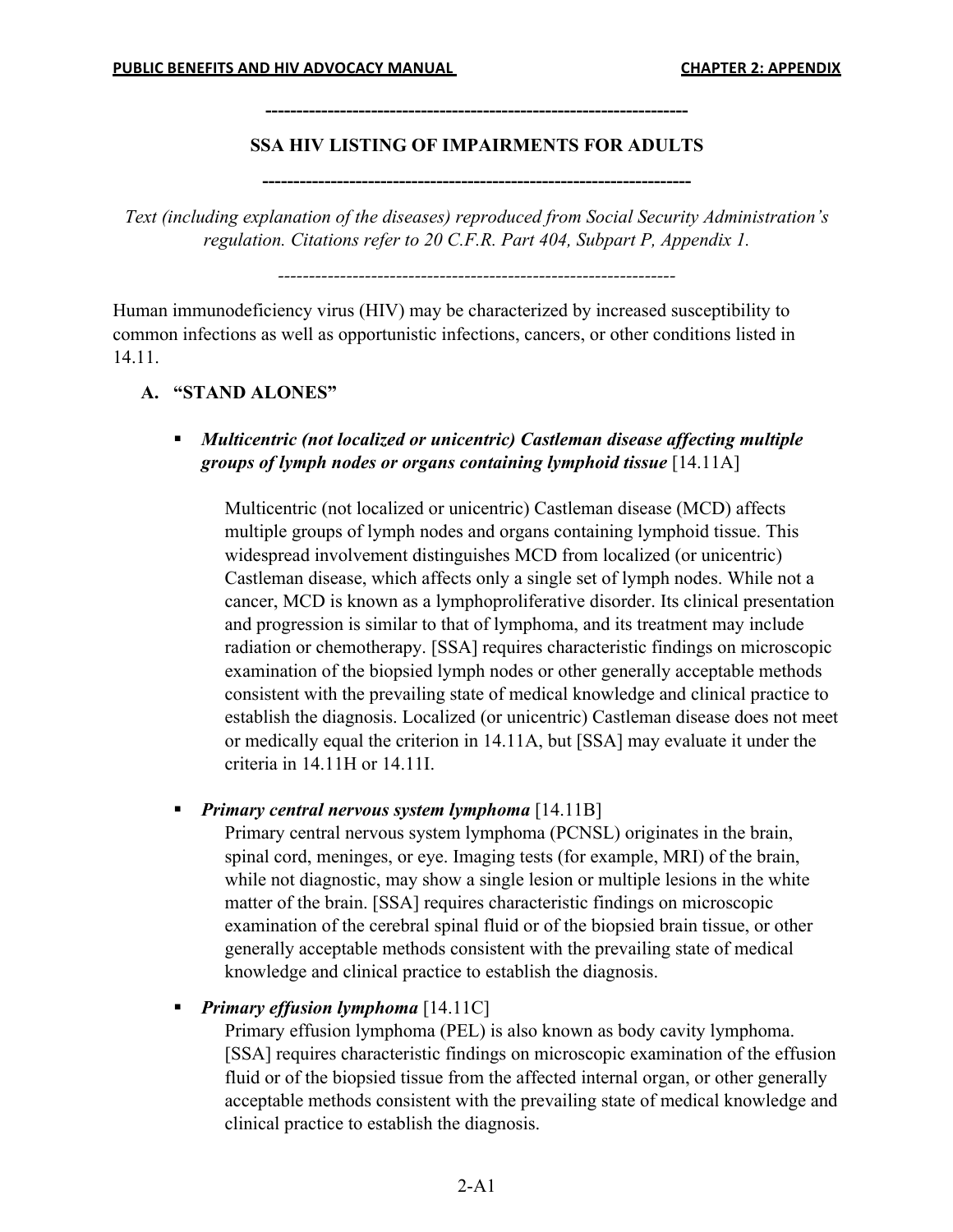## § **Progressive multifocal leukoencephalopathy** [14.11D]

Progressive multifocal leukoencephalopathy (PMD) is a progressive neurological degenerative syndrome caused by the John Cunningham (JC) virus in immunosuppressed individuals. Clinical findings of PML include clumsiness, progressive weakness, and visual and speech changes. Personality and cognitive changes may also occur. [SSA] requires appropriate clinical findings, characteristic white matter lesions on MRI, and a positive PCR test for the JC virus in the cerebrospinal fluid to establish the diagnosis. [SSA] also accepts a positive brain biopsy for JC virus or other generally acceptable methods consistent with the prevailing state of medical knowledge and clinical practice to establish the diagnosis.

§ *Pulmonary Kaposi sarcoma* [14.11E]

Pulmonary Kaposi sarcoma (Kaposi sarcoma in the lung) is the most serious form of Kaposi sarcoma (KS). Other internal KS tumors (for example, tumors of the gastrointestinal tract) have a more variable prognosis. [SSA] requires characteristic findings on microscopic examination of the induced sputum, bronchoalveolar lavage washings, or of the biopsied transbronchial tissue, or by other generally acceptable methods consistent with the prevailing state of medical knowledge and clinical practice to establish the diagnosis.

## **B. CONDITIONS RELATING TO CD4 COUNTS**

§ *Absolute CD4 count of 50 cells/mm3 or less* [14.11F]

CD4 measurement: To evaluate [applicant's] HIV infection under 14.11F, [SSA] requires one measurement of [applicant's] absolute CD4 count (also known as CD4 count or CD4+ T-helper lymphocyte count). This measurement must occur within the period [SSA] is considering in connection with [applicant's] application or continuing disability review. If [applicant's] has more than one measurement of absolute CD4 count within this period, [SSA] we will use [the] lowest absolute CD4 count.

§ *Absolute CD4 count of less than 200 cells/mm3 or CD4 percentage of less than 14 percent, and one of the following (values do not have to be measured on the same date)* [14.11G]

*1. BMI measurement of less than 18.5; or*

*2. Hemoglobin measurement of less than 8.0 grams per deciliter (g/dL).*

## C. **CONDITIONS THAT REQUIRE HOSPITALIZATION** [14.11H]

• Complication(s) of HIV infection requiring at least three hospitalizations within a 12month period and at least 30 days apart. Each hospitalization must last at least 48 hours, including hours in a hospital emergency department immediately before the hospitalization.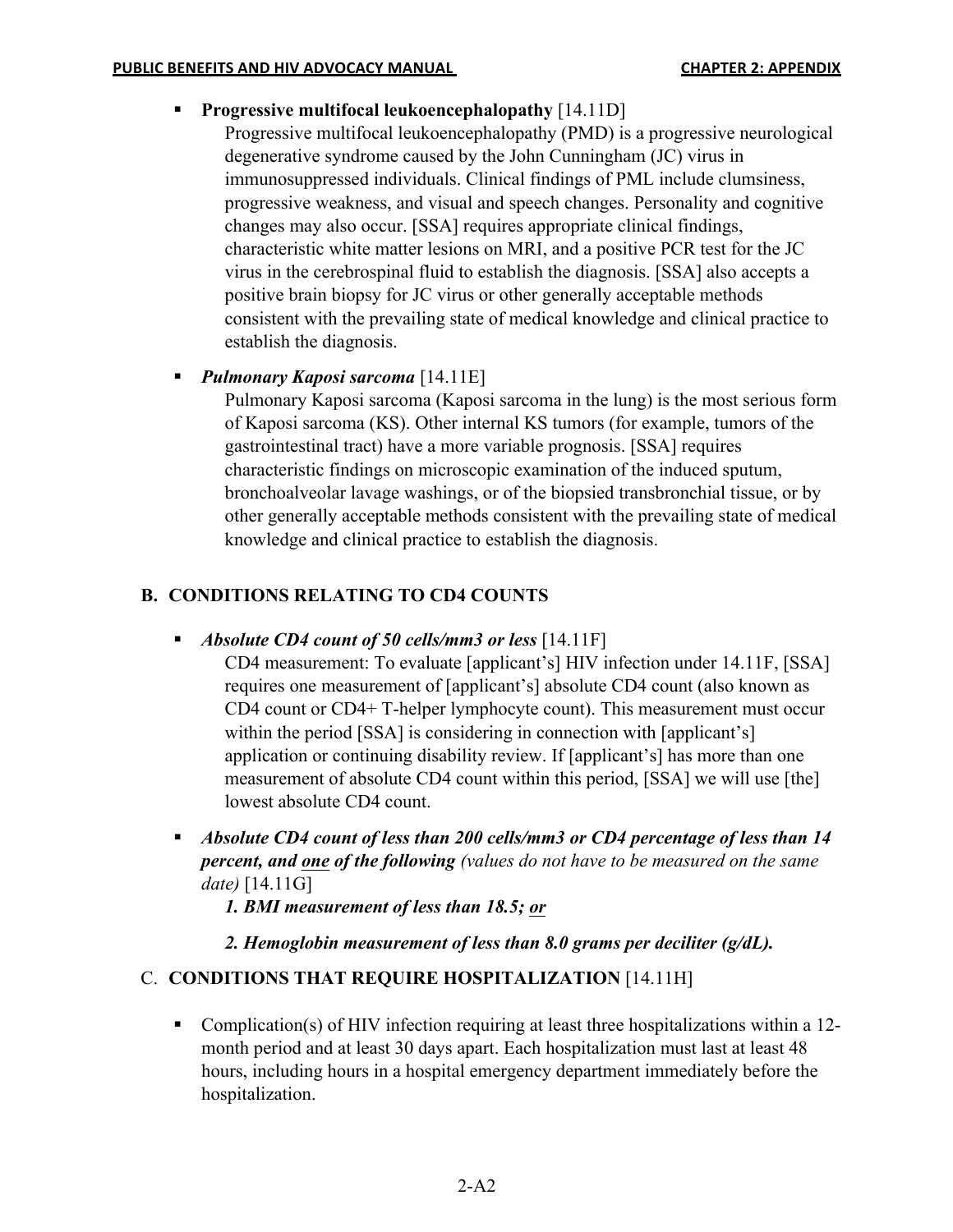## D. **"CATCH\_ALL": REPEATED MANIFESTATIONS OF HIV ILLNESS LINKED WITH FUCTIONAL LIMITATION REQUIREMENT [14.11I]** *Repeated manifestations of HIV infection*, include:

- $\checkmark$  Manifestations of the five (5) "**STAND ALONES**" disorders described at "A" above but without the requisite findings for those listings
- ü Manifestations of the disease' progression to "**AIDS**" as described in "B" above without the requisite findings for those listings
- $\checkmark$  **OTHER MANFESTATIONS**, including, but not limited to,
	- Cardiovascular disease (including myocarditis, pericardial effusion, pericarditis, endocarditis, or pulmonary arteritis)
	- Diarrhea
	- Distal sensory polyneuropathy
	- Glucose intolerance
	- Gynecologic conditions (including cervical cancer or pelvic inflammatory disease)
	- Hepatitis
	- HIV-associated dementia
	- Immune reconstitution inflammatory syndrome (IRIS)
	- Infections (bacterial, fungal, parasitic, or viral)
	- Lipodystrophy (lipoatrophy or lipohypertrophy)
	- Malnutrition
	- Muscle weakness
	- Myositis (neurocognitive or other mental limitations)
	- Oral hairy leukoplakia
	- Osteoporosis
	- Pancreatitis
	- Peripheral neuropathy

resulting in significant, documented symptoms or signs, [including], but not limited to:

- Fever
- Headaches
- Insomnia
- involuntary weight loss
- malaise
- nausea
- night sweats
- pain
- severe fatigue
- vomiting)

and **ONE** of the following at the marked level:

- 1. Limitation of activities of daily living.
- 2. Limitation in maintaining social functioning.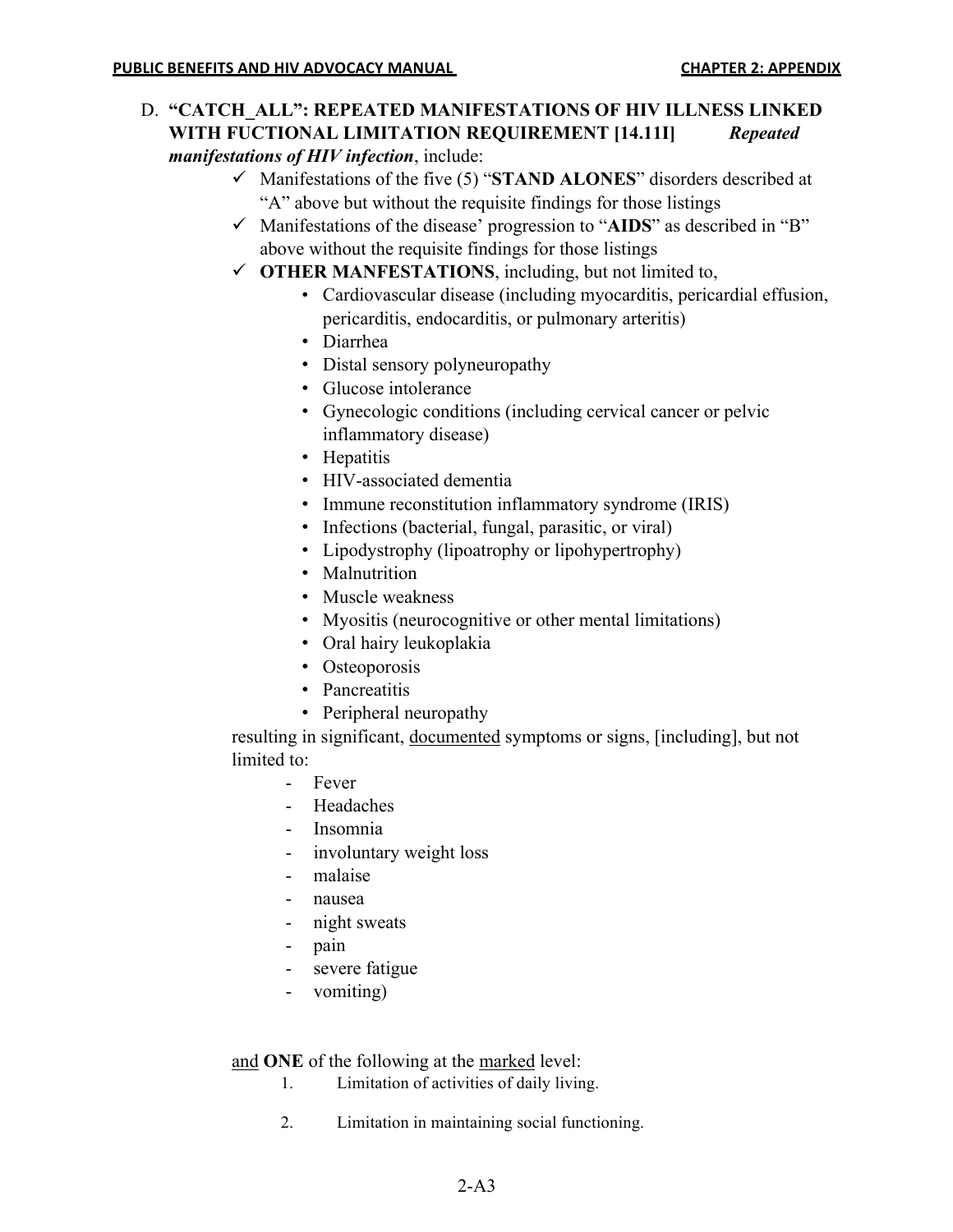3. Limitation in completing tasks in a timely manner due to deficiencies in concentration, persistence, or pace.

*(emphasis and formatting above by AIDS Law Project)*

## SSA DEFINITIONS

"*Repeated*" [14.00I3] means that

- the manifestations occur *on an average of three times a year*, or *once every 4 months, each lasting 2 weeks or more*; OR
- the manifestations *do not last for 2 weeks but occur substantially more frequently than three times in a year* or once every 4 months; OR
- they occur *less frequently than an average of three times a year* or once every 4 months but last substantially longer than 2 weeks.

Claimant's impairment will satisfy this criterion regardless of whether s/he has the same kind of manifestation repeatedly, all different manifestations, or any other combination of manifestations; for example, two of the same kind of manifestation and a different one. Claimant must have the required number of manifestations with the frequency and duration required in this section. Also, the manifestations must occur within the period covered by the claim.

"*Activities of daily living*" [14.00I6] include, but are not limited to, such activities as doing household chores, grooming and hygiene, using a post office, taking public transportation, or paying bills. We will find that you have a "marked" limitation of activities of daily living if you have a serious limitation in your ability to maintain a household or take public transportation because of symptoms, such as pain, severe fatigue, anxiety, or difficulty concentrating, caused by your immune system disorder (including manifestations of the disorder) or its treatment, even if you are able to perform some self-care activities.

*"Social functioning"* [14.00I7] includes the capacity to interact independently, appropriately, effectively, and on a sustained basis with others. It includes the ability to communicate effectively with others. We will find that you have a "marked" limitation in maintaining social functioning if you have a serious limitation in social interaction on a sustained basis because of symptoms, such as pain, severe fatigue, anxiety, or difficulty concentrating, or a pattern of exacerbation and remission, caused by your immune system disorder (including manifestations of the disorder) or its treatment, even if you are able to communicate with close friends or relatives.

*"Completing tasks in a timely manner"* [14.00I3] involves the ability to sustain concentration, persistence, or pace to permit timely completion of tasks commonly found in work settings. We will find that you have a "marked" limitation in completing tasks if you have a serious limitation in your ability to sustain concentration or pace adequate to complete work-related tasks because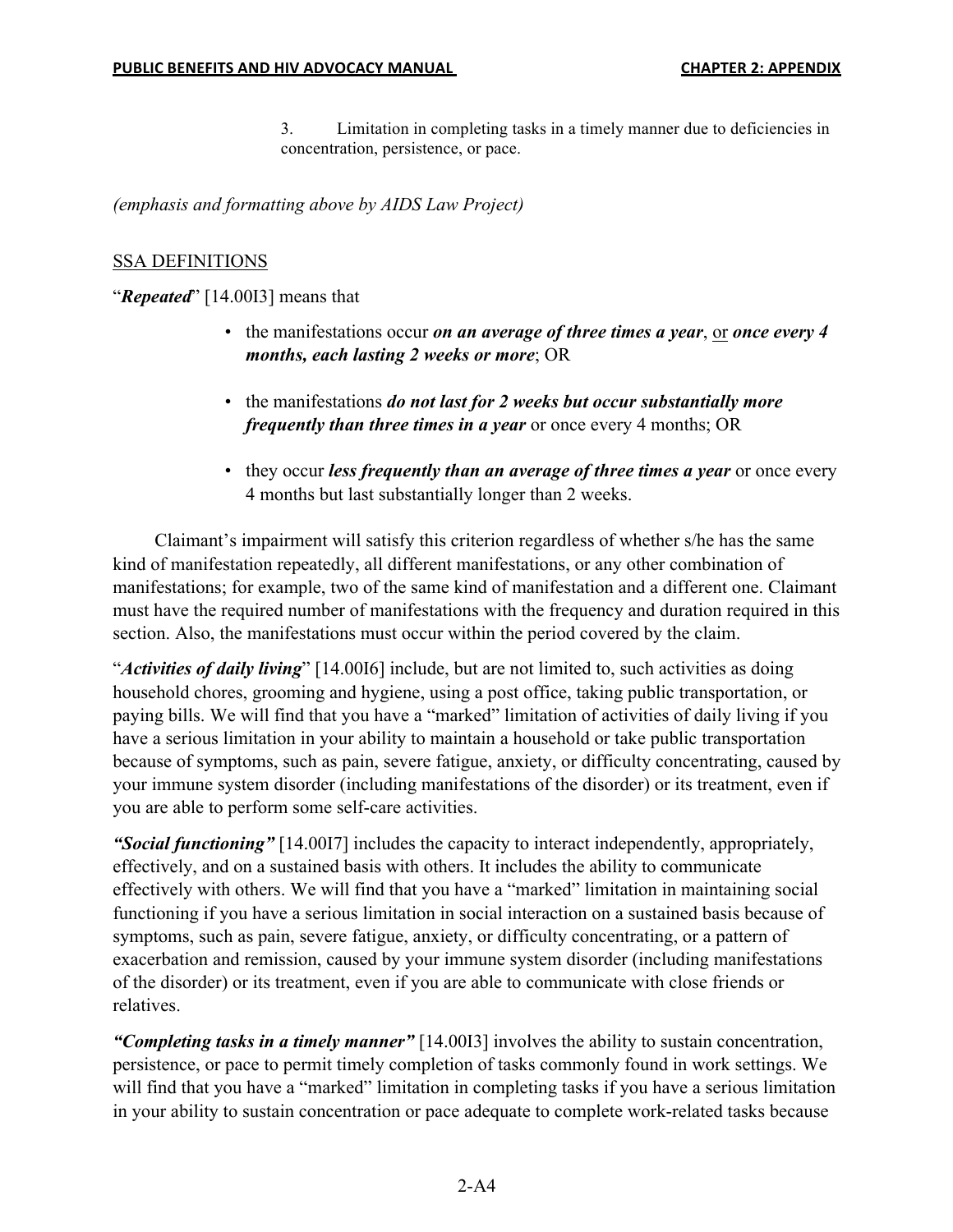of symptoms, such as pain, severe fatigue, anxiety, or difficulty concentrating, caused by your immune system disorder (including manifestations of the disorder) or its treatment, even if you are able to do some routine activities of daily living.

"*Persistent*" [14.00C9] means that a sign(s) or symptom(s) has continued over time. The precise meaning will depend on the specific immune system disorder, the usual course of the disorder, and the other circumstances of your clinical course.

"*Recurrent*" [14.00C10] means that a condition that previously responded adequately to an appropriate course of treatment returns after a period of remission or regression. The precise meaning, such as the extent of response or remission and the time periods involved, will depend on the specific disease or condition you have, the body system affected, the usual course of the disorder and its treatment, and the other facts of your particular case.

*"Resistant*" [14.0011] to treatment means that a condition did not respond adequately to an appropriate course of treatment. Whether a response is adequate or a course of treatment is appropriate will depend on the specific disease or condition you have, the body system affected, the usual course of the disorder and its treatment, and the other facts of your particular case.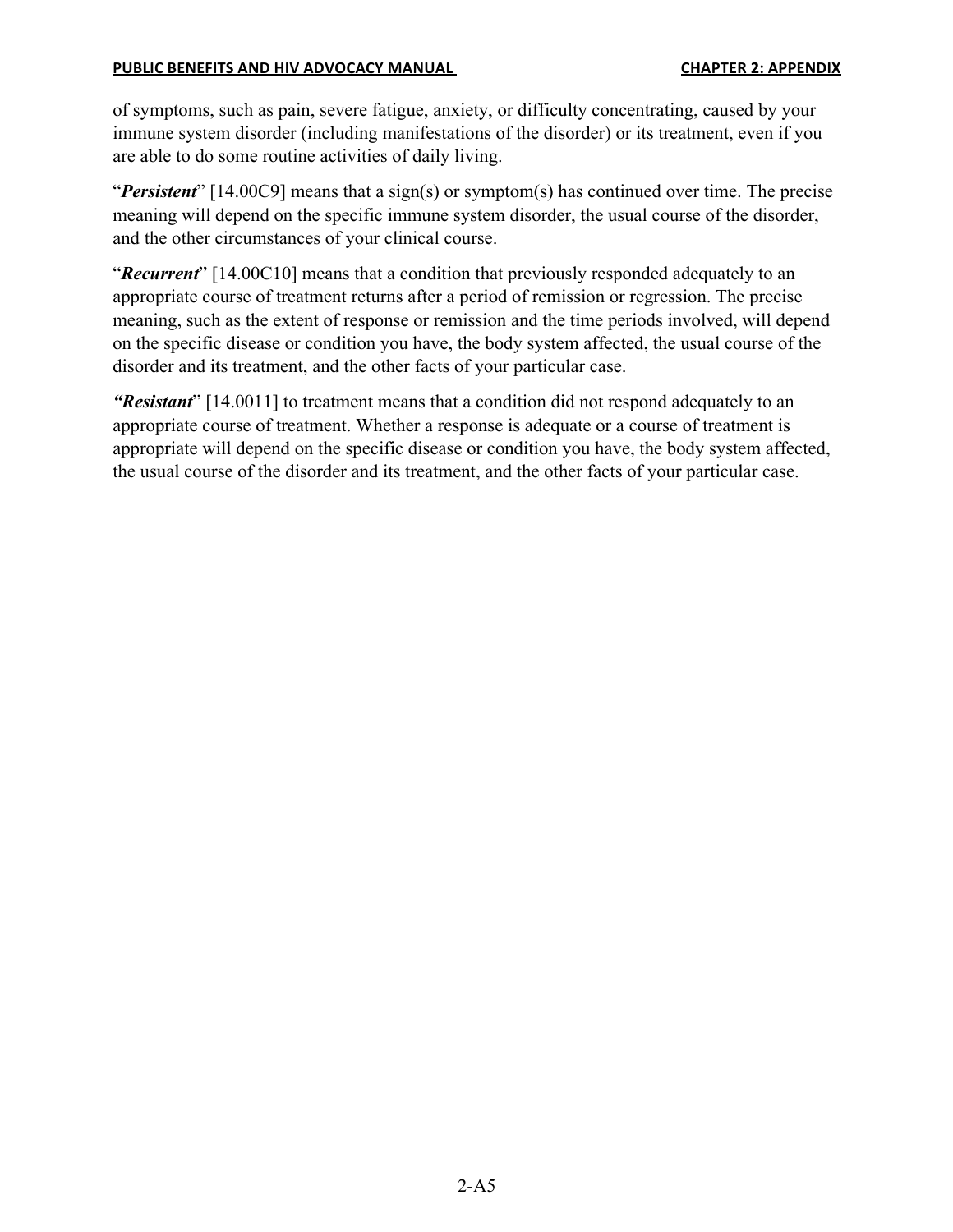## CLIENT ACTIVITY LOG

Client:

Address:

SSN:

The purpose of the Client Activity Log is to document and describe symptoms of physical and mental conditions you experience in relation to HIV disease and other diagnoses. You should include all symptoms even if they are not new to you. You should keep this diary daily. The page for each day is divided up into Morning, Afternoon, and Evening so that you can make several smaller entries during different times of the day. The instructions below give you a general guideline of the types of things to include in your diary. A good rule of thumb is that if you're not sure whether to include something, go ahead and include it. Feel free to add more pages if you need to, just be sure to put the date on every additional entry. Keep this diary. You will either be instructed to mail it in or bring it to our office on your next visit.

## **THINGS TO KEEP IN MIND**

- 1. If you need someone else to help you keep the diary, that's fine.
- 2. If you are ever too exhausted or ill to make an entry in your diary, that's OK. You need to take care of yourself first. When you have enough energy again, just make a note of how many days you were unable to make entries and why, and then go back to making daily entries.
- 3. Although it may seem repetitive to keep mentioning certain illnesses or fatigue, it's important that you continue documenting them.
- 4. Often, people neglect to tell their doctors about certain conditions, many times because they think it's not important, or they've become so used to it that they don't think of it. Keep in mind that telling your doctor not only makes it easier to diagnose and treat you, but also makes it easier for us to document your illnesses and disabilities.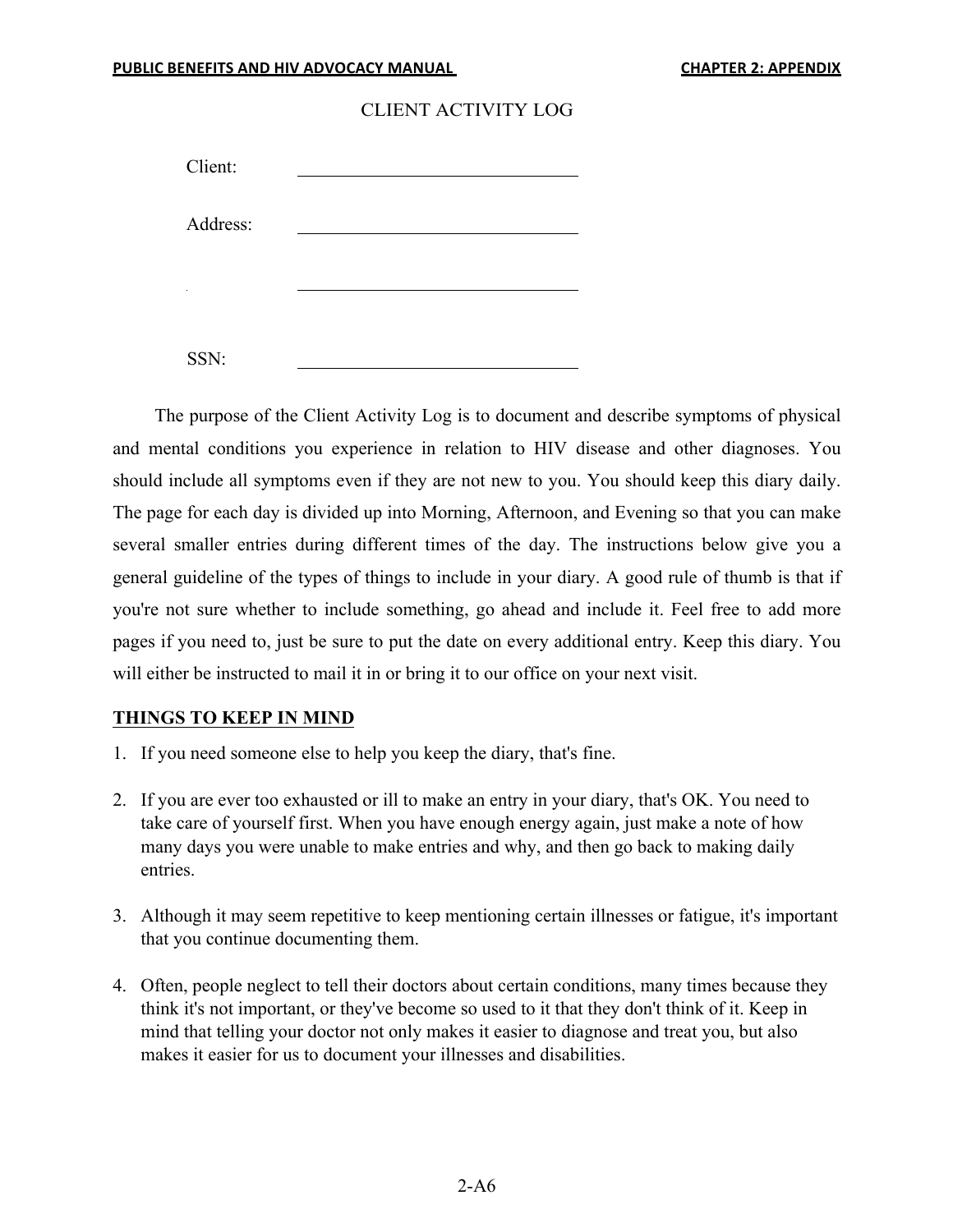# **YOU SHOULD INCLUDE ALL CONDITIONS WHETHER OR NOT THEY ARE RELATED TO HIV. IT WILL HELP US TO DEMONSTRATE DISABILITY.**

**While it is helpful for us to know about conditions that your doctor has diagnosed, we really need you to tell us how those conditions affect your day-to-day life. We also especially need you to tell us how your everyday life is affected by things that reoccur so frequently that you don't mention them to your doctor anymore or things that occur between visits to your doctor.**

IF YOU HAVE ANY OF THESE TYPES OF CONDITIONS, YOU SHOULD INCLUDE THEM IN YOUR DIARY AND DESCRIBE HOW THEY ARE AFFECTING YOU:

| recurrent infections<br>candidiasis (thrush, yeast infections)<br>rashes<br>excessively dry skin severe itching<br>lesions on the skin or mouth eczema<br>psoriasis<br>genital ulcers<br>weight loss<br>diarrhea<br>weakness<br>Fever/chills sinusitis<br>upper respiratory infections (cold)<br>anemia<br>kidney problems | frequent urination<br>fatigue<br>depression<br>weight loss<br>pain<br>night sweats<br>vomiting<br>nausea<br>tremors<br>stiffness<br>dizziness<br>confusion<br>tingling in your arms, legs, hands and/or<br>feet<br>seizures<br>memory loss<br>any other condition affecting you |
|----------------------------------------------------------------------------------------------------------------------------------------------------------------------------------------------------------------------------------------------------------------------------------------------------------------------------|---------------------------------------------------------------------------------------------------------------------------------------------------------------------------------------------------------------------------------------------------------------------------------|
|----------------------------------------------------------------------------------------------------------------------------------------------------------------------------------------------------------------------------------------------------------------------------------------------------------------------------|---------------------------------------------------------------------------------------------------------------------------------------------------------------------------------------------------------------------------------------------------------------------------------|

# **WHAT YOU SHOULD DESCRIBE ABOUT YOUR CONDITION(S)**

## **1. You should indicate what area of the body a given condition affects.**

**Examples:** "I have thrush in my mouth."

"The psoriasis is on the back of my thigh and seems to be spreading toward the front." "My sinusitis is making it difficult to breath and is causing headaches."

## **2. You should describe any pain, discomfort or other physical manifestations your condition causes.**

**Examples:** "My throat is sore from the thrush. I couldn't even eat this morning." "The trembling in my hands got so bad today that I couldn't button my sweater."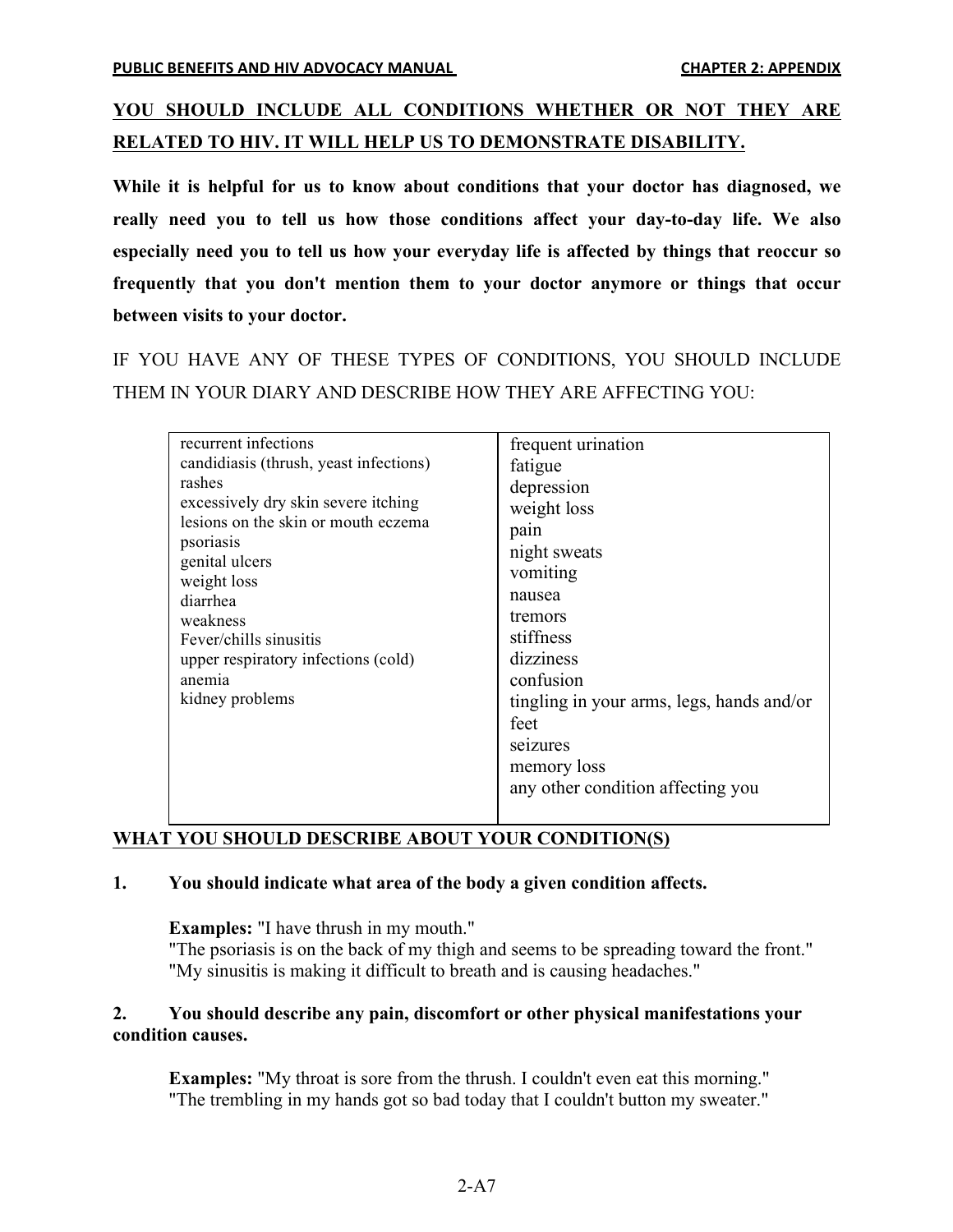## **3. Be sure to describe how conditions interfere with your normal living, including regular day-to-day activities, social functioning, and completing tasks.**

**Examples**: "I was planning to go to the store this afternoon, but the diarrhea got so bad that I knew I couldn't."

"I was vacuuming the living room and I had to take a break half way through because I was so exhausted." "My sister was going to come visit, but I told her not to because I knew I wouldn't be able to stay awake." "I tried to go to work today, but I couldn't get anything done because I kept putting things down and forgetting where I had put them."

## **4. Include information about any side effects of your medication.**

**Example:** "I'm taking fluconazol for my esophageal thrush. I think it's making me nauseous, though." "I am taking over the counter immodium for diarrhea"

## **5. Remember to describe things like your sleep patterns, eating habits, mental state, and related conditions such as fatigue and/or weight loss.**

**Examples:** "I woke up several times during the night. One of the times I was up for two hours. I finally got back to sleep, but I wasn't able to get out of bed again until 11 a.m. Early in the afternoon I had to take a 3 hour nap."

"My doctor told me that I should eat as often as possible, but I just didn't get hungry. All I could eat was part of a sandwich in the afternoon."

"I feel tired all of the time. I have to rest and nap a lot. But I still have trouble sleeping straight through the night."

"I got on the scale today. I lost 2 pounds since last week."

"Today I just felt so depressed. All I could do was sit in front of the TV."

## **6. Don't forget to include information about any symptoms that are related to physical and mental conditions other than living with HIV.**

**Examples:** "I tried to open a jar, but my hands hurt so much from arthritis that I couldn't do it."

"I got suddenly dizzy today. That usually happens when my blood pressure gets especially high."

## **7. Don't exaggerate. The most important thing is to be truthful.**

## **8. Add the following statement to the bottom of your client activity log.**

I swear/ affirm that the above client activity log is a true and accurate representation of the physical and mental symptoms that I have experienced in my normal daily activities on (**date**) through (**date**).

 $\mathcal{L}_\text{max}$  and  $\mathcal{L}_\text{max}$  and  $\mathcal{L}_\text{max}$  and  $\mathcal{L}_\text{max}$  and  $\mathcal{L}_\text{max}$  and  $\mathcal{L}_\text{max}$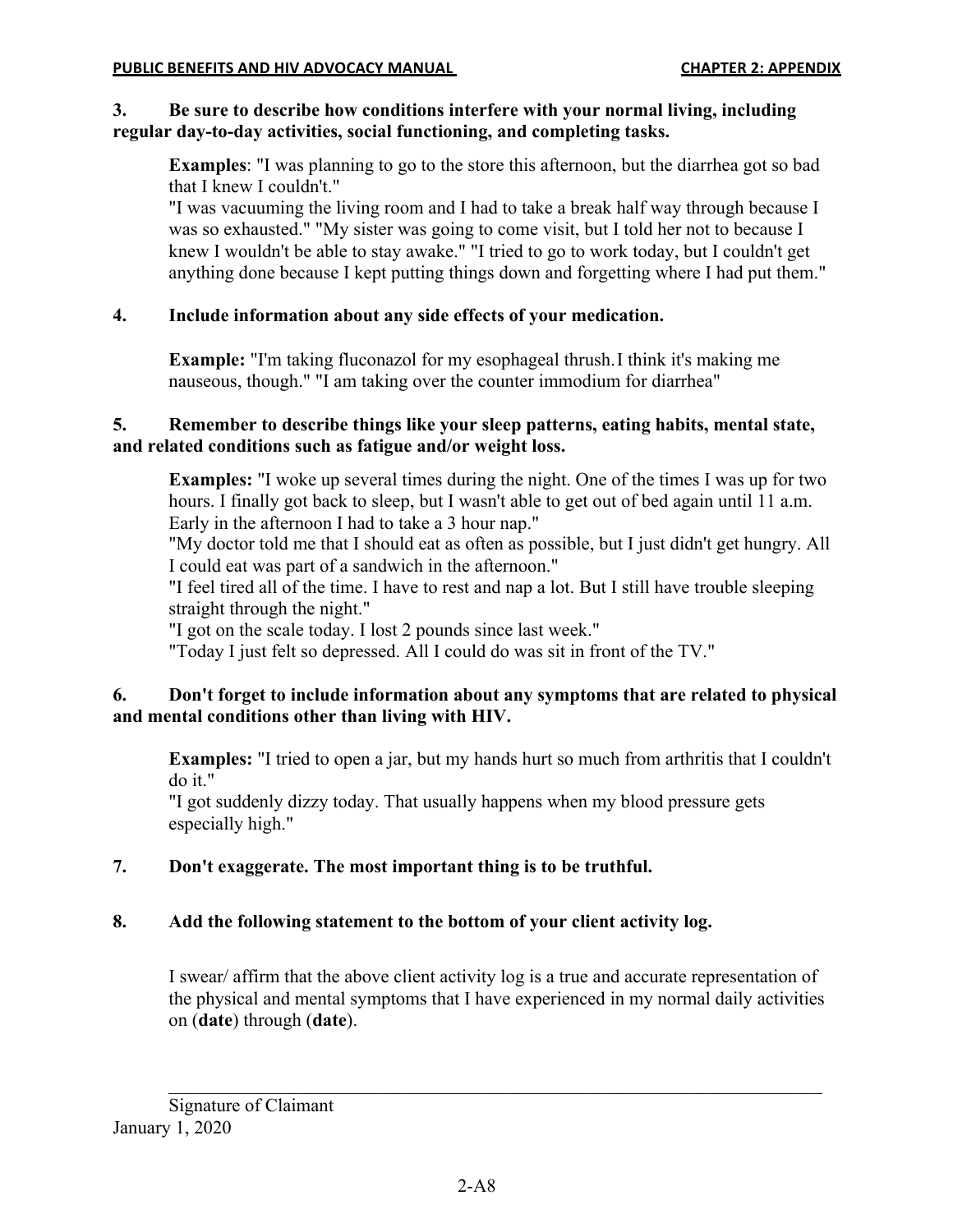Clerk of the Master Docket Social Security Administration Office of Hearings Operations 1601 Market Street, 21st Floor Philadelphia, PA 19103

## Re: John Doe Claim No: XXX-XX-XXXX **REQUEST FOR DECISION-ON-THE-RECORD**

To the Clerk of the Master Docket:

This is a claim for benefits under Title II of the Social Security Act. I am writing to request that Mr. John Doe's claim be granted by a Decision-on-the-Record.

Mr. Doe suffers with the severe impairment of HIV disease. The record exhibits in this case establish that he meets the listing at 14.11-I for repeated manifestations of HIV infection resulting in restriction of activities of daily living, difficulties in maintaining social functioning, and difficulties in completing tasks in a timely manner due to deficiencies in concentration, persistence, or pace.

Specifically, Mr. Doe suffers from the following manifestations of HIV disease and side effects from HIV medications:

| •Weight loss:     | (Jonathan Lax Treatment Center Progress Notes dated 05/27/18,<br>07/26/18, 08/17/18, 12/12/18, 05/26/19, 06/17/19, 03/27/19)                                                                                                   |
|-------------------|--------------------------------------------------------------------------------------------------------------------------------------------------------------------------------------------------------------------------------|
| $\cdot$ Fatigue:  | (Jonathan Lax Treatment Center Progress Notes dated 05/27/18,<br>06/01/18, 07/26/18, 08/17/18, 11/27/18, 12/12/18, 02/13/19,<br>05/26/19, 06/17/19, 07/21/19, and also Activities of Daily Living<br>dates $08/19/18$ -page 7) |
| •Night Sweats:    | (Jonathan Lax Treatment Center Progress Notes dated 06/01/18,<br>07/26/18, 12/12/18, 02/13/19, 05/26/19, 06/17/19, 07/21/19,<br>04/10/19                                                                                       |
| $\cdot$ Cough:    | (Jonathan Lax Treatment Center Progress Notes dated 05/27/18,<br>06/01/18, 11/27/18, 12/12/18, 02/13/19, 07/21/19, 04/10/19)                                                                                                   |
| •Loss of Appetite | (Jonathan Lax Treatment Center Progress Notes dated 05/26/19,<br>$06/17/19$ , $3/27/19$                                                                                                                                        |
|                   | •Nausea & Vomiting: (Jonathan Lax Treatment Center Progress Notes dated $05/27/18$ ,<br>07/26/18, 08/17/18, 12/12/18, 05/26/19, 06/17/19, 3/27/19)                                                                             |
|                   | •HIV related Depression: (Jonathan Lax Treatment Center Progress Notes dated 05/27/18,<br>06/01/18, 11/27/18, 12/12/18, 02/13/19, 07/21/19, 04/10/19)                                                                          |

Mr. Doe is 57 years old with an eleventh grade education, and closely approaching retirement age. He left his employment in March 2018 due to excessive fatigue (Jonathan Lax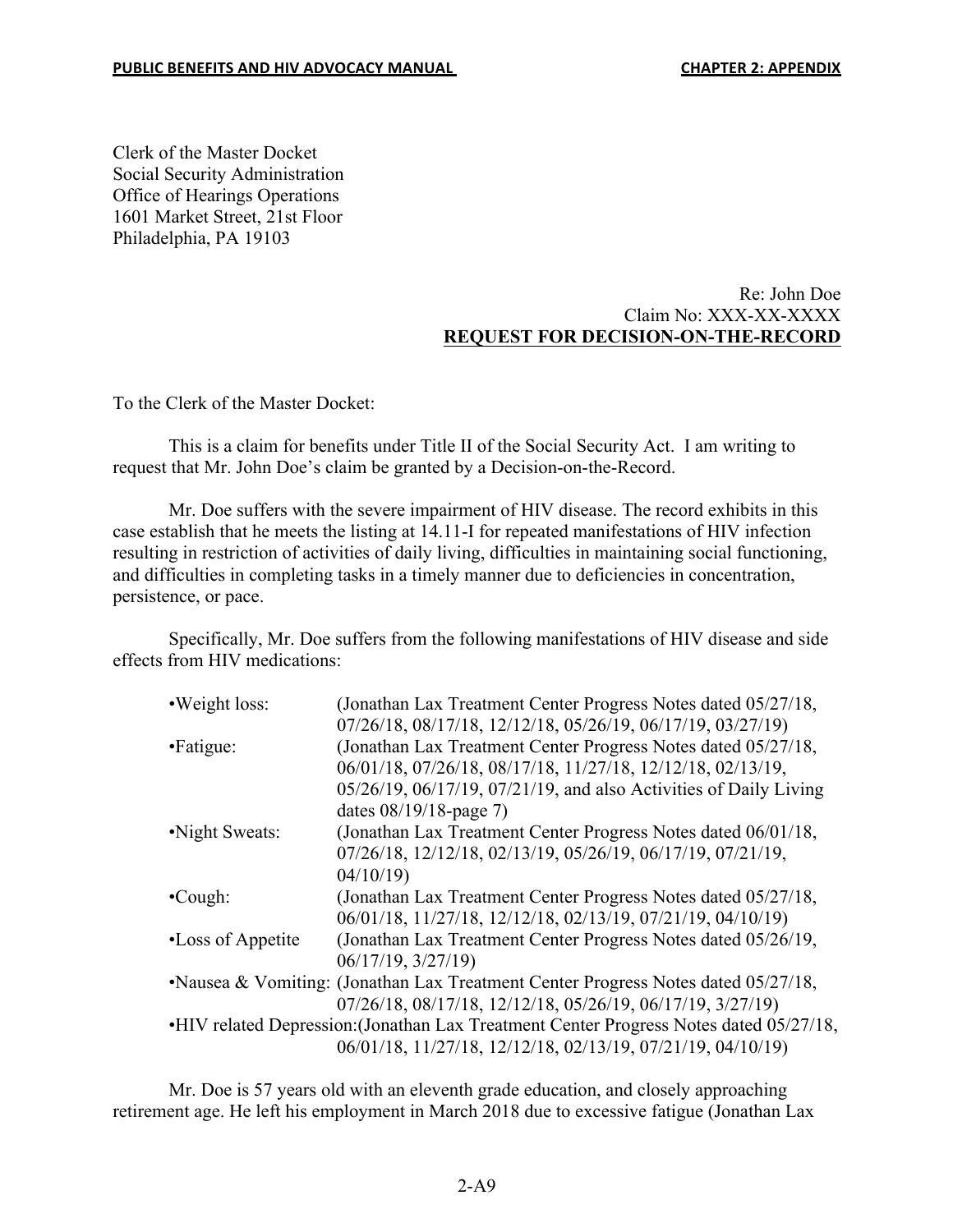Treatment Center Progress Notes dated 5/27/18 and Activities of Daily Living pages 5, 6), chronic weight loss and pain that he experienced in his arms and legs (Disability Report-Adult-Form SSA-3368 page 2).

Mr. Doe is unable to perform the tasks that he performed in the last fifteen years because of excess fatigue and overall pain in his body. In the Activities of Daily Living form filed of record Mr. Doe states that he has to take 15-minute breaks every half hour between activities and had to stop walking and standing long periods of time. He also claims that he can walk only three blocks before he takes a break.

In addition, Dr. Joe Smith, who has been Mr. Doe's medical provider for the past six years, believes that Mr. Doe cannot stand or walk for more than 2 hours and cannot sit for more than 6 hours and needs to nap at least once in an 8 hour working day due to ongoing fatigue. Dr. Smith is also of the opinion that Mr. Doe lacks the ability to conform to the demands of a fulltime 8-hour work schedule due to ongoing HIV related fatigue and wasting. Mr. Doe also suffers from GERD, HIV related depression and hypogonadism (See attached Interrogatories).

Although the Social Security Administration has identified Mr. Doe's past relevant work as a Certified Nursing Assistant and has assessed him as having the capacity to perform past relevant work, a combination of the aforesaid impairments and restrictions exclude Mr. Doe from engaging in any substantial gainful activity. Mr. Doe has not returned to work since he applied for social security benefits in 2018.

The evidence establishes that Mr. Doe's symptoms from HIV disease and the side effects of HIV medications cause functional limitations and restrictions having more than a minimal effect on his ability to perform basic work activities. He is unable to engage in even sedentary activity on a full-time basis that is sustainable.

Based on the foregoing, we request that Your Honor find that Mr. Doe meets the listing at 14.11-I (1), (2) and (3), and grant his social security disability claim.

Respectfully submitted,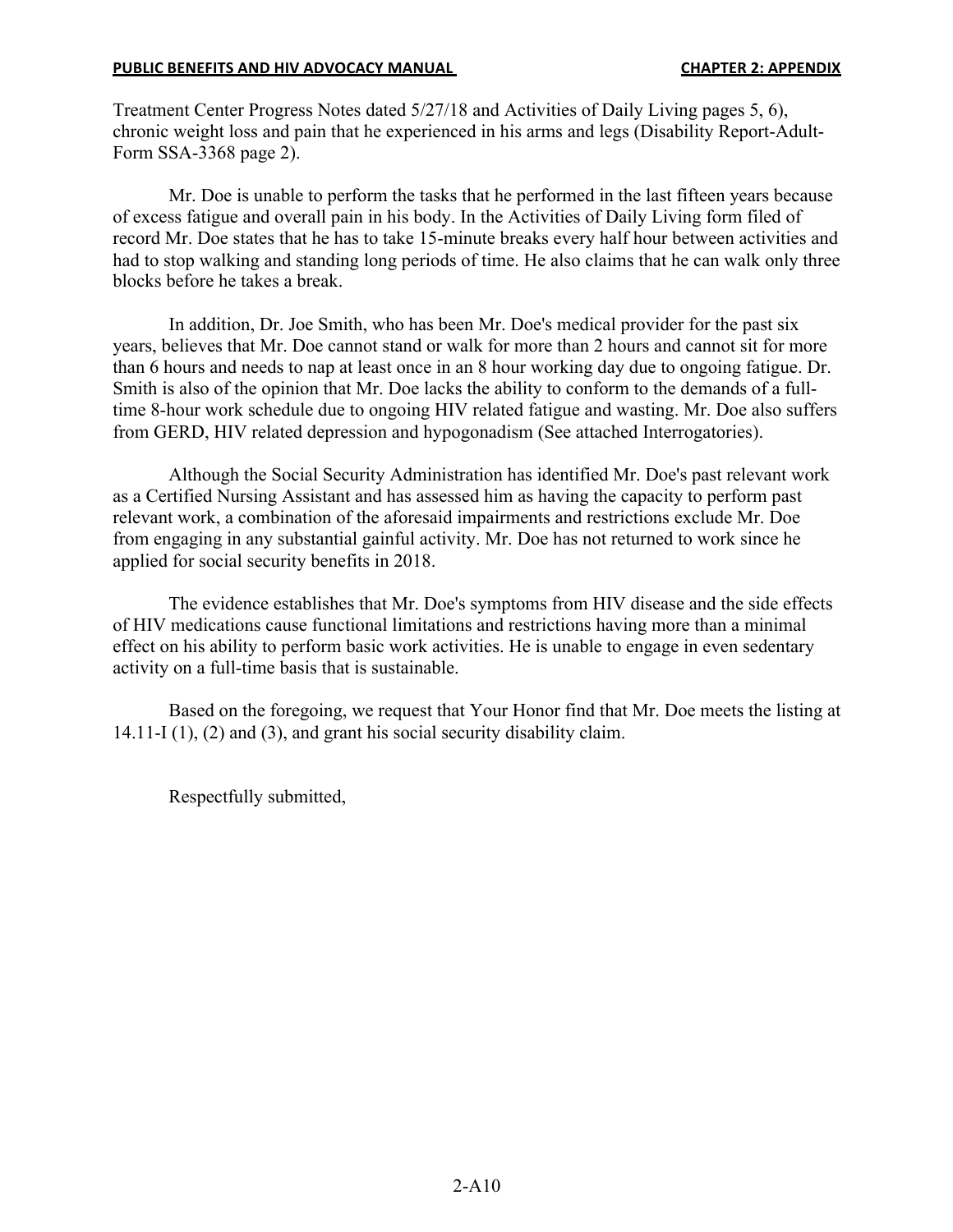# **SOCIAL SECURITY CLIENT INTERVIEW FORM\***

|           | A. Personal                                                                                                                   |  |  |
|-----------|-------------------------------------------------------------------------------------------------------------------------------|--|--|
| 1.        | Age: <u>D.O.B.: SS#:</u>                                                                                                      |  |  |
| 2.        |                                                                                                                               |  |  |
| 3.        | Marital status:<br>Date of marriage $(s)$ :                                                                                   |  |  |
| 4.        | Date of divorce(s):                                                                                                           |  |  |
| 5.        | Names and ages of children:                                                                                                   |  |  |
| 6.        | With whom does each minor child live?                                                                                         |  |  |
|           | Do you have contact with him/her?                                                                                             |  |  |
| 7.        | Sources of income (if any)                                                                                                    |  |  |
|           | a. Employment:<br>b. VA benefits:<br>c. Disability:<br>d. Workers' Compensation:<br>e. Cash Assistance (GA/TANF)<br>f. Other: |  |  |
| 8.        | How many other people live in your household?                                                                                 |  |  |
| 9.        | How are they related to you (i.e., friends, relatives, roommates, etc.)?                                                      |  |  |
| 10.       | Do you rent or own?                                                                                                           |  |  |
| 11.       | How many floors, steps?                                                                                                       |  |  |
| <b>B.</b> | <b>Education</b>                                                                                                              |  |  |
| 1.        | Last grade completed:                                                                                                         |  |  |
| 2.        | GED? (Where and when?)                                                                                                        |  |  |
|           |                                                                                                                               |  |  |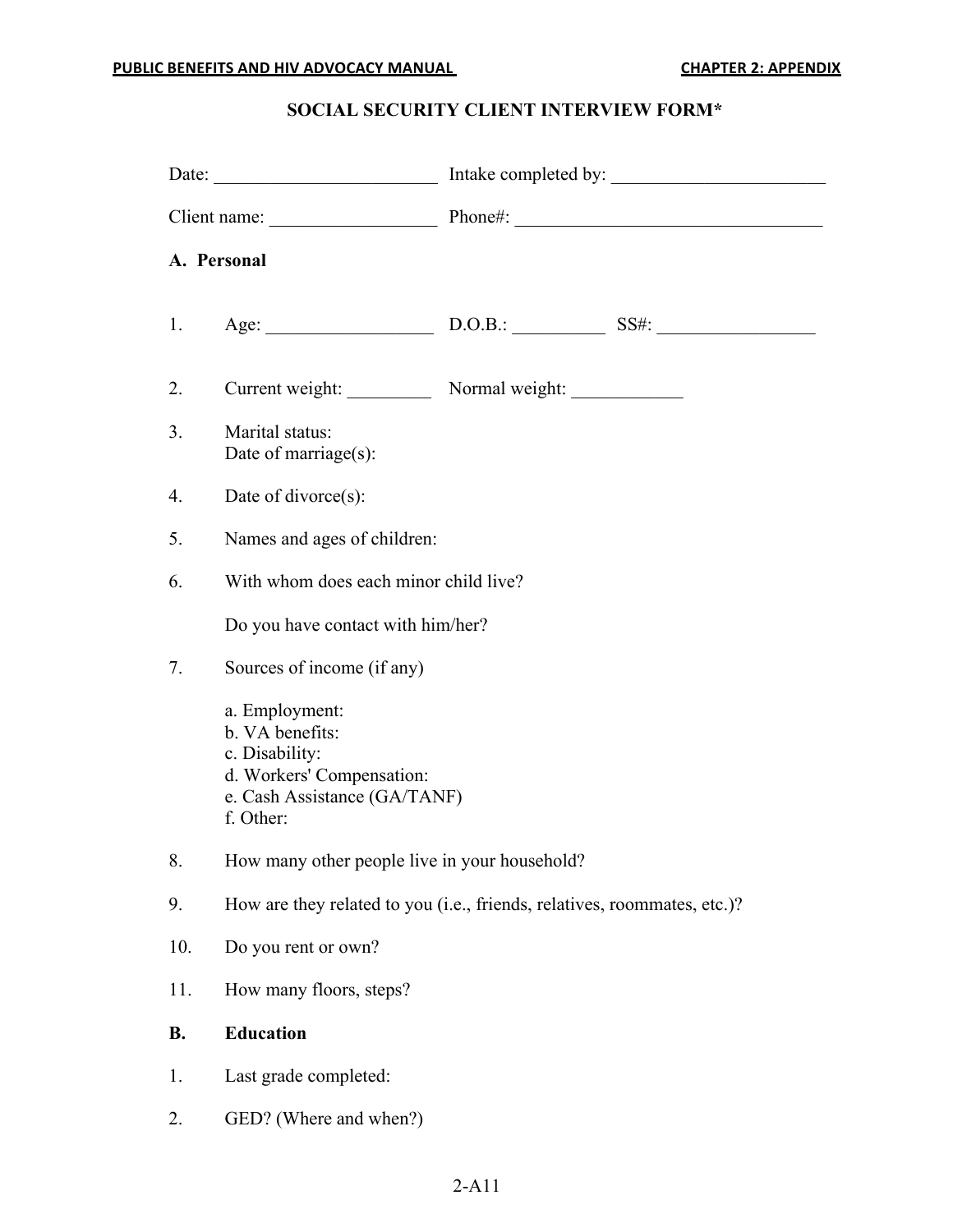- 3. Vocational/technical training? (Specify program and skills.)
- 4. Any college/graduate/professional degrees? (Include course work not leading to a degree.)
- **C. Military**
- 1. Have you ever served in the military?
- 2. What branch? Rank when discharged?
- 3. Did you receive any training/schooling?
- 4. What kind of work did you do?
- 5. Were you ever in combat? Where? When?
- 6. What kind of discharge did you receive? When?
- 7. Do you receive any VA benefits (pension or medical)?

## **D. Employment**

- 1. What was your last steady job?
- 2. Job title: Number of years at that job:

 $\mathcal{L}_\text{max}$  , and the contribution of the contribution of the contribution of the contribution of the contribution of the contribution of the contribution of the contribution of the contribution of the contribution of t

 $\mathcal{L}_\text{max}$  , and the contribution of the contribution of the contribution of the contribution of the contribution of the contribution of the contribution of the contribution of the contribution of the contribution of t

3. Name, address, and telephone number of employer:

- 4. Name of supervisor?
- 5. How was your relationship with him/her?
- 6. What did you do at this job? (Describe skills required.)
- 7. Did you have any specialized skills? (Describe any special training.)
- 8. Describe all the different tasks, duties, and responsibilities involved in your job.
- 9. To what extent were you able to perform each task, duty, or responsibility before you became ill?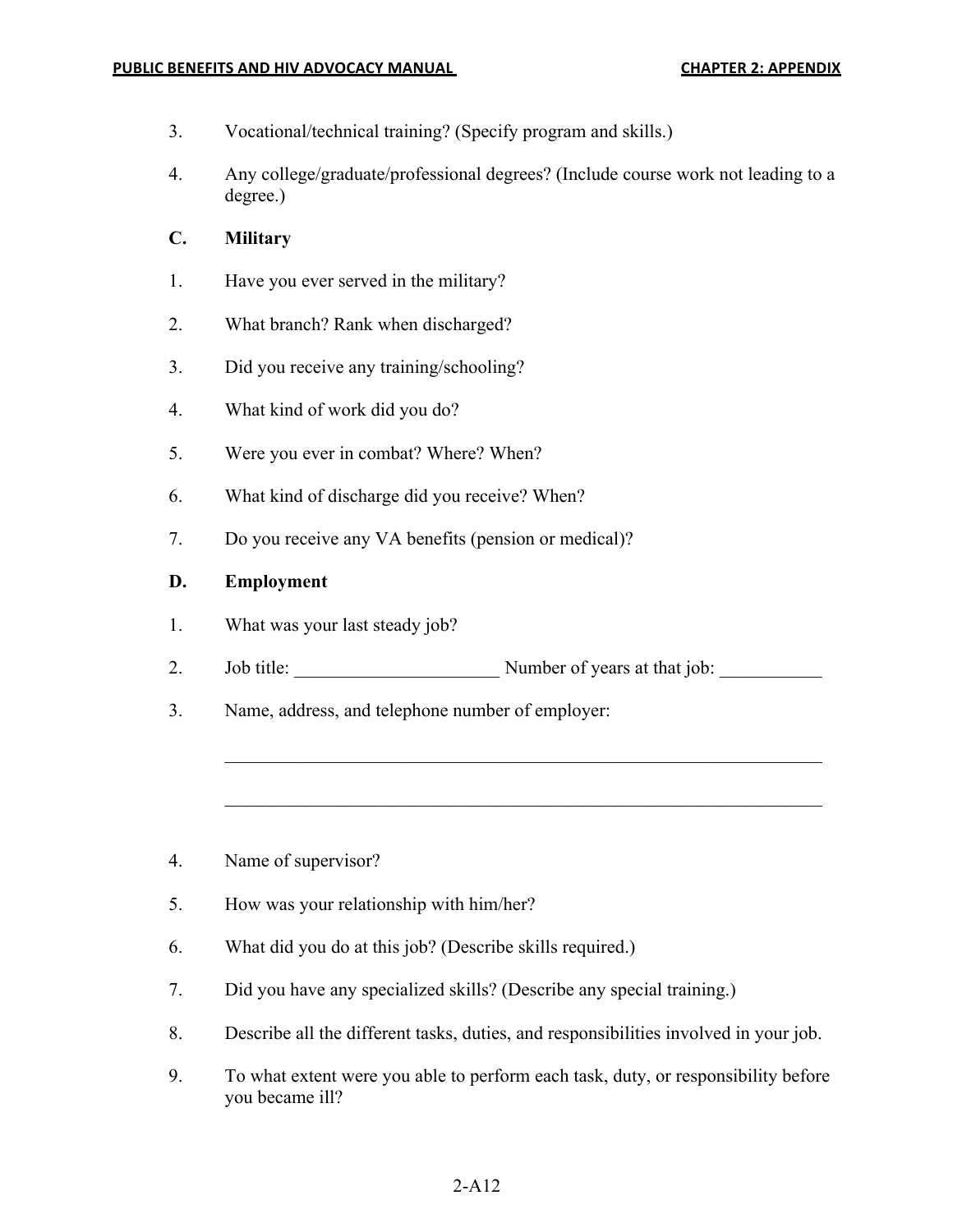10. For each task, duty, or responsibility:

How often did you do it? How long did it take? Did it involve reading? Did it involve making calculations? Did it involve reading instruments? Did it involve using your memory? Did it involve walking? Did it involve operating machinery, using tools? What kind? How much did you have to concentrate on what you were doing? Could you do the task now? If not, why not? Did it involve lifting? Did it involve sitting? Standing? Walking? Lifting? Pushing? Pulling? Reading? Hearing? Understanding? Following instructions? (Written or Oral) Responding to supervision? Supervising others?

- 11. How much did you interact with other people in your job? Who were the people you interacted with? (Supervisors, co-workers, clients, the general public?)
- 12. How much stress/pressure did it involve?
- 13. When did you leave this job? Why?
- 14. Before you left this job, were you having difficulty performing? (Get specific details.)
- 15. Were you able to work every day? If not, why not?
- 16. Were you taking an unusual amount of time off? Why? How much?
- 17. Had you ever taken a leave of absence?
- 18. Have you looked for work since you left your last job?
	- a. What kind of work?
	- b. Did you get a job?
	- c. If not, why not?
	- d. If yes, what happened?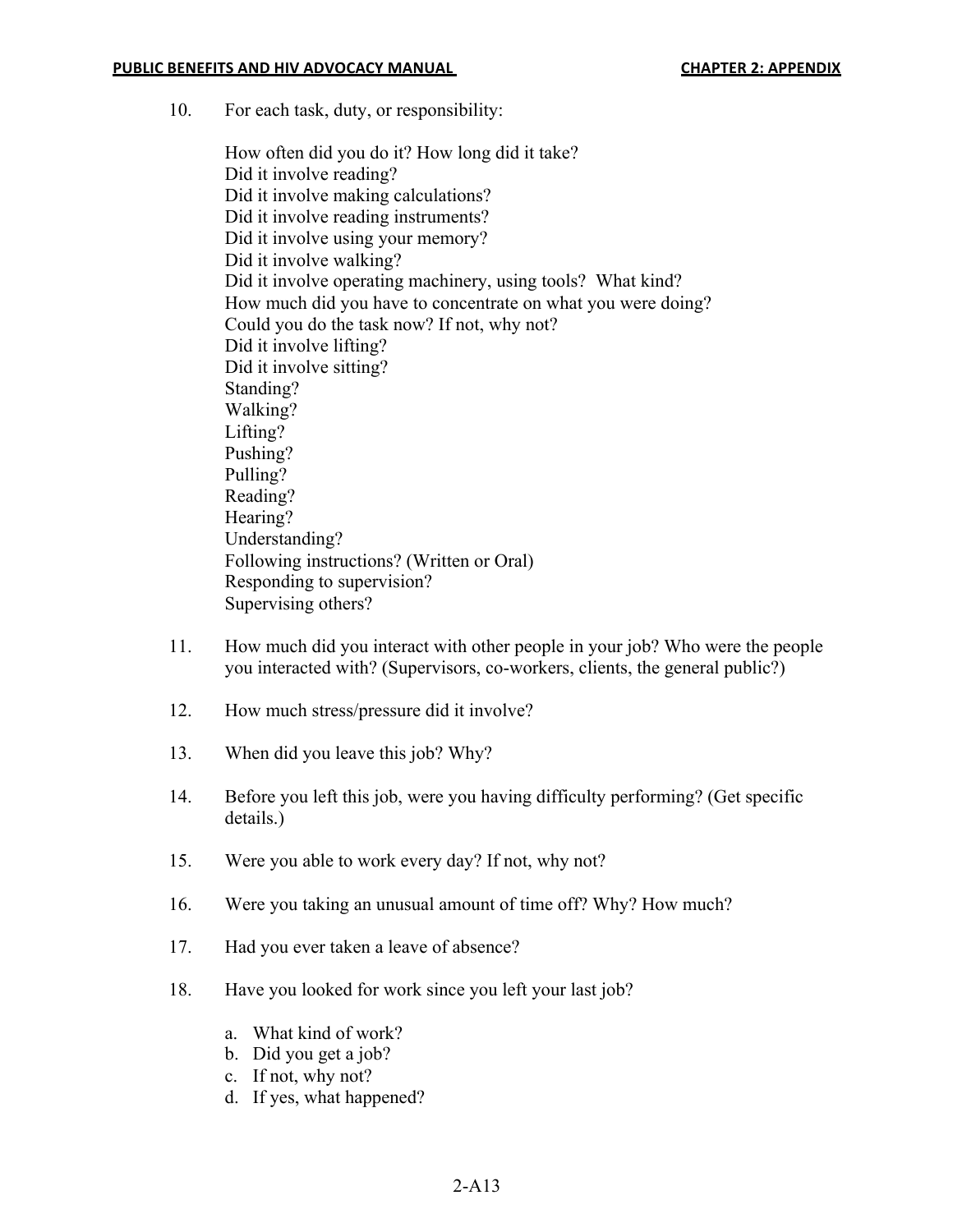- 19. Is there any job you believe you could do?
- 20. Do you do any volunteer work?
- 21. How do you feel about not working?
- 22. If you could work, would you like to?
- 23. List other jobs held in the past 10 years.
	- a. Employer name and address:
	- b. Job title/nature of work:
	- c. Details, if job involved different skills than described:
- 24. Could you do that job now? If not, why not?

## **E. Daily Activities**

- I. Describe how you spent a typical weekday/weekend day *before* you became ill:
	- a. Hobbies:
	- b. Community activities:
	- c. Athletics/sports:
	- d. Religious activities:
	- e. Social interaction:
	- f. Household responsibilities/chores:
	- g. Work:
	- h. Reading:
	- i. Personal care:
	- j. Finances
- 2. Describe how you spend a typical weekday/weekend day now:
	- a. Which former activities do you still participate in?
	- b. Do you need help in doing some or all? Which ones? Why?
	- c. Who helps you?

## 2-A14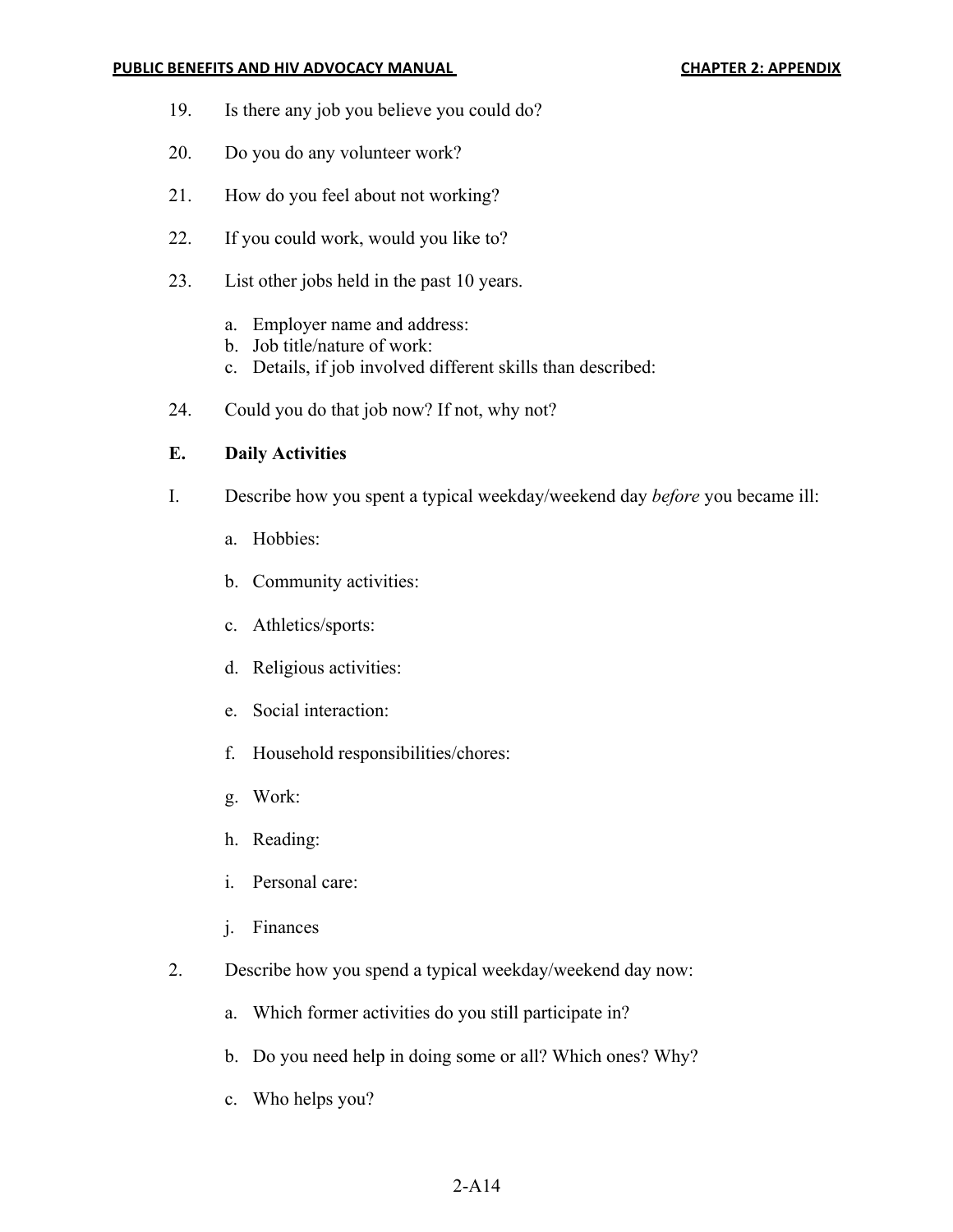- d. Have you quit doing some or all?
- e. If so, which ones? Why?
- f. When did you begin to experience difficulty with each activity?
- g. Do you spend more time in bed than you used to? Why? How much time do you spend in bed?
- h. Do you go outdoors? How often?
- i. Do you need frequent access to the bathroom?

## **F. Medical**

- 1. What symptoms/physical difficulties are you experiencing today?
- 2. What symptoms/physical difficulties have you experienced in the last week? The last month? As of your onset date?
- 3. What medications have you taken in the last month?
- 4. List all health care providers client has seen since onset:
	- a. Name:
	- b. Dates:
	- c. Location:
	- d. Diagnosis/symptoms:
	- e. Treatment:
	- f. Lab work:
	- g. Medication prescribed:
	- h. Type of provider:
- 5. List all hospitalizations:
	- a. Date(s):
	- b. Hospital:
	- c. Reason admitted: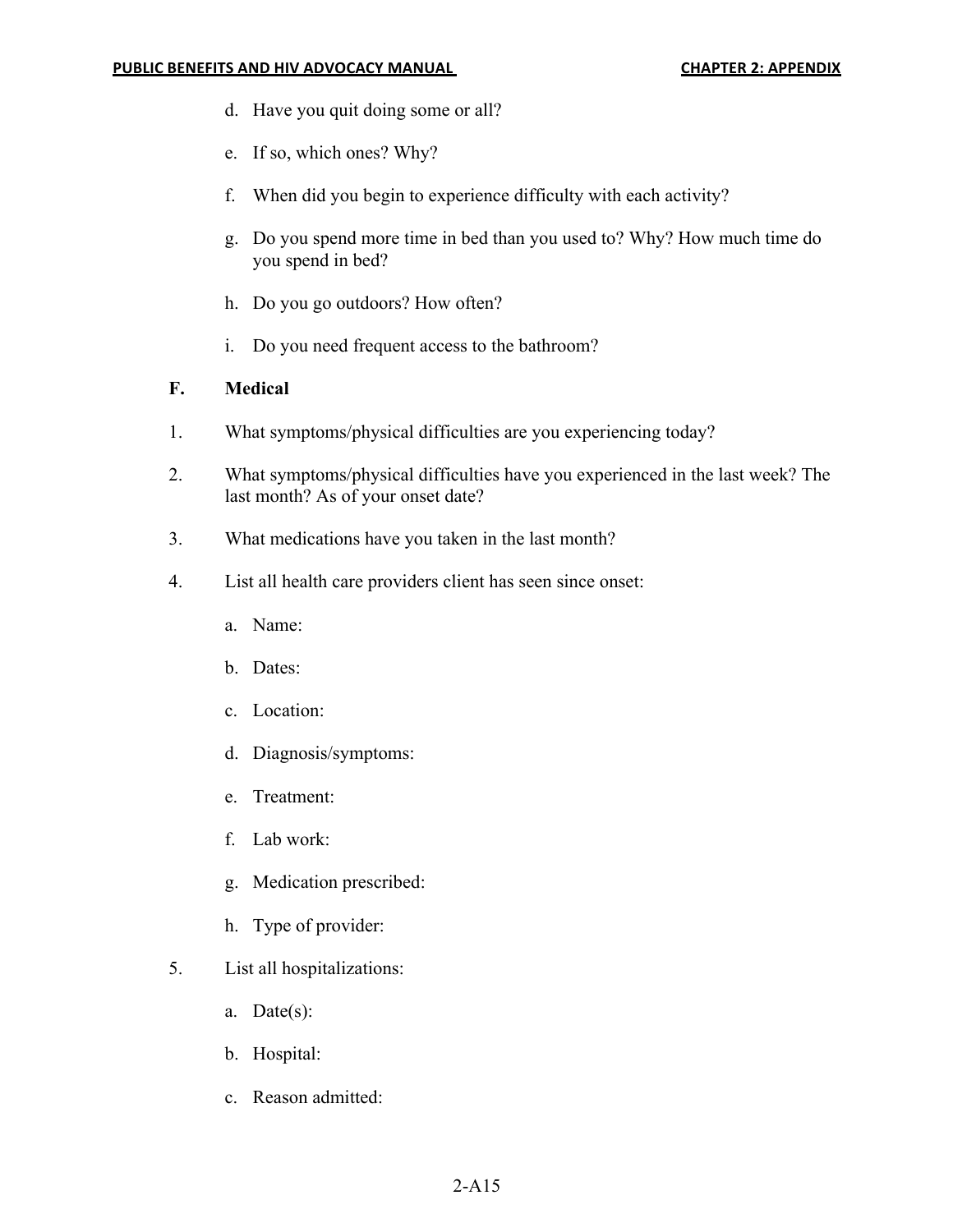- d. Diagnosis:
- e. Treating provider:
- f. Treatment:
- g. Length of stay:
- h. Surgery:

## **G. Ability to Perform Basic Work Activities**

- 1. Do you have any trouble performing the following basic physical activities:
	- a. Sitting?
	- b. Standing?
	- c. Walking?
	- d. Lifting?
	- e. Pushing?
	- f. Pulling?
	- g. Reaching?
	- h. Hearing?
	- i. Understanding?
	- j. Remembering?
	- k. Following instructions?
	- l. Responding to supervision?
	- m. Relating and interact with co-workers?
	- n. Relating and interact with supervisors?
	- o. Tolerating work pressures?
	- p. Maintaining social functioning?
	- q. Completing tasks in a timely manner due to deficiencies in concentration, persistence or pace?
- 2. Do you have any of the following impairments or restrictions:
	- a. Sensory problems (hearing, smelling, tasting, touching, seeing)?
	- b. Postural limitations?
	- c. Inability to use your hands?
	- d. Inability to use your legs?
	- e. Trouble working in different environments (outside, inside, up high, in noisy area, etc.)?
	- f. Any other conditions that do not affect your strength to perform the physical functions to work, but which limit your ability to work in other ways?

## **H. Mental/Emotional Health**

- 1. How is your mood today?
- 2. How has living with HIV affected your psychological/emotional state?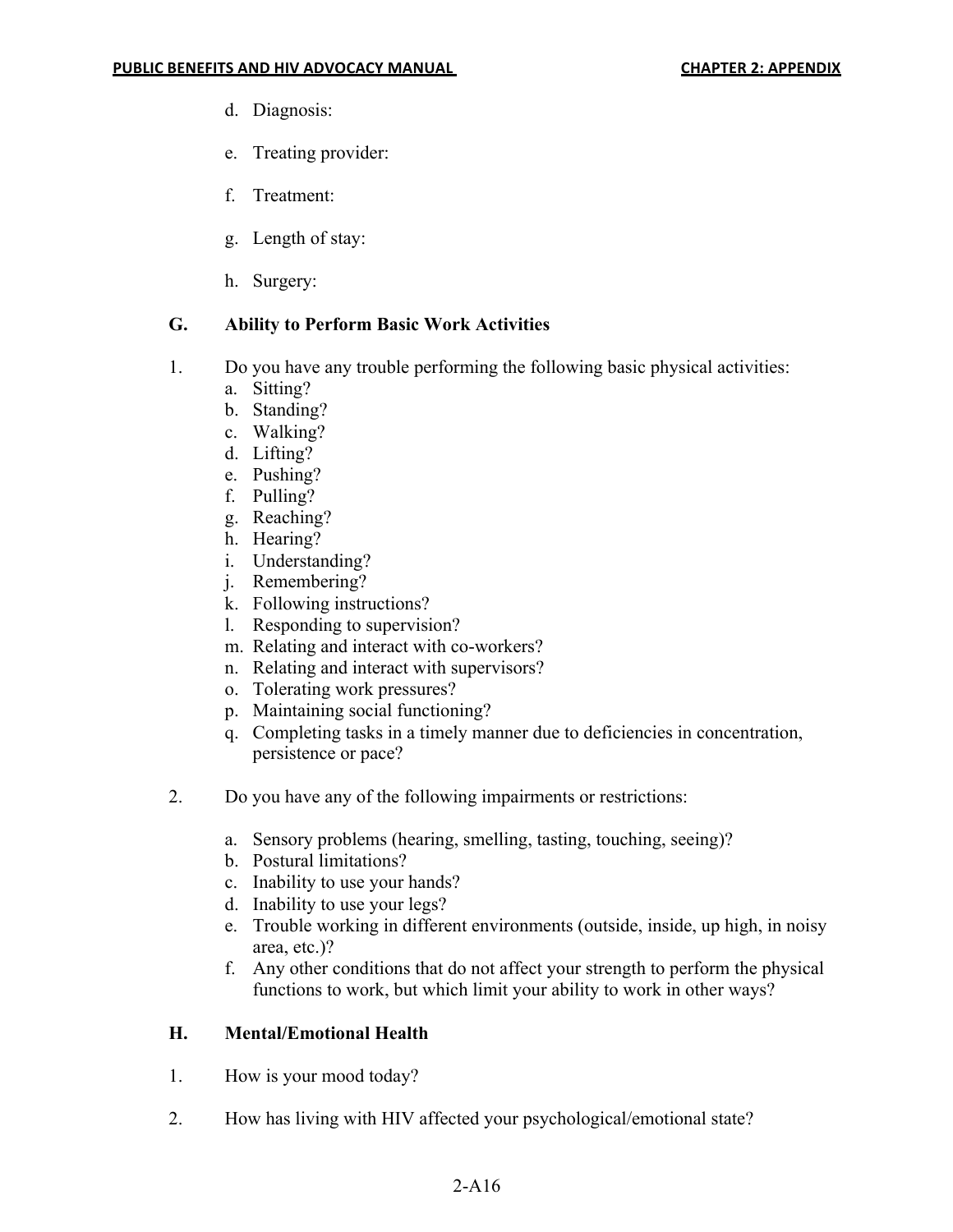- 3. Have you experienced any of the following (note duration, frequency of occurrence, onset, etc.):
	- a. Feelings of depression, sadness, blueness, or hopelessness?
	- b. Feelings of irritability?
	- c. Poor appetite?
	- d. Significantly increased appetite?
	- e. Insomnia?
	- f. Trouble sleeping too much?
	- g. Loss of energy, fatigue?
	- h. Feelings of worthlessness, self-reproach, (excessive) guilt?
	- 1. Physical agitation?
	- J. Loss of interest, pleasure in activities you used to enjoy?
	- k. Difficulty thinking or concentrating?
	- 1. Difficulty in making decisions?
	- m. Difficulty remembering things (give examples)?
	- n. Thoughts of suicide/suicide attempt?
	- o. Tearfulness?
	- p. Difficulty interacting with other people?
- 4. Do you currently use alcohol or recreational drugs? How often? How much?
- 5. Do you have or have you ever had a problem with drugs or alcohol? (Get details)

6. Have you ever received treatment for a drug or alcohol addiction? Are you in a drug and alcohol program now?

7. If not using drugs now, how long have you been sober?

- 8. Do you ever see a therapist now? (Name and address)
- 9. How long have you been seeing him them? How often?

10. Have you ever seen a therapist since the onset of your physical difficulties? (Name, address, details)

> 11. Do you attend group therapy or participate in a support group, etc.? (Get details)

EXT. 325

DATE: 10/13/00

SSN: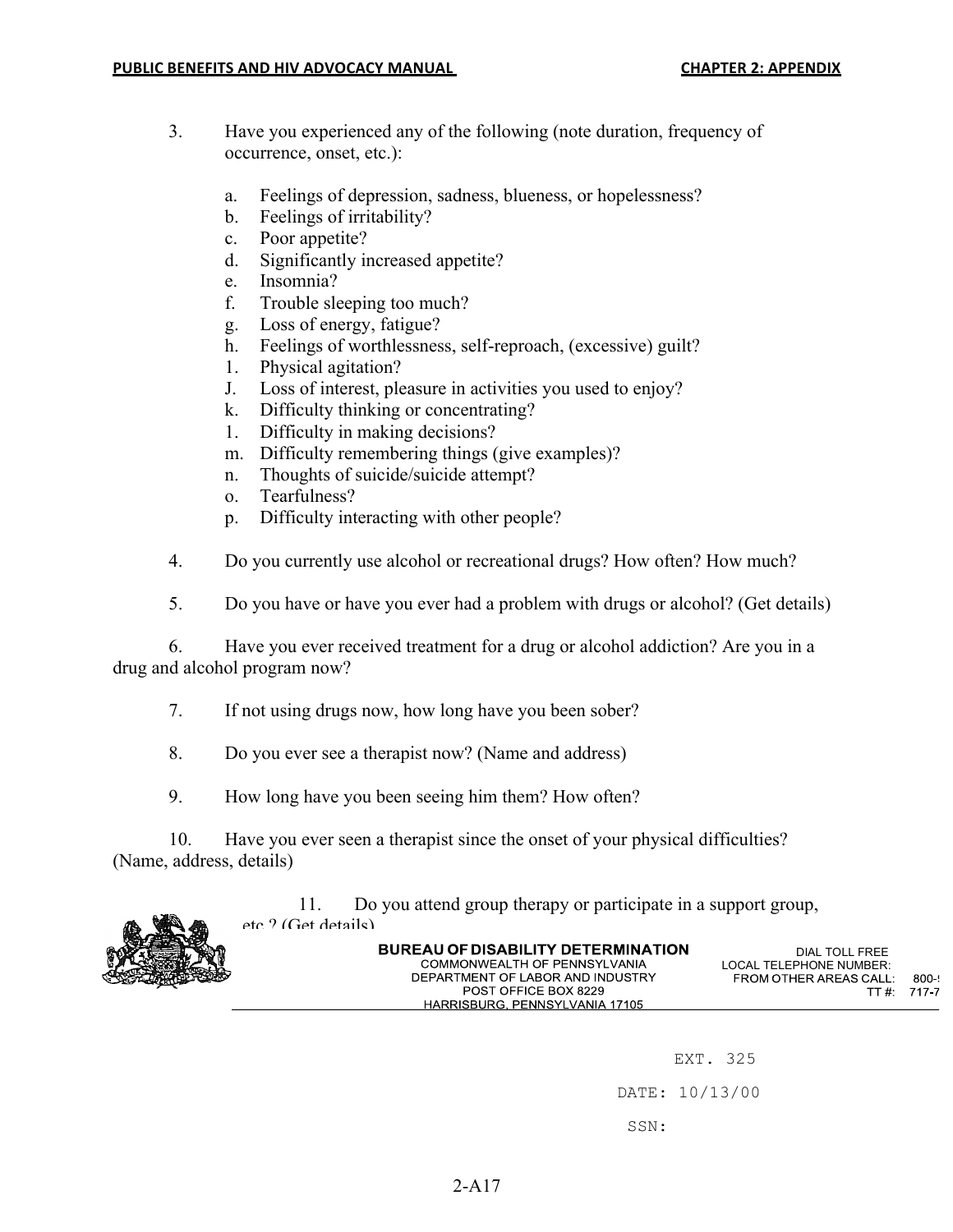DEAR.

The Bureau of Disability Determination is evaluating your eligibility for disability benefits. We need some additional information to help us make a correct decision.

We would like you to give us more information about your impairment and how it limits your ability to work. We have enclosed questions for you to answer. Please be detailed in answering them, and return all the forms as soon as you can.

If you have any questions or would like to talk to someone about the information we are requesting, please call me at the toll-free number listed above. The best time to call is between 9 a.m. and 3 p.m.

At the bottom of this letter is an official statement about the way this information will be used. Please be sure to read it before completing the form.

Sincerely,

#### Disability Claims Adjudicator

The information requested on this form is authorized by Title 20 CFR 404.1512 and Title 20 CFR 416.912. The information provided will be used to further document your eligibility for benefits. Information requested on this questionnaire is voluntary, but failure to provide all or any part of the requested information may affect the determination. Information you furnish on this form may be disclosed by the Social Security Administration to another person or governmental agency only with respect to Social Security programs and to comply with Federal laws requiring the exchange of information between Social Security and another agency.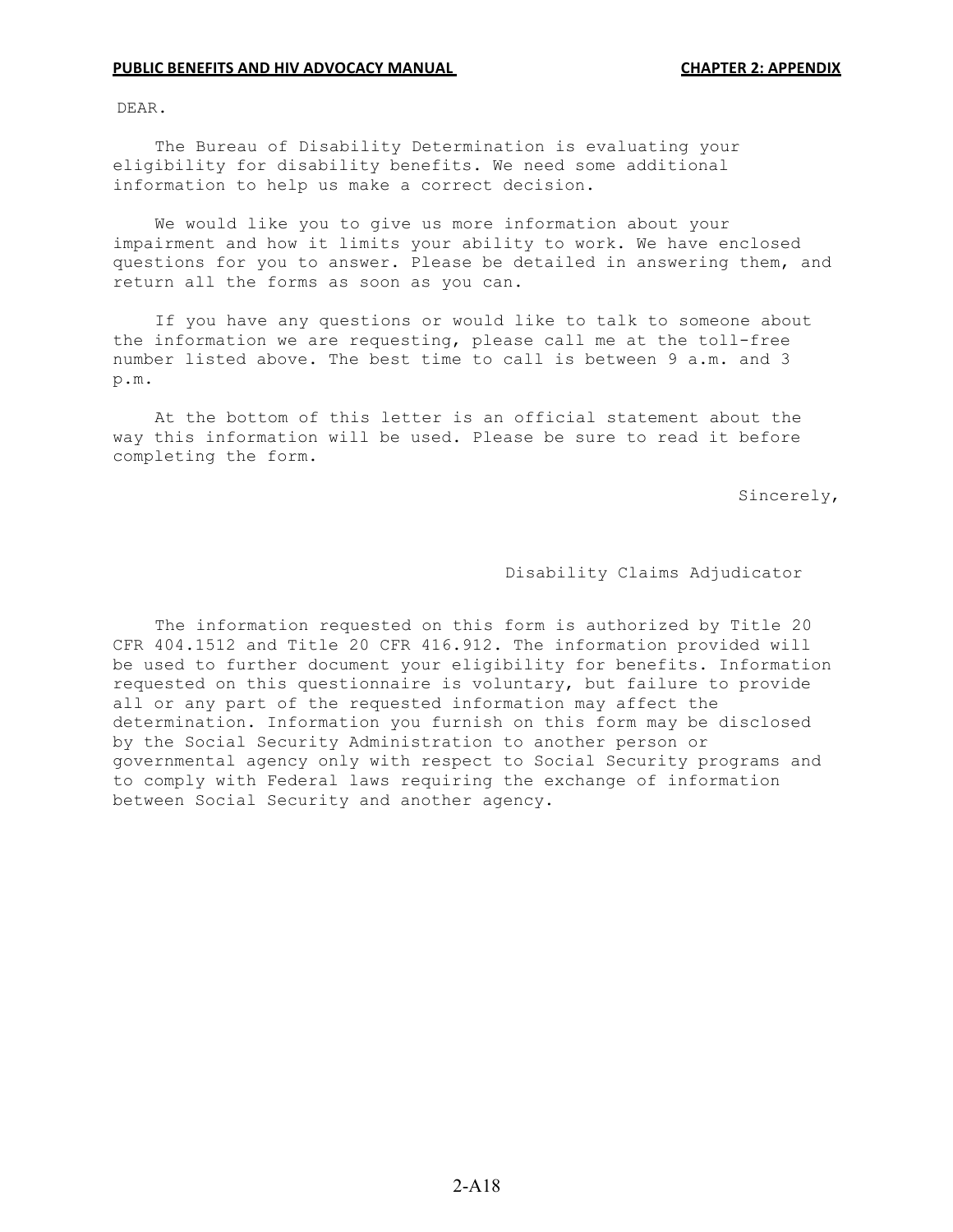ENCLOSURE Daily Activities Questionnaire, Return Envelope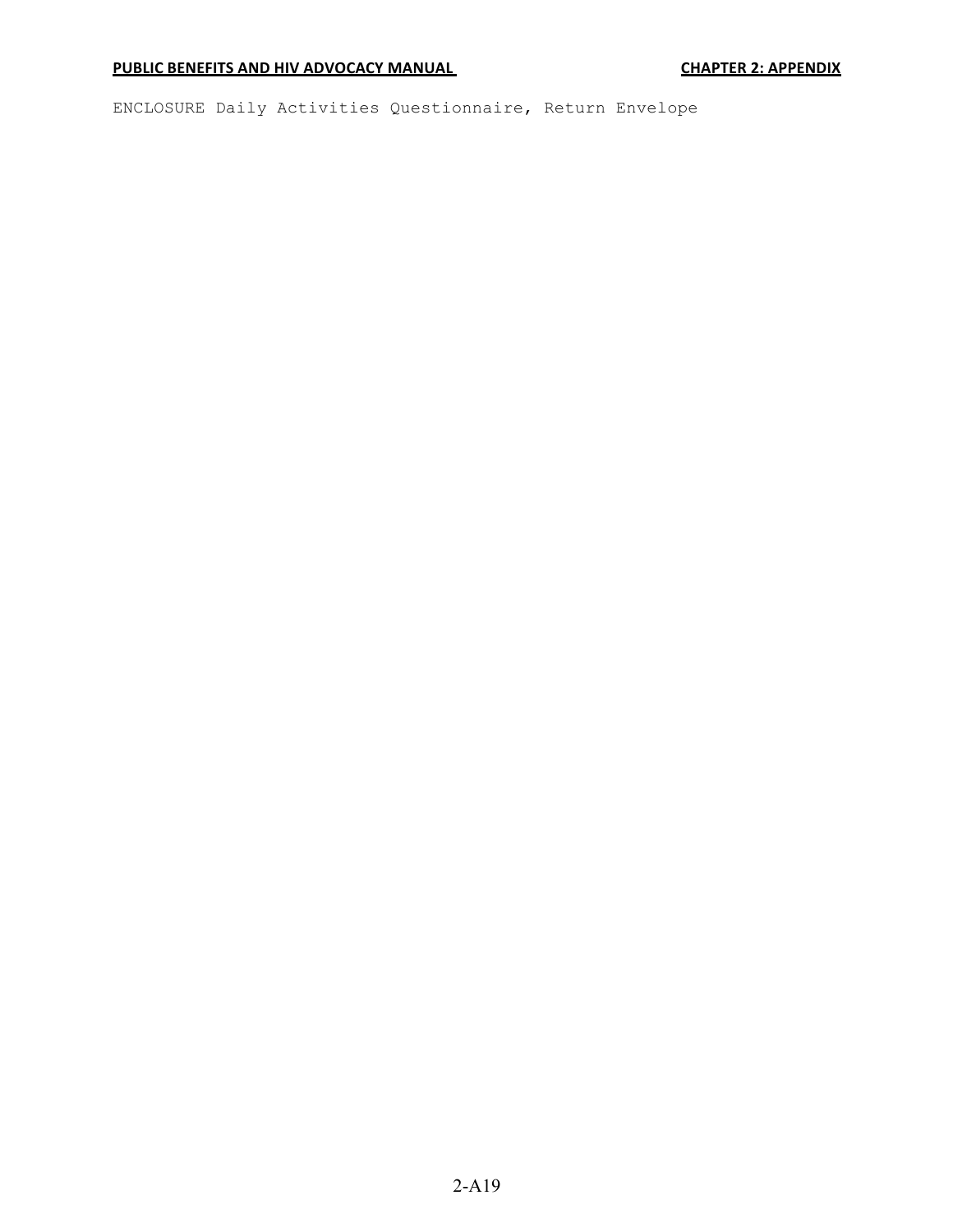It is very important that you provide as much detail as possible when answering the following questions. Detailed information will enable us to fully consider all the limitations your impairments cause on a daily basis. If you need additional space for your answers, you may write on the back of the form or attach additional paper.

#### **The following questions are about your daily activities:**

Where do you currently live?

Home (1 story -or- 2 story)

Apartment

\_\_\_ Nursing home

Other Please describe.

Do you live alone? Yes \_\_\_ No \_\_\_ If no, who lives with you?

Have you made any changes to your home because of your condition? Yes \_\_\_No \_\_\_ If yes, please explain.

Please describe your usual daily activities, commenting on things such as household chores, shopping, errands, walking, driving, yard work, hobbies, washing the car, doing small repairs, etc. If you need assistance in any of these areas, please describe.

If on a particular day you do more than usual, what problems, if any, do you have?

Who is dependent upon you for care (spouse, children, parents, pets, etc.)?

What assistance do you give them?

Are you limited in doing activities which you were able to-manage in the past? Yes \_\_\_\_\_ No If yes, please explain your limitations in the following areas: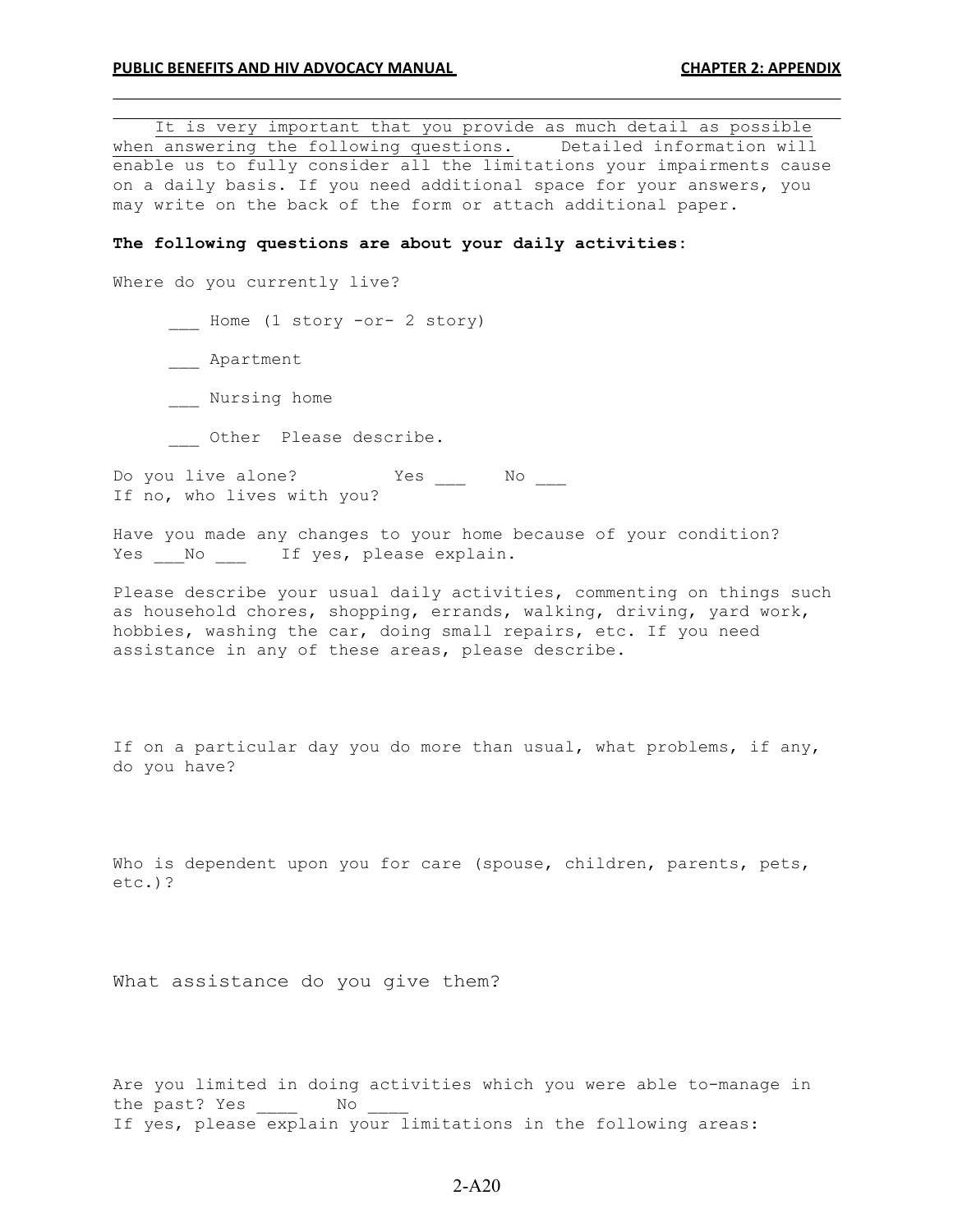Cooking Yard Work Child Care Shopping House Cleaning Laundry Driving Home Maintenance Care of Pets Do you need to take rests between activities? Yes\_\_\_\_ No\_\_\_\_ If yes, how often and how long must you rest? What activities have you had to stop? Do you have any problems with personal care, such as bathing, dressing, shaving, doing your hair, etc.? Yes Mo If yes, please describe them.

Do you drive? Yes\_\_\_\_ No If yes, how often and for how long?

Please describe any modifications that have been made to your car.

If you don't drive, please explain.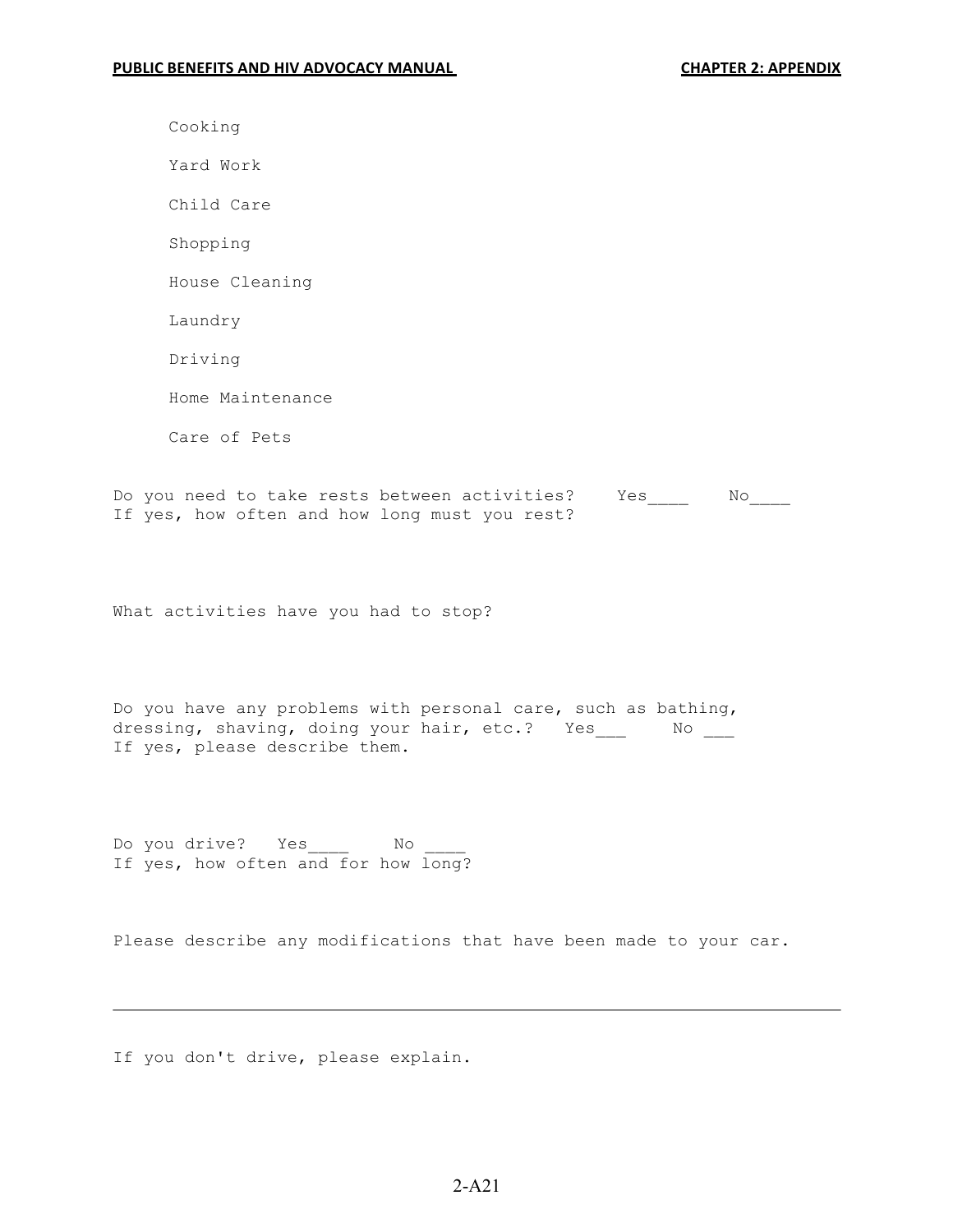| Can you take public transportation alone? Yes_____ No ____<br>If no, please explain.          |
|-----------------------------------------------------------------------------------------------|
| Do you pay your own bills? Yes ______ No _____<br>If no, please explain.                      |
| How far you can walk on level ground without stopping? __________<br>What causes you to stop? |
| How far can you walk uphill?                                                                  |
| Do you mow the lawn? Yes ____ No ____                                                         |
| What kind of mower do you use (push mower, riding mower, etc.)?                               |
| Do you do yard work or gardening? Yes ______ No<br>If yes, please describe.                   |
| Can you dress yourself without resting? Yes_____ No ____<br>If no, please explain.            |
| Can you shower without resting? Yes<br>No<br>If no, please explain.                           |
| Can you change and make a bed without stopping? Yes<br>No<br>If no, please explain.           |
| Can you take out the trash? Yes<br>Νo                                                         |

If no, please explain.

Do you have any problems in preparing food and cooking a meal?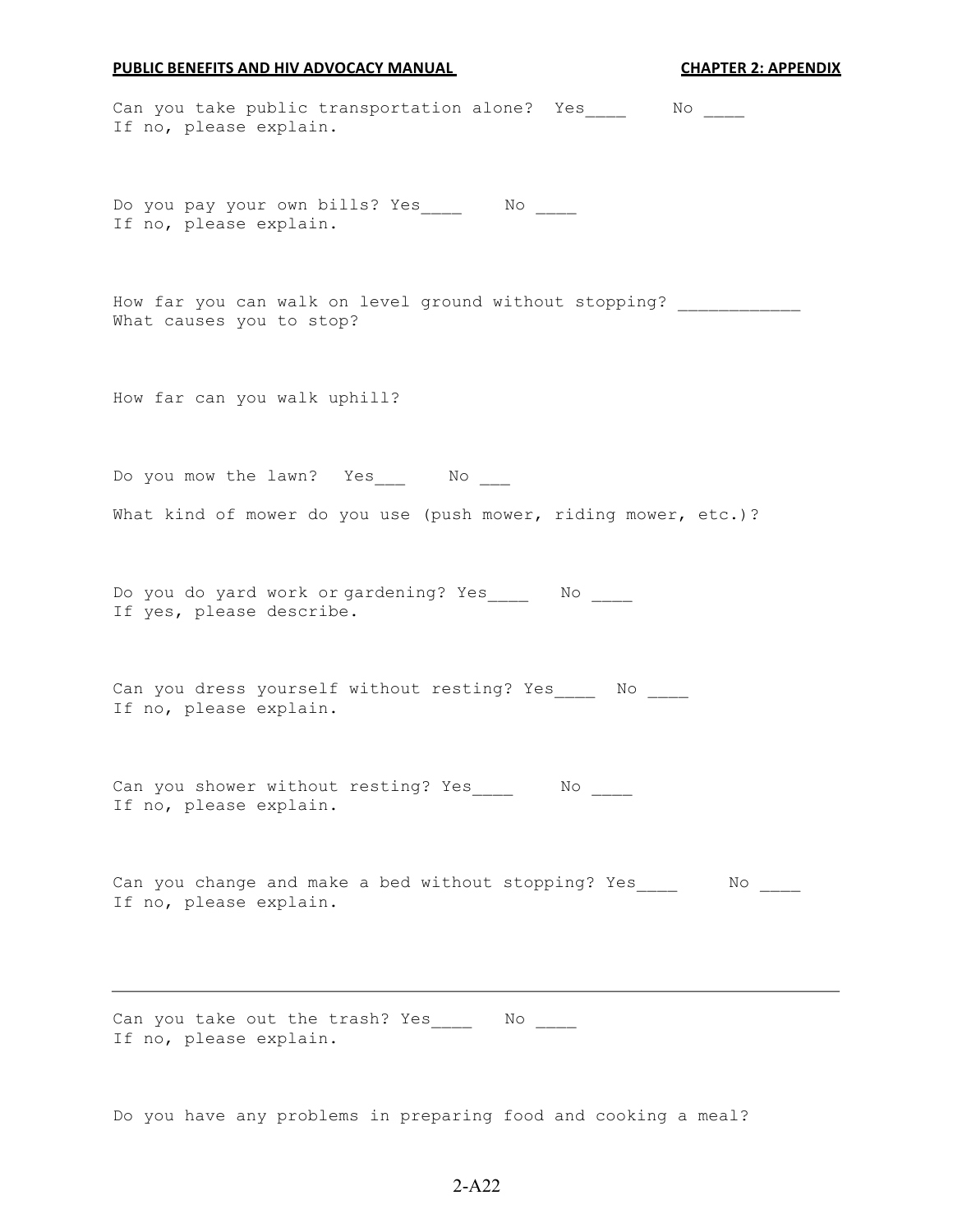If no, please explain. Yes No No

Can you use the vacuum? Yes\_\_\_\_ No \_\_\_\_ If no, please explain.

Please tell us about any housework and home repairs that you do that have not already been described.

Can you use a knife and fork? Yes \_\_\_\_ No \_\_\_\_ If no, please explain.

Can you dial a telephone? Yes\_\_\_\_\_ No \_\_\_\_ If no, please explain.

Can you use a TV remote? Yes\_\_\_\_ No \_\_\_\_

Do you do your own grocery shopping? Yes\_\_\_\_\_ No \_\_\_\_ If no, please explain.

How many bags can you carry at once?

Do you rest while shopping? Yes No If no, please explain.

What time do you go to bed? \_\_\_\_\_\_\_\_\_ What time do you get up? \_\_\_\_\_\_\_ Do you take naps during the day? Yes No If yes, how frequently? If yes, how long? How many steps can you climb without stopping to rest? What causes you to stop?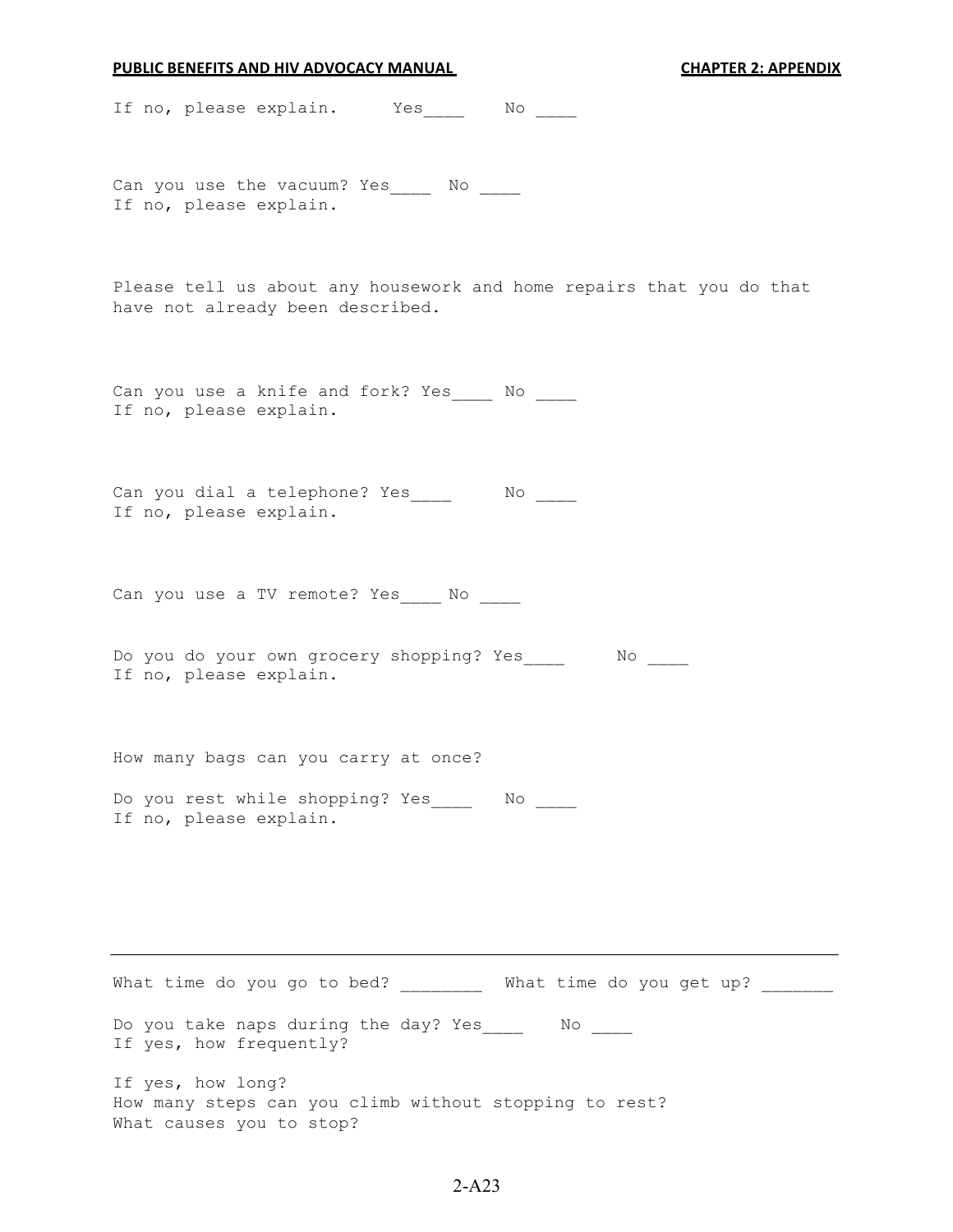How frequently are you able to climb a flight of steps?

How much can you lift and carry? What causes you to stop?

Please describe any hobbies or things you do for enjoyment.

Do you need any special help or reminders to take care of your personal needs (washing, bathing, dressing, etc)? Yes Mo If yes, please describe.

Do you have any problems getting along with family, friends, neighbors, etc.? Yes \_\_\_\_\_ No If yes, please explain and give examples.

Describe what activities you participate in with relatives & friends.

How often do you participate in these activities?

How well do you get along with people in authority (doctors, supervisors, police officers, etc.?) Please explain.

How well do you respond to criticism? Please explain.

Do you have difficulty when you go out in public? Yes\_\_\_\_ No \_\_\_\_ If yes, please describe.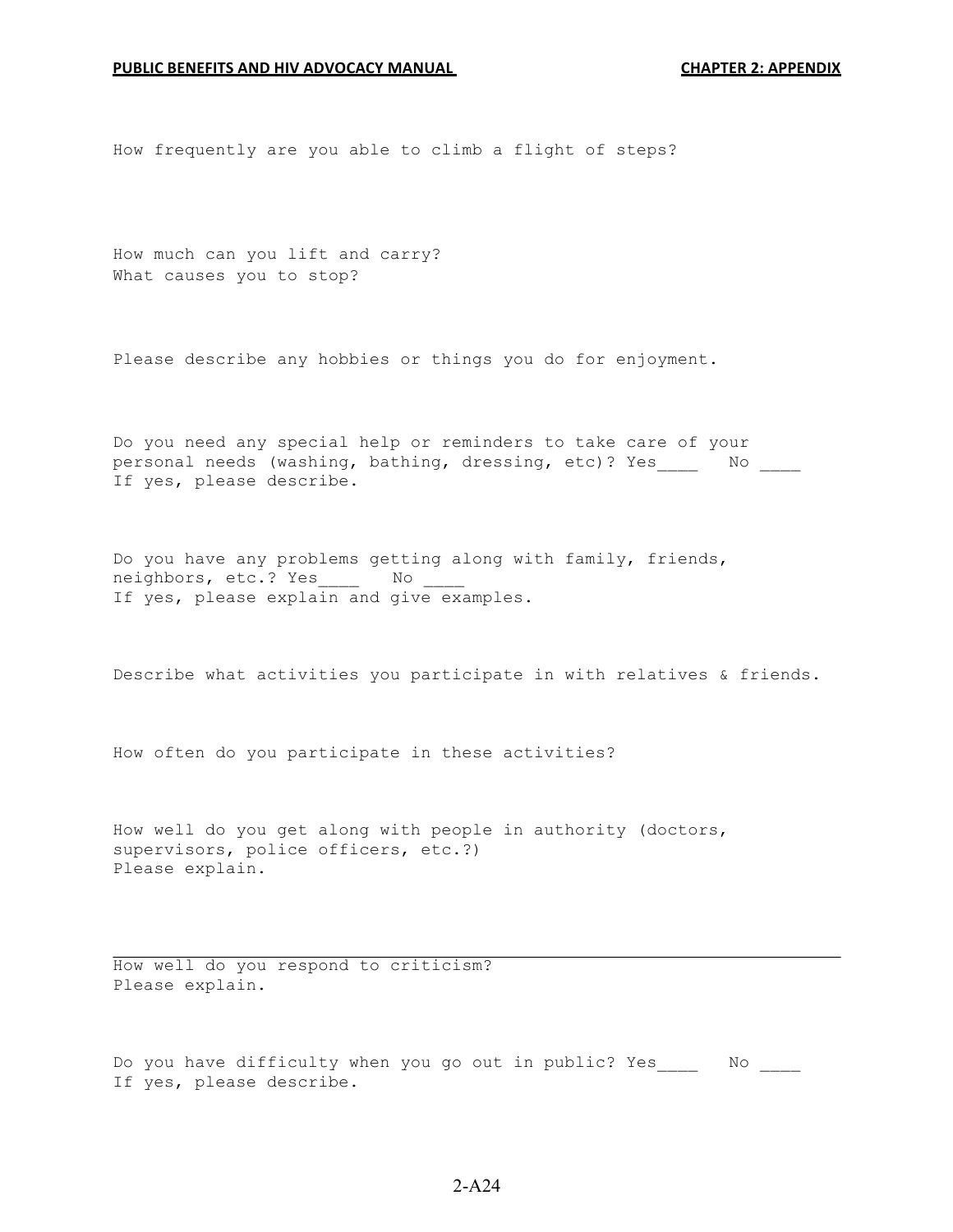Do you belong to any groups or clubs? Yes Wo If yes, please describe.

Have you ever been in fights, evicted, fired, etc.? Yes \_\_\_ No If yes, please describe.

Are you able to start and complete projects or activities such as reading a book, putting a puzzle together, sewing/needlepoint, fixing things around the house, etc.? Yes No Please describe and give examples.

Are you able to plan each day such as when to get up, start meals, finish household chores, go to appointments, etc.? Yes \_\_\_\_ No \_\_\_\_ If no, please give examples.

Do you have trouble understanding instructions and carrying them out? Yes\_\_\_\_ No \_\_\_\_ If yes, please give examples.

What happens when you are faced with changes such as a change in daily schedule, change in living arrangements, change in doctors, etc.?

What happens when you have a disagreement with someone?

Can you make decisions on your own? Yes\_\_\_\_ No \_\_\_\_ If no, who helps you make decisions?

Do you take medications for your condition? Yes Mo Please list the medicine and amounts.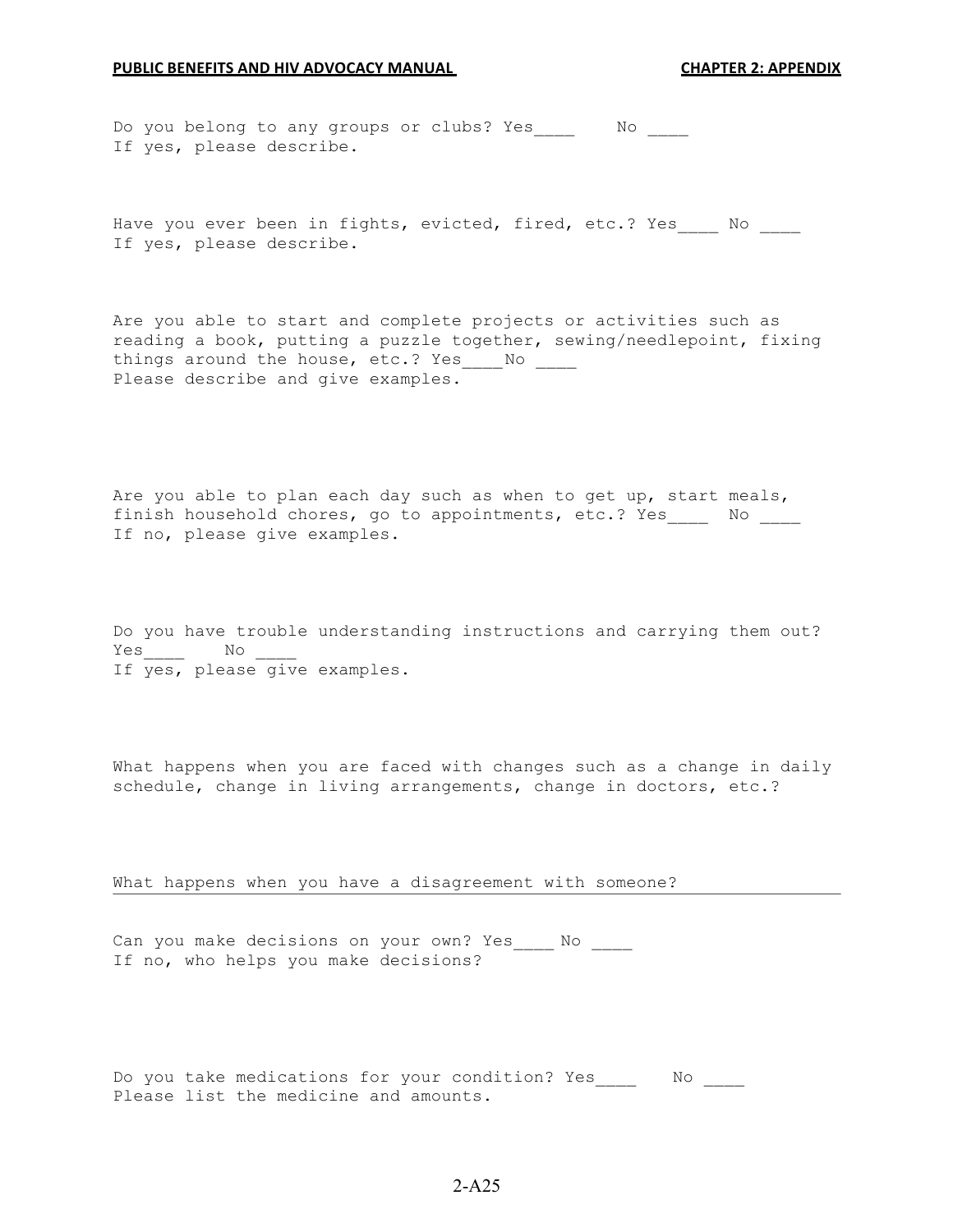Do you need help taking medication? Yes \_\_\_\_ No \_\_\_\_\_ If yes, who helps you?

**IF YOU WORKED IN THE PAST, PLEASE COMPLETE THE FOLLOWING QUESTIONS:**

Did you usually report to work on time? Yes\_\_\_\_ No \_\_\_\_ If no, please explain.

Did you have good attendance? Yes\_\_\_\_ No \_\_\_\_ If no, please explain.

Were you usually able to keep up with your work? Yes\_\_\_\_\_ No \_\_\_\_ If no, please explain.

Were you able to concentrate on your work for extended periods of time? Yes\_\_\_\_ No \_\_\_\_ If no, please explain.

Did you have trouble getting along with your supervisors and/or coworkers? Yes \_\_\_\_ No \_\_\_\_ If yes, please explain.

When changes were made at work that affected your job, were you able to accept these changes? Yes\_\_\_\_ No \_\_\_\_ If no, please explain.

**The following questions concern fatigue you have been experiencing:**

When did you begin to experience fatigue?

Was the fatigue associated with the onset of an illness? Yes<sub>\_\_\_\_</sub> No \_\_\_\_ If yes, please explain.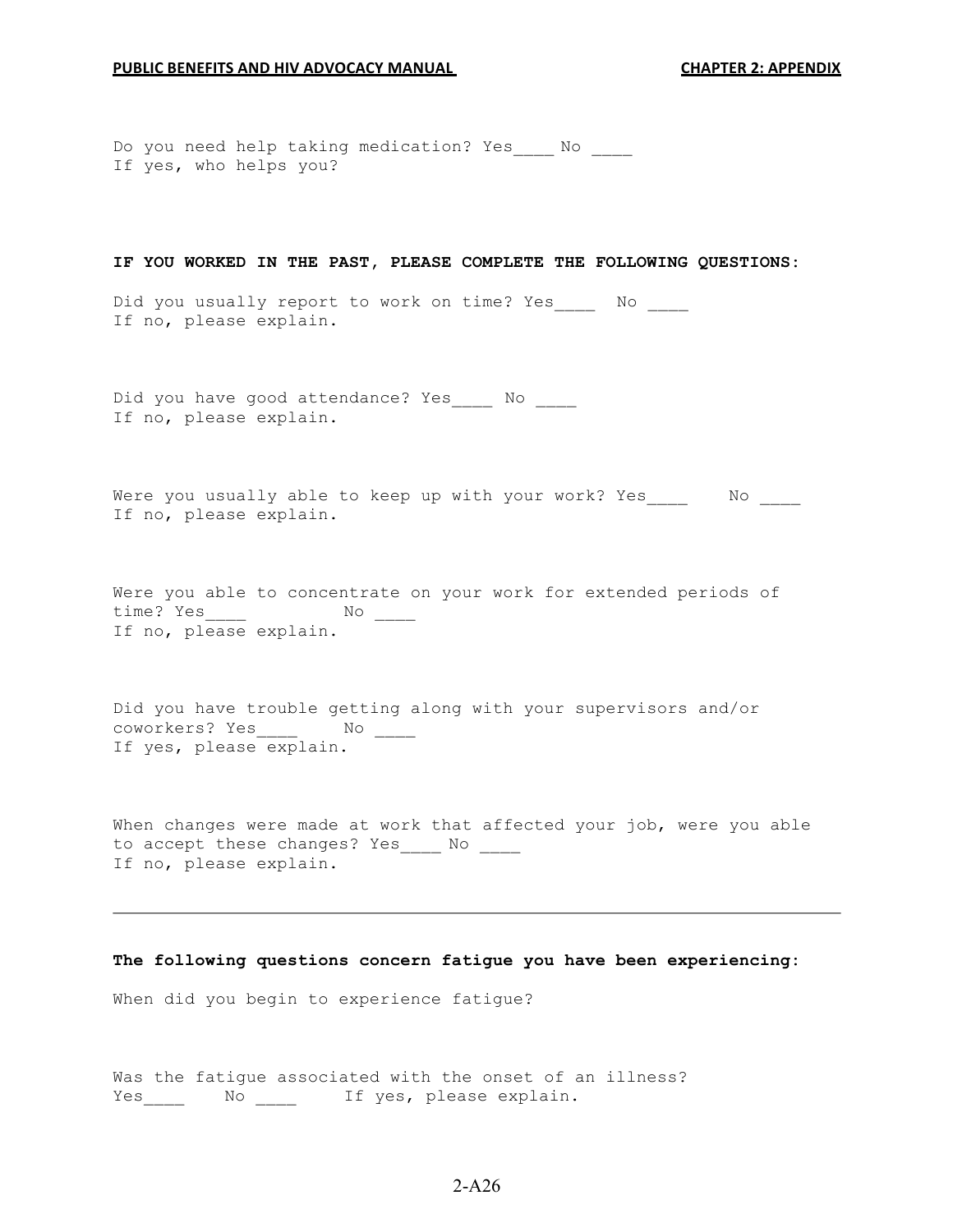Has your level of fatigue remained the same since it began? Yes<sub>\_\_\_\_\_</sub> No \_\_\_\_ Please describe the changes.

Is your fatigue worse at certain times of the day? Yes<sub>\_\_\_\_</sub> No \_\_\_\_ If yes, please explain.

How often do you experience fatigue?

How long does it last?

What helps to relieve the fatigue?

Do you take medication? Yes No If yes, please list all the medications that you are taking.

If you are taking medication, does it have any effect on your fatigue? Yes No If yes, please describe the effect.

**The following questions concern the pain you have been experiencing:** When did your pain begin? What caused you to start having pain?

Describe your pain.

Has the nature of your pain changed since it began? Yes and No  $\sim$ If yes, please explain.

Where is your pain located?

Where does it spread?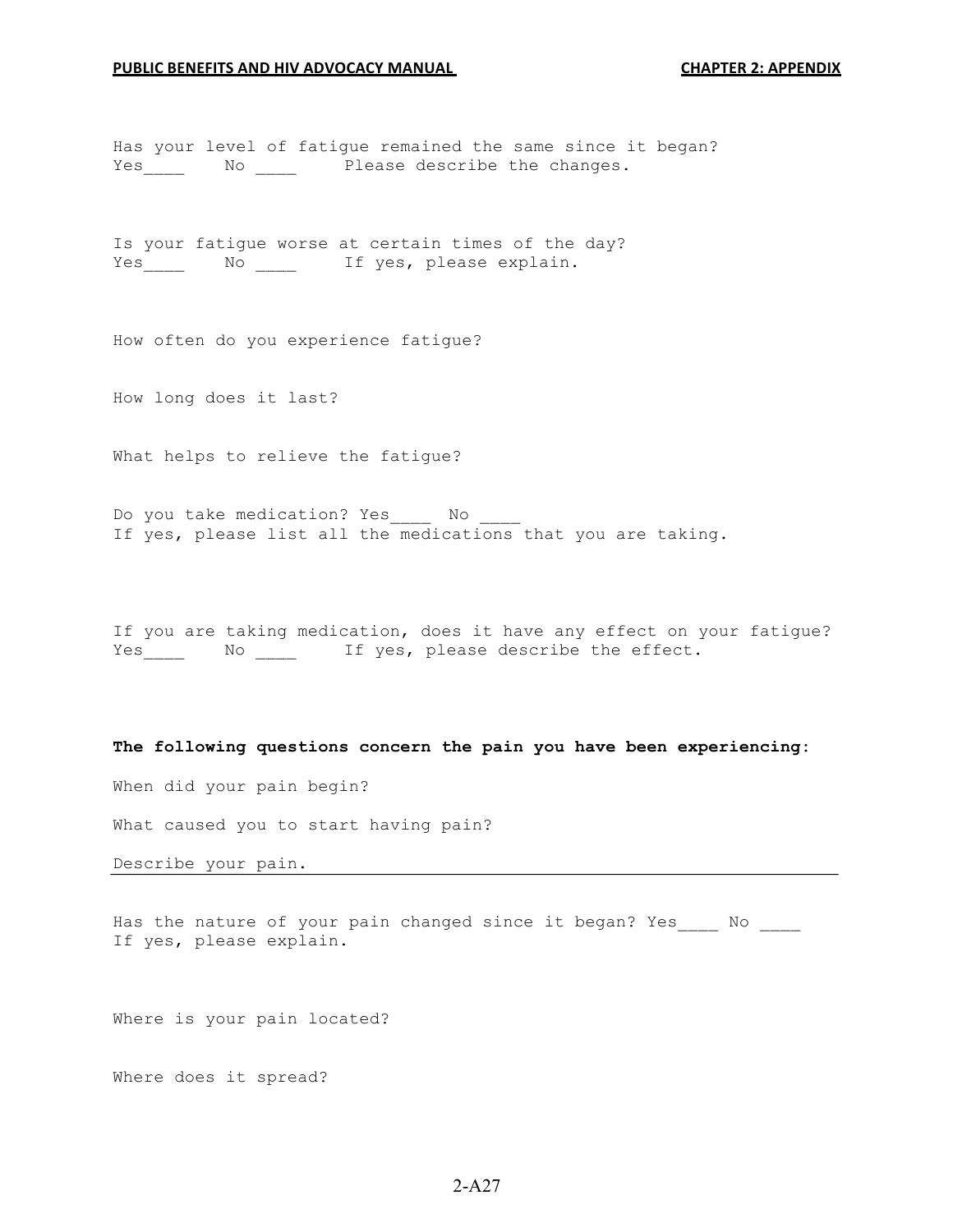What activities cause you to have pain (bending, standing, walking, temperature extremes, etc.)?

Is your pain worse at certain times of the day? Yes \_\_\_\_\_ No If yes, please describe.

How often does your pain occur?

How long does your pain last?

Does pain disturb your sleep? Yes\_\_\_\_ No \_ If yes, please describe how your sleep habits have changed.

How often do you have sleep problems? Regularly \_\_\_\_\_ Occasionally

Have your eating habits changed because of your pain? Yes\_\_\_\_\_\_\_ No \_\_\_\_\_

Have you lost weight? Yes\_\_\_\_\_ No \_\_\_\_ If yes, how much?

Have you gained weight? Yes\_\_\_\_\_ No \_\_\_\_ If yes, how much?

If there has been a weight change in either direction, were you trying to change your weight? Yes \_\_\_\_\_ No \_\_\_\_

Has pain affected your ability to think and concentrated? Yes<sub>\_\_\_\_</sub> No \_\_\_\_ If yes, please explain.

Do you take pain medicine? Yes No If yes, please provide the following information:

#### 2-A28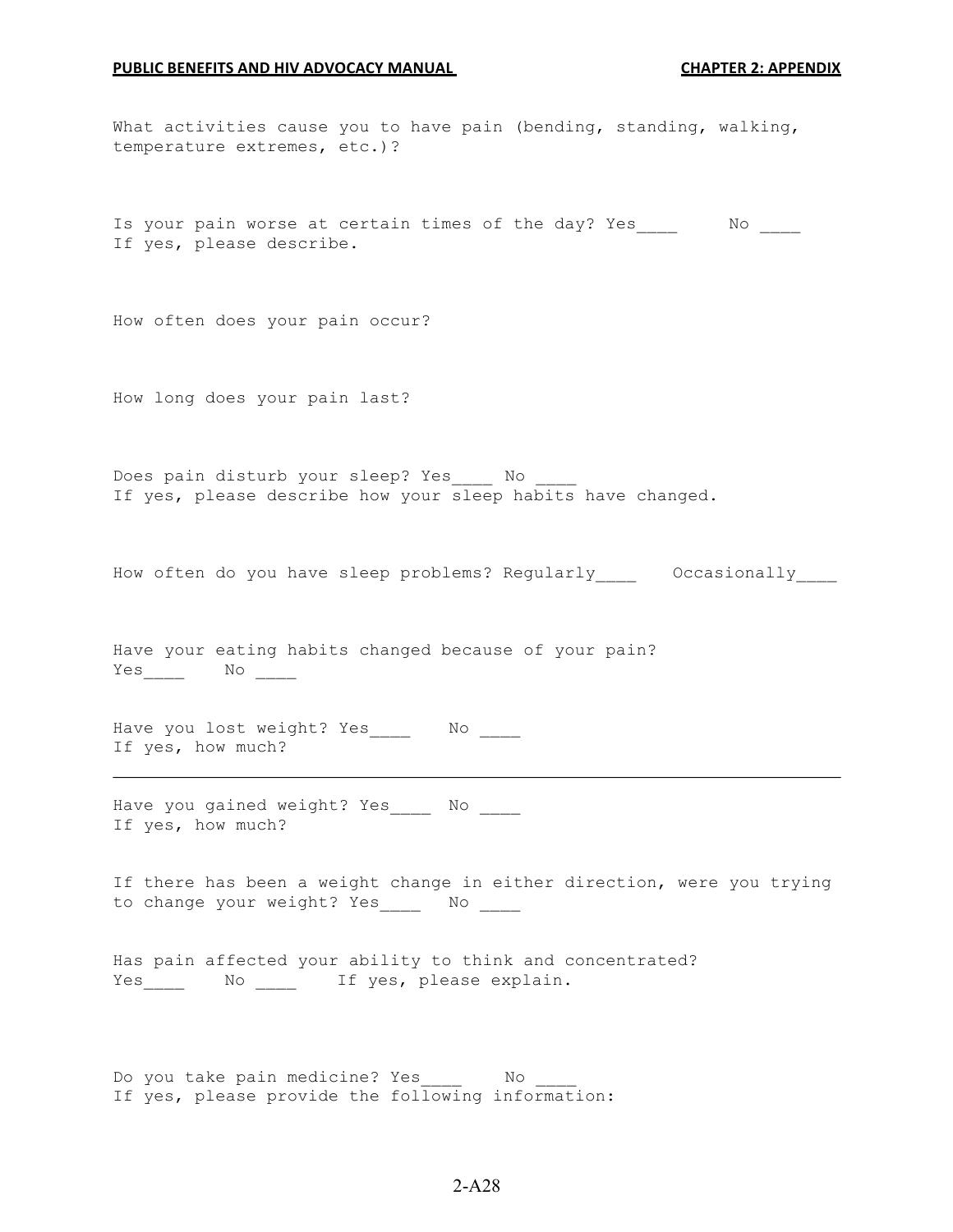#### NAME OF MEDICATION DOSAGE AND FREQUENCY TAKEN DATE STARTED

Does the medicine relieve the pain? Yes \_\_\_\_ No \_\_\_\_ Is yes, how soon and for how long?

Does the medicine cause any side effects? Yes \_\_\_\_No \_\_\_\_\_ If yes, what are these side effects?

Do you wear or use any devices such as a brace or TENS to relieve the pain? Yes\_\_\_\_ No \_\_\_ If yes, please describe.

Do you need to use an assistive device to walk (cane, crutch, walker,  $brace)$ ?  $Yes$ <sub>\_\_\_\_</sub> No If yes, how far and for how long can you walk?

Please describe any other things done to relieve the pain (physical therapy, biofeedback, hot showers, etc.).

Have you ever attended physical therapy? Yes \_\_\_ No If yes, please provide the name and address of the treatment facility and the dates of your treatment.

Have you been referred to a psychologist/psychiatrist to help cope with pain? Yes\_\_\_\_ No \_\_\_ If yes, please provide the name, address, and telephone number of the doctor and the dates of your treatment.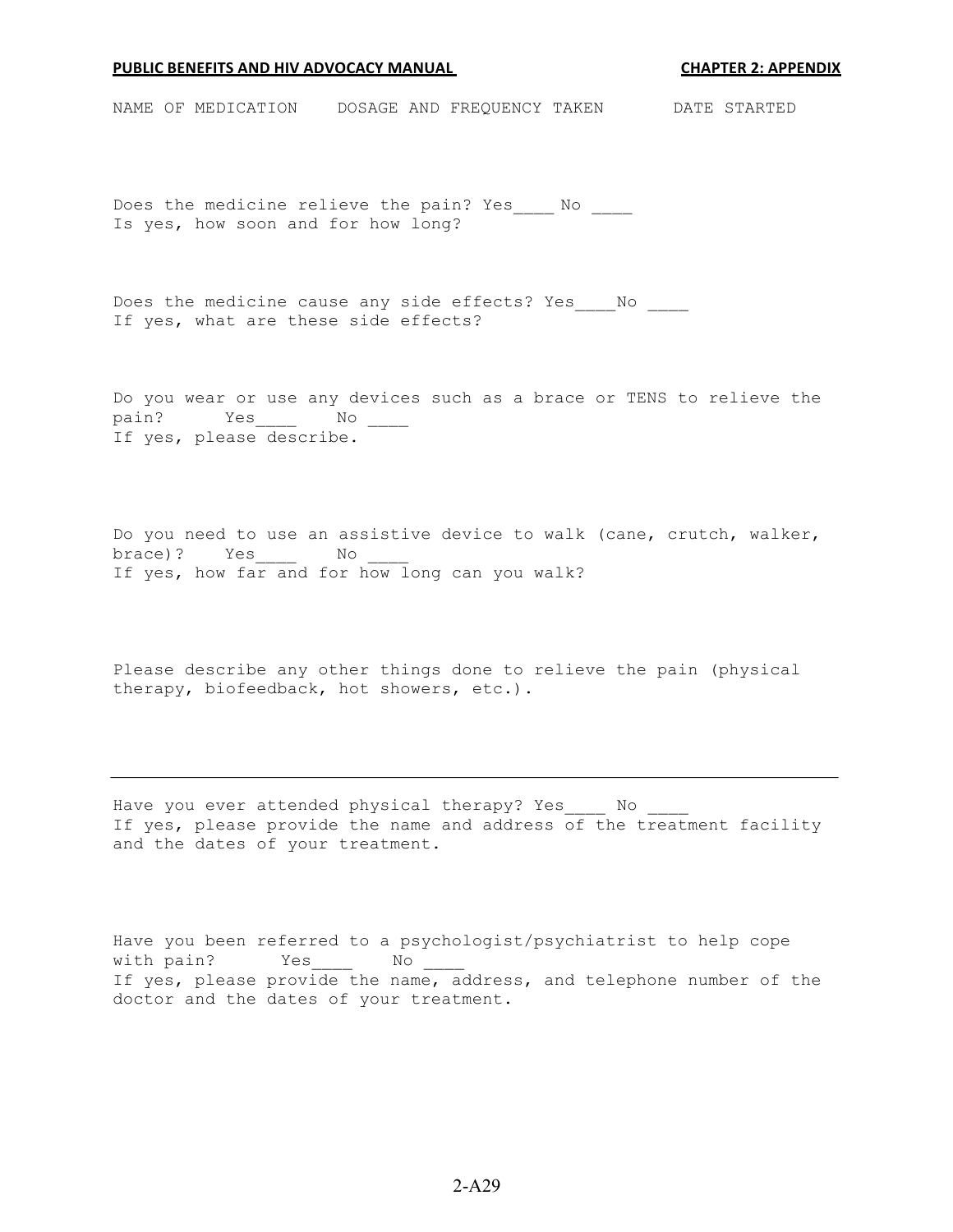Please provide any additional comments regarding how your impairment or pain limits your ability to work. You may write on the back of the form or attach additional pages, if necessary.

|            |  | Name of person completing this form: |  |       |  |
|------------|--|--------------------------------------|--|-------|--|
| Signature: |  |                                      |  | Date: |  |

Relationship (if other than the claimant): \_\_\_\_\_\_\_\_\_\_\_\_\_\_\_\_\_\_\_\_\_\_\_\_\_\_\_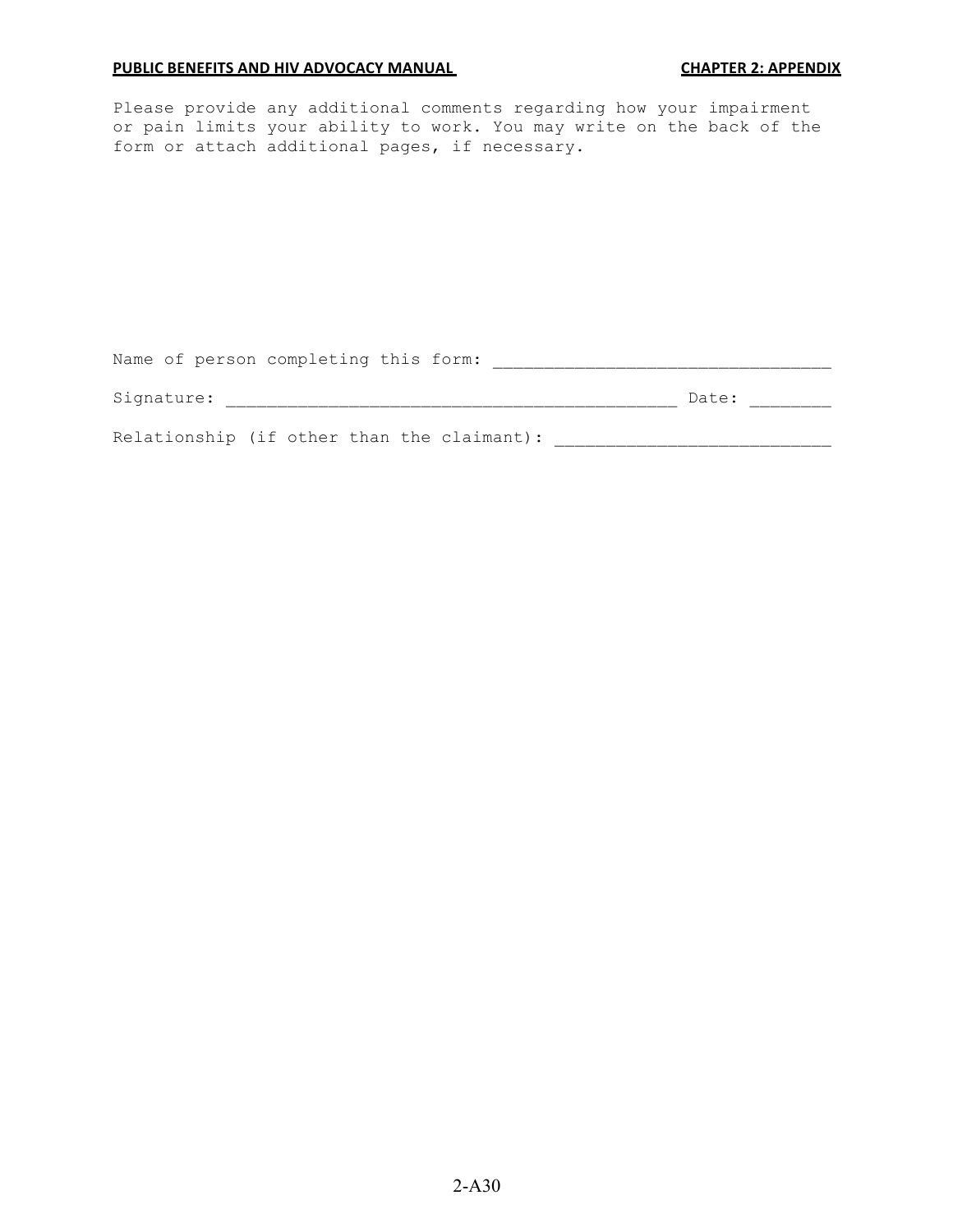#### **AUTHORIZATION FOR RELEASE OF PROTECTED HEALTH INFORMATION**

|        | (Patient's Name)                                                                         | (DOB)                                                                                                                                                                                                                                                                                                                                                                                 | (Social Security Number)                                                                                                                                                                                                                                                                                                                                                                                                                 |
|--------|------------------------------------------------------------------------------------------|---------------------------------------------------------------------------------------------------------------------------------------------------------------------------------------------------------------------------------------------------------------------------------------------------------------------------------------------------------------------------------------|------------------------------------------------------------------------------------------------------------------------------------------------------------------------------------------------------------------------------------------------------------------------------------------------------------------------------------------------------------------------------------------------------------------------------------------|
|        |                                                                                          |                                                                                                                                                                                                                                                                                                                                                                                       |                                                                                                                                                                                                                                                                                                                                                                                                                                          |
|        | to disclose the information identified below to the following individual or organization |                                                                                                                                                                                                                                                                                                                                                                                       |                                                                                                                                                                                                                                                                                                                                                                                                                                          |
| Name:  |                                                                                          |                                                                                                                                                                                                                                                                                                                                                                                       |                                                                                                                                                                                                                                                                                                                                                                                                                                          |
|        |                                                                                          |                                                                                                                                                                                                                                                                                                                                                                                       |                                                                                                                                                                                                                                                                                                                                                                                                                                          |
| $\Box$ |                                                                                          | All Medical Records. This authorization includes HIV-Related Information and Treatment Records<br>virus that causes or indicates AIDS or HIV infection. HIV-related information is information which<br>concerns whether a person has been tested for HIV or has AIDS or an HIV-related illness or could<br>reasonably identify the person as having one or more of these conditions. | protected by the Pennsylvania Confidentiality of HIV-Related Information Act 35 P.S. § 7607. HIV is the                                                                                                                                                                                                                                                                                                                                  |
| $\Box$ | provided for by the regulations.                                                         | Control Act 71 P.S. §1690.108 and Federal regulations governing Confidentiality and Substance Use<br>45 C.F.R parts 160 and 164 and cannot be disclosed without my written consent unless otherwise                                                                                                                                                                                   | Substance Use Disorder Records and Drug and Alcohol Treatment Records including substance use history<br>summaries, lab tests, medications and dosages, inpatient and outpatient treatment records, clinical charts<br>and progress notes. I understand these records are protected by Pennsylvania Drug and Alcohol Abuse<br>Disorder Patient Records, 42 C.F.R. Part 2 and Heath Insurance Portability and Accountability Act of 1996, |
| $\Box$ |                                                                                          | Mental Health Records including Comprehensive Bio-Psycho Social Evaluations, mental health history<br>right subject to 55 Pa. Code § 5100.33 to inspect the material to be released.                                                                                                                                                                                                  | summaries, assessments, diagnoses, treatment plans, progress notes, test results, medications and dosages.<br>I understand these records are protected by the Mental Health Procedures Act 50 P.S. § 7111 and I have a                                                                                                                                                                                                                   |
| $\Box$ |                                                                                          |                                                                                                                                                                                                                                                                                                                                                                                       |                                                                                                                                                                                                                                                                                                                                                                                                                                          |
|        |                                                                                          |                                                                                                                                                                                                                                                                                                                                                                                       |                                                                                                                                                                                                                                                                                                                                                                                                                                          |
|        |                                                                                          |                                                                                                                                                                                                                                                                                                                                                                                       |                                                                                                                                                                                                                                                                                                                                                                                                                                          |
|        | <b>This Authorization expires on: Example 2018</b>                                       |                                                                                                                                                                                                                                                                                                                                                                                       |                                                                                                                                                                                                                                                                                                                                                                                                                                          |
|        |                                                                                          | <b>Statement of Authorization</b>                                                                                                                                                                                                                                                                                                                                                     | This Authorization is voluntary. I understand that I may revoke this Authorization at any time by notifying my provider in writing or by notifying                                                                                                                                                                                                                                                                                       |

the provider or entity that is authorized to receive these records. I understand that my revocation will not have any effect on actions taken prior to the revocation and based on the Authorization. I understand that, if the organization authorized to receive the information is not a health plan or health care provider, the information may no longer be protected by federal privacy regulations. I understand that this information may be re-released by the recipient and no longer protected by 45 C.F.R. Pt. 164. I understand that the provider named above may not condition treatment, payment, enrollment or eligibility for benefits on whether I sign this Authorization. By signing below, I certify that I understand the nature of this Authorization. I authorize all health care providers or other covered entities to disclose information, oral or written, regarding my physical or mental health, including but not limited to, medical and hospital records and what is otherwise private, privileged, protected or personal health information, such as health information as defined and described in the Health Insurance Portability and Accountability Act of 1996 (HIPAA) and the regulations promulgated thereunder. This Authorization must be signed and dated. HIPAA requires that I be offered a copy of this Authorization. Photocopies/facsimiles of this Authorization shall have the same authority as the original.

\_\_\_\_\_\_\_\_\_\_\_\_\_\_\_\_\_\_\_\_\_\_\_\_\_\_\_\_\_\_\_\_\_\_\_\_\_\_\_\_\_\_\_\_\_\_\_\_\_\_\_\_\_\_\_\_\_\_\_\_\_\_\_\_\_\_\_ \_\_\_\_\_\_\_\_\_\_\_\_\_\_\_\_\_\_\_\_\_\_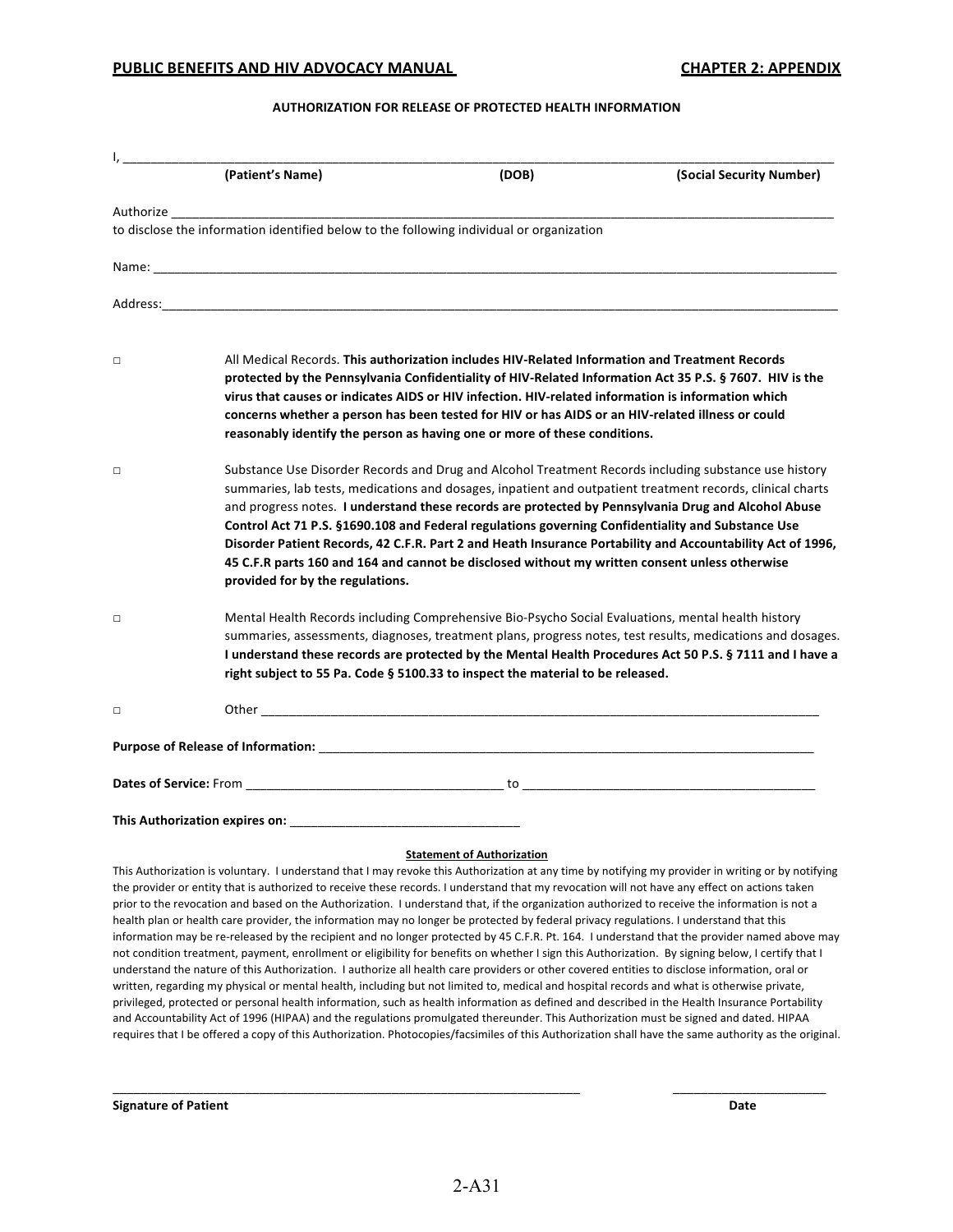

**BUREAU OF DISABILITY DETERMINATION** COMMONWEALTH OF PENNSYLVANIA DEPARTMENT OF LABOR AND INDUSTRY 1171 SOUTH CAMERON STREET ROOM 200 HARRISBURG, PENNSYLVANIA 17104-2594

FROM HARRISBURG CALL: 783-3620 FROM OTHER AREAS CALL: 800-932-0701<br>HARRISBURG AREA FAX: 800-582-8051  $TT#$ 717 772 1741

DATE: SSN: NAME: ADDRESS:

BIRTH DATE:

Dear Doctor:

The Bureau of Disability Determination (BDD) is evaluating your patient's eligibility for disability benefits under the Social Security Act. The claimant has listed you as a source of medical treatment between and

We are requesting medical evidence from your records to help us establish the onset, severity and duration of any impairment(s). Your medical report should include medical history, clinical findings, laboratory findings, diagnosis, and treatment. Please complete the Medical Source Statement of Claimant's Ability to Perform Work-Related Activities, if one is enclosed. If you charge a fee for preparing this information, BDD can reimburse you up to \$30.00 for completing the enclosed forms or providing a narrative report. Reimbursement of up to \$19.00 can be authorized if you choose to provide photocopied records in lieu of an original abstract. Complete the enclosed Professional Service Invoice and submit it with your report. **THIS AUTHORIZATION AUTOMATICALLY EXPIRES 90 DAYS FROM THE DATE OF THIS LETTER. PAYMENT WILL NOT BE AUTHORIZED FOR RECORDS RECEIVED AFTER THAT DATE.**

We welcome telephone or fax responses. You can fax to the number above at any time, or you can dial the above toll free number any working day between 8:00 a.m. and 4:30 p.m. The claims adjudicator whose name appears below will take your report. For best service, please call between 9:00 a.m. and 3:00 p.m.

YOU MIGHT FIND IT MOST CONVENIENT TO USE OUR 24 HOUR TELERECORDING SERVICE. CALL THIS TOLL FREE NUMBER: 800+492-2514 (TOUCH TONE) OR 800-492-2528 (ROTARY), ANY DAY, AT ANY TIME, TO DICTATE YOUR REPORT. A copy of any medical information you provide via telephone will be sent to you for verification and signature. Please try to complete this request within l0 days to help us process your patient's claim promptly. This is a request for information from existing records only.

Please try to complete this request within 10 days to help us process your patient's claim promptly. This is a request for information from existing records only.

Sincerely,

Disability Claims Adjudicator **Reviewing Physician** 

ENCLOSURE: Medical Release Authorization, Return Envelope, Professional Service Invoice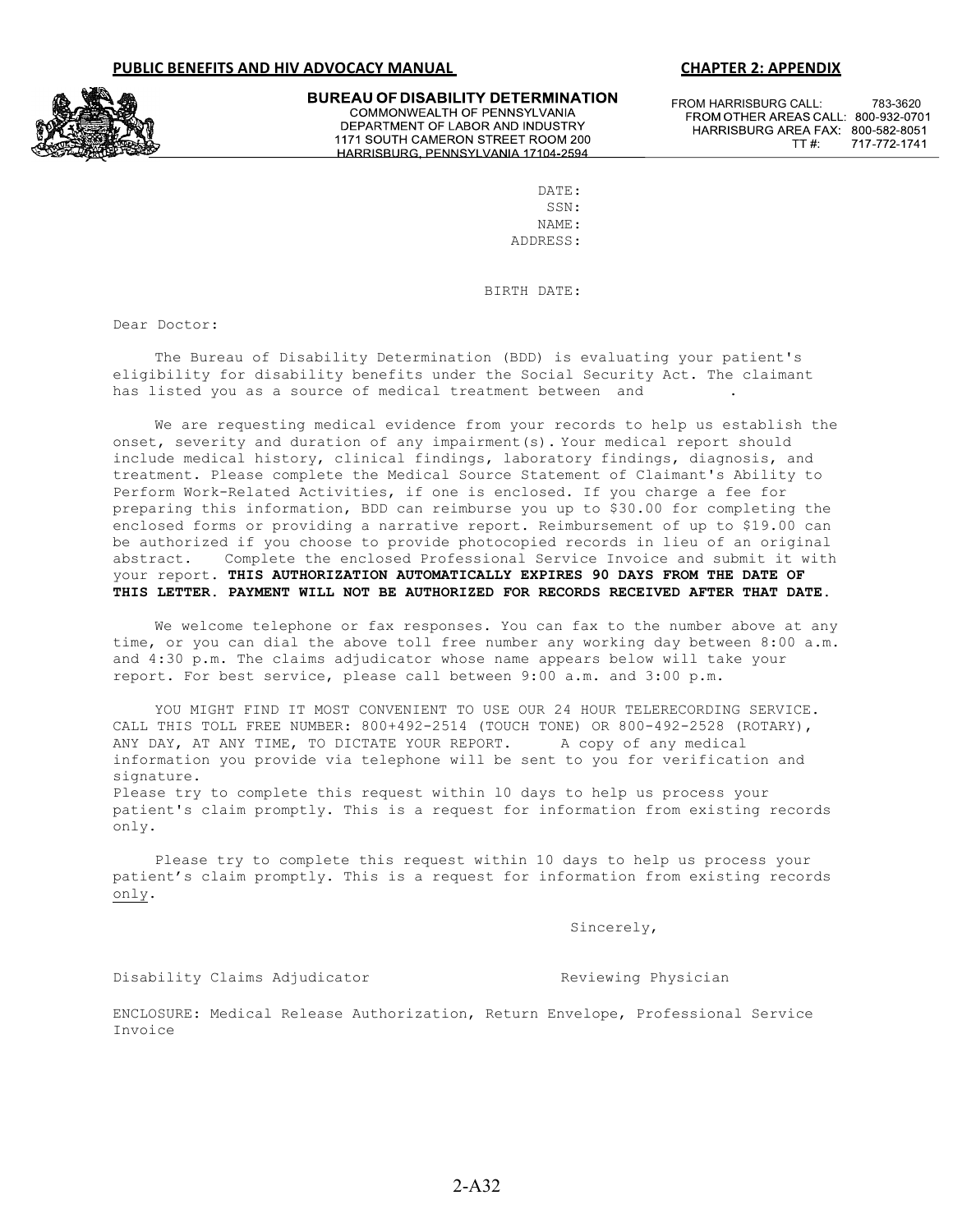| Date First Seen                               | Date Last Seen |
|-----------------------------------------------|----------------|
| Frequency of Visits:                          |                |
|                                               |                |
| Current height (without shoes) Current weight |                |
| Diagnosis and Onset Date:                     |                |
|                                               |                |

History and Clinical Course:

#### **The following questions relate to the allegation of AIDS or HIV infection:**

Indicate if any of the following have been performed and provide the results. Include a copy of the report or indicate where it can be obtained.

|                             | NOT       | PERFORMED |        |
|-----------------------------|-----------|-----------|--------|
|                             | PERFORMED | (DATE)    | RESULT |
| ELISA (HIV Antibody Screen) |           |           |        |
| HIV Serum Antigen           |           |           |        |
| Western Blot                |           |           |        |
| Absolute Lymphocyte Count   |           |           |        |
| CD4 (T-helper) Lymphocyte   |           |           |        |
| Count.                      |           |           |        |
| CD4/CDB Ratio               |           |           |        |
| Immunofluorescent Assay     |           |           |        |
| Other (Please specify)      |           |           |        |
|                             |           |           |        |

Provide results of laboratory findings covering at least a three-month period, if done, or specify where they can be obtained.

|                           | RESULT/DATE | RESULT/DATE | RESULT/DATE |
|---------------------------|-------------|-------------|-------------|
| Hemoglobin/Hematocrit     |             |             |             |
| Platelet Count            |             |             |             |
| Absolute Neutrophil Count |             |             |             |

Is there evidence of opportunistic infection or indicator diseases? Yes \_\_\_\_\_\_ No

It yes, provide results of histology or cytology, if available. Include a copy of the report or indicate where it can be obtained.

Result

Date \_\_\_\_\_\_\_\_\_\_\_\_\_\_\_\_\_\_\_\_\_\_\_\_\_\_\_\_\_\_\_\_\_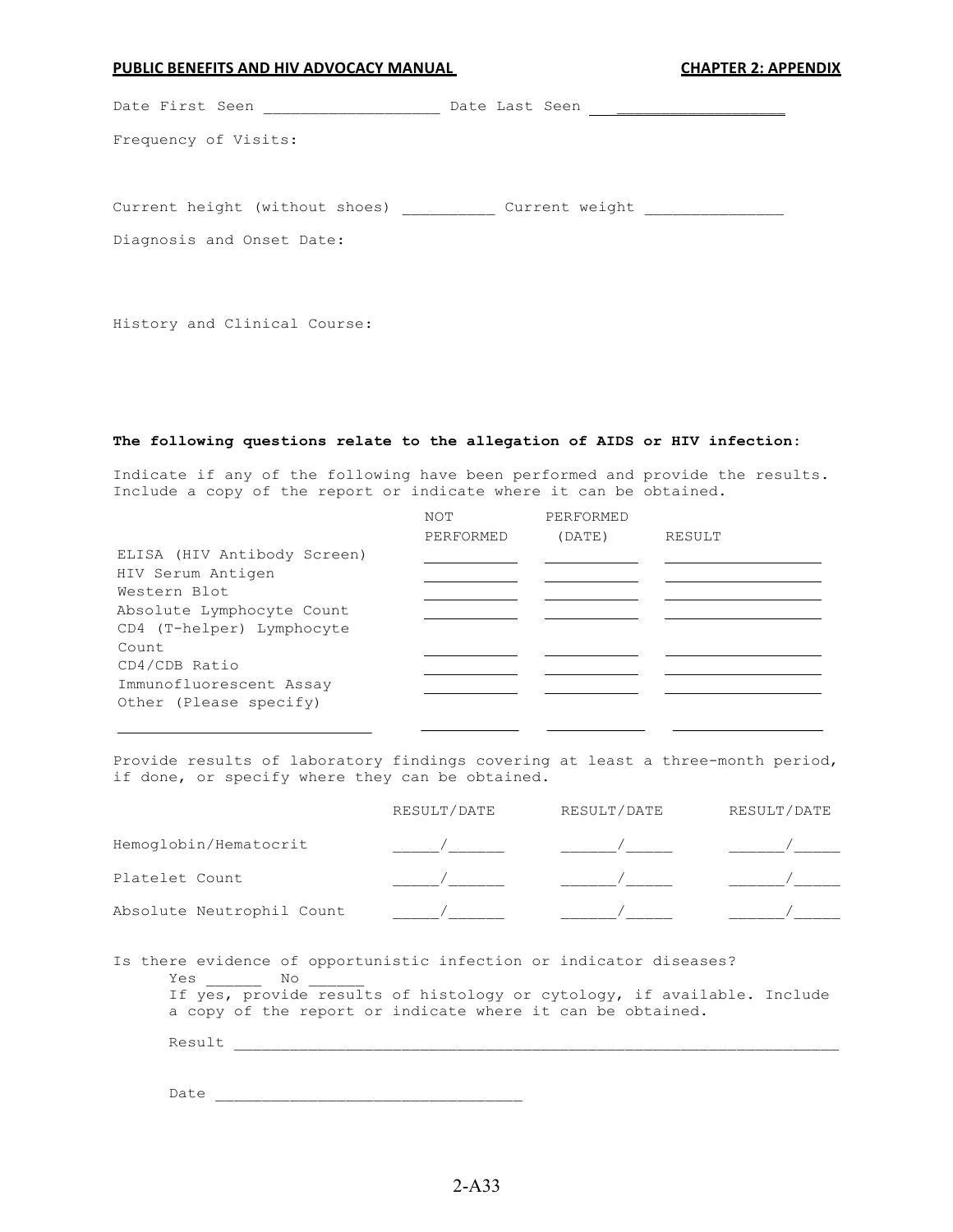| Is there evidence of candidiasis of:                                                                                                                                                                                                           |
|------------------------------------------------------------------------------------------------------------------------------------------------------------------------------------------------------------------------------------------------|
| Esophagus? Yes No<br>Trachea? Yes ________ No _____                                                                                                                                                                                            |
| Bronchi? Yes _______ No _______                                                                                                                                                                                                                |
| Lungs?<br>Yes<br>No                                                                                                                                                                                                                            |
| If yes, provide gross description of lesion with date of inspection.                                                                                                                                                                           |
| Was gross inspection done by endoscopy______, autopsy_____, or<br>microscopy (either histology or cytology)?                                                                                                                                   |
| Was the specimen obtained directly from the affected tissue (including<br>scrapings from the mucosal surface)? Yes ______ No ______                                                                                                            |
| If no, describe diagnostic method.                                                                                                                                                                                                             |
| Did the patient experience retrosternal pain on swallowing prior to?                                                                                                                                                                           |
| Is there evidence of:                                                                                                                                                                                                                          |
| Extrapulmonary cryptococcosis? Yes _______ No _______<br>Histoplasmosis, disseminated? Yes _______ No _______<br>Site:                                                                                                                         |
| If yes, provide results of the following studies, if available.                                                                                                                                                                                |
| Include a copy of the report or indicate where it can be obtained.                                                                                                                                                                             |
| DATE<br>RESULT                                                                                                                                                                                                                                 |
| Culture<br>Antigen in specimen<br>India-ink prep. of CSF                                                                                                                                                                                       |
| Is there evidence of:                                                                                                                                                                                                                          |
| Cryptosporidiosis?<br>Yes<br>No<br>Isosporiasis?<br>Yes<br>No                                                                                                                                                                                  |
| If yes, provide results of fecal microscopy, if available. Include a<br>copy of the report or indicate where it can be obtained.                                                                                                               |
| Has the patient had diarrhea persisting over one month?<br>Yes ________ No ________ Onset _____________                                                                                                                                        |
| Is there evidence of cytomegalovirus? Yes No<br>If yes, please indicate which body organs are involved.                                                                                                                                        |
| If cytomegalovirus retinitis is present, please provide a description of<br>ophthalmoscopic findings and visual acuity with best correction on each<br>ophthalmoscopic examination since onset.                                                |
| DATE OF EXAMINATION VISUAL ACUITY<br>FINDINGS<br>$OD_{-}/_{-}OS$                                                                                                                                                                               |
|                                                                                                                                                                                                                                                |
| $\frac{\frac{1}{2} \left( \frac{1}{2} + \frac{1}{2} \right) \left( \frac{1}{2} + \frac{1}{2} \right) \left( \frac{1}{2} + \frac{1}{2} \right)}{\frac{1}{2} \left( \frac{1}{2} + \frac{1}{2} \right) \left( \frac{1}{2} + \frac{1}{2} \right)}$ |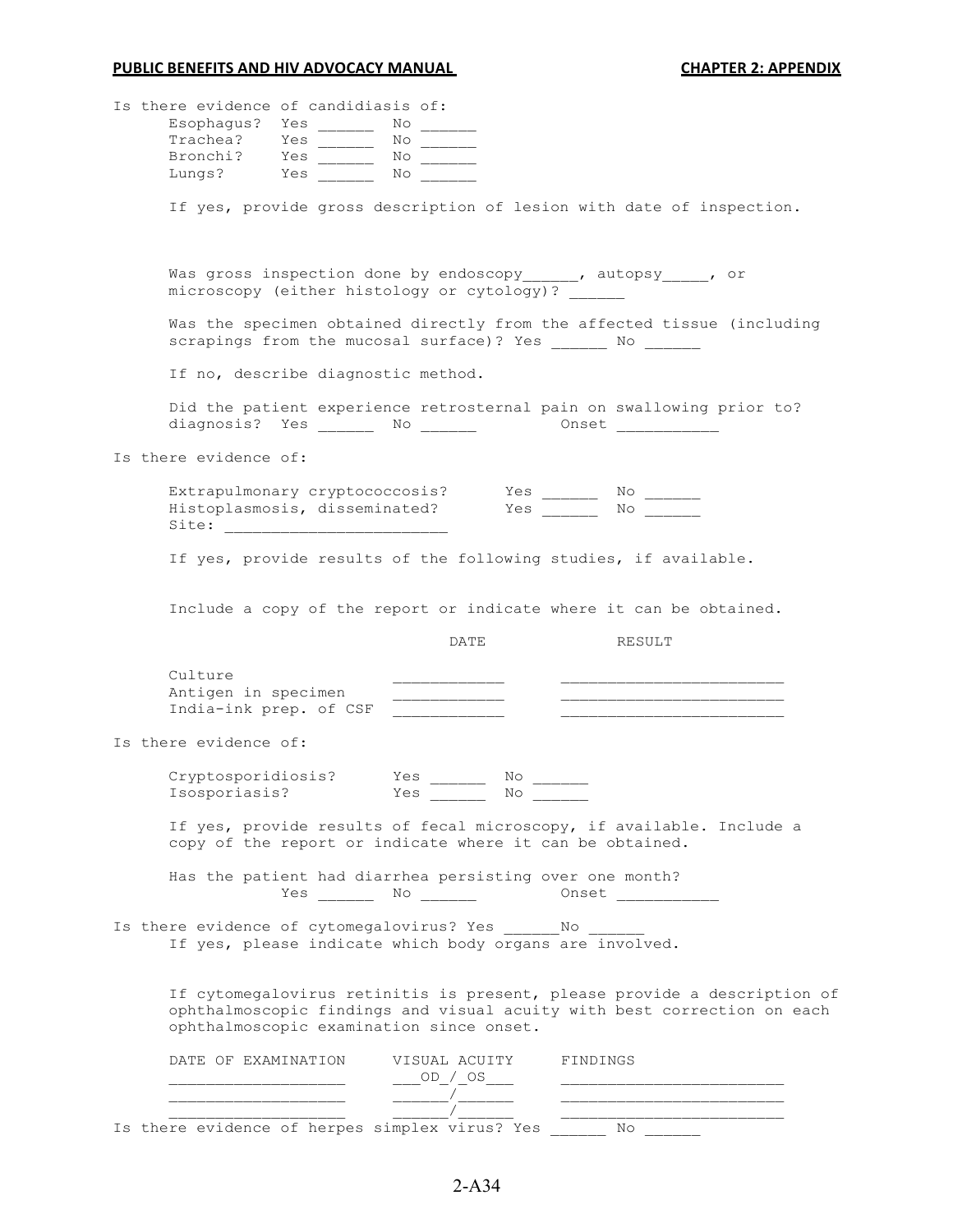| If yes:               |                                                        | Has the patient had any of the following attributable to this virus?                                                                            |        |                    |
|-----------------------|--------------------------------------------------------|-------------------------------------------------------------------------------------------------------------------------------------------------|--------|--------------------|
|                       |                                                        |                                                                                                                                                 | YES    | NO.                |
|                       | Disseminated infection?<br>Encephalitis?               |                                                                                                                                                 |        |                    |
|                       | Mucocutaneous ulcer persisting                         |                                                                                                                                                 |        |                    |
|                       | for longer than one month?                             |                                                                                                                                                 |        |                    |
|                       | Involvement of the pulmonary                           |                                                                                                                                                 |        |                    |
|                       | or gastrointestinal tract?                             |                                                                                                                                                 |        |                    |
|                       |                                                        | Provide the results of the following, if performed. Include a copy of<br>the report or indicate where it can be obtained.<br>DATE               | RESULT |                    |
| Culture               |                                                        |                                                                                                                                                 |        |                    |
|                       | Antigen in specimen                                    |                                                                                                                                                 |        |                    |
|                       |                                                        | Is there evidence of primary lymphoma of the brain? Yes                                                                                         |        | No                 |
| Is there evidence of: |                                                        |                                                                                                                                                 |        |                    |
|                       | M. avium complex? Yes No                               |                                                                                                                                                 |        |                    |
|                       |                                                        | M. Kansasii disease, disseminated? Yes                                                                                                          | No     |                    |
|                       | If yes, provide the following:<br>Site(s) of infection |                                                                                                                                                 |        |                    |
|                       |                                                        | Culture results (include copy or indicate where it can be obtained.)                                                                            |        |                    |
|                       |                                                        |                                                                                                                                                 |        |                    |
|                       | Date of culture                                        |                                                                                                                                                 |        |                    |
|                       | how was the diagnosis made?                            | Is there evidence of Pneumocystis carinii pneumonia? Yes ______<br>If yes, and the diagnosis was not established by histology or cytology,      |        | $\mathbb{N} \circ$ |
|                       |                                                        | Has bacterial pneumonia been ruled out? Yes ________ No _____                                                                                   |        |                    |
|                       |                                                        | If any of the following have been performed, provide the results.<br>Include a copy of the report or indicate where it can be obtained.<br>DATE | RESULT |                    |
| Chest X-ray           |                                                        |                                                                                                                                                 |        |                    |
| Gallium scan          |                                                        |                                                                                                                                                 |        |                    |
|                       | Arterial blood gas                                     |                                                                                                                                                 |        |                    |
|                       |                                                        |                                                                                                                                                 |        |                    |
|                       | $Yes$ No $\_\_$                                        | Is there evidence of progressive multifocal leukoencephalopathy?                                                                                |        |                    |
|                       | If yes, please specify sites.                          | Is there evidence of coccidioidomycosis, disseminated? Yes ______ No                                                                            |        |                    |
|                       |                                                        | Provide the results of the following, if performed. Include a copy of<br>the report or indicate where it can be obtained.                       |        |                    |
|                       |                                                        | DATE                                                                                                                                            | RESULT |                    |
| Culture               |                                                        |                                                                                                                                                 |        |                    |
|                       | Antigen in specimen                                    |                                                                                                                                                 |        |                    |
|                       |                                                        |                                                                                                                                                 |        |                    |
| Is there evidence of: |                                                        |                                                                                                                                                 |        |                    |
|                       |                                                        | Disseminated mycobacterial disease? Yes ________ No _______ Site: _________                                                                     |        |                    |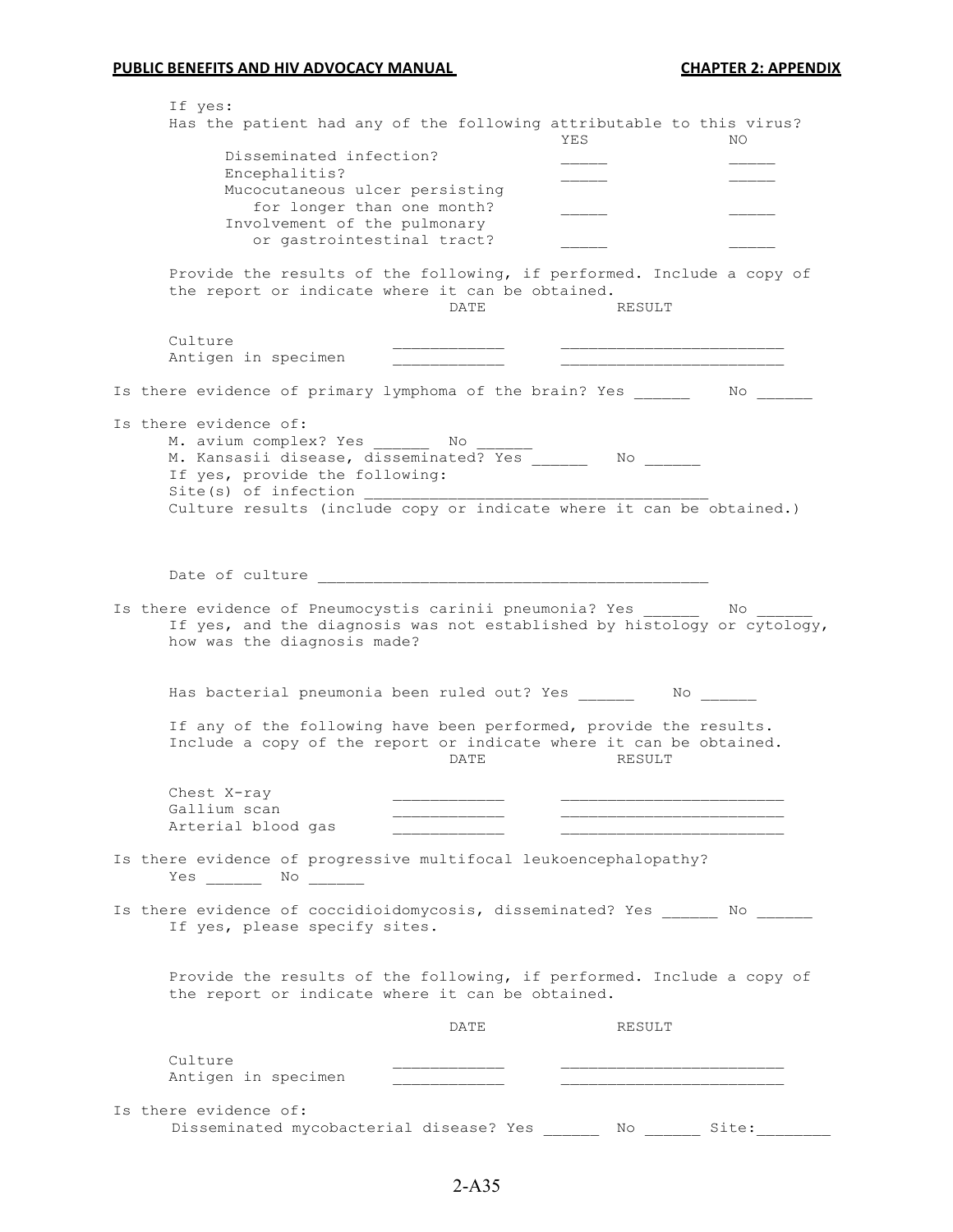| Extrapulmonary M. tuberculosis?                                                                 | Yes       |                                                                                                                                                                                                                                | No _______ Site: |
|-------------------------------------------------------------------------------------------------|-----------|--------------------------------------------------------------------------------------------------------------------------------------------------------------------------------------------------------------------------------|------------------|
| Recurrent salmonella                                                                            |           |                                                                                                                                                                                                                                |                  |
| (non-typhoid) Septicemia? Yes _______ No _______ Site: __________<br>Other bacterial infection? |           | Yes No                                                                                                                                                                                                                         |                  |
| If yes, please describe.                                                                        |           |                                                                                                                                                                                                                                |                  |
|                                                                                                 |           |                                                                                                                                                                                                                                |                  |
| Provide culture results. Include copy of report or indicate where it                            |           |                                                                                                                                                                                                                                |                  |
| can be obtained.                                                                                |           |                                                                                                                                                                                                                                |                  |
|                                                                                                 |           |                                                                                                                                                                                                                                |                  |
| Is there evidence of HIV Wasting Syndrome? Yes _______ No _______ If yes:                       |           |                                                                                                                                                                                                                                |                  |
| Has there been profound involuntary weight loss? Yes _______ No                                 |           |                                                                                                                                                                                                                                |                  |
| If yes, please provide serial weights.                                                          |           |                                                                                                                                                                                                                                |                  |
|                                                                                                 |           |                                                                                                                                                                                                                                |                  |
| Baseline weight __________ Date _________                                                       |           |                                                                                                                                                                                                                                |                  |
|                                                                                                 |           |                                                                                                                                                                                                                                |                  |
| Has there been chronic diarrhea? Yes No No                                                      |           |                                                                                                                                                                                                                                |                  |
| If yes, how often per day does diarrhea occur and how long has diarrhea                         |           |                                                                                                                                                                                                                                |                  |
| persisted?                                                                                      |           |                                                                                                                                                                                                                                |                  |
|                                                                                                 |           |                                                                                                                                                                                                                                |                  |
| Has there been chronic weakness? Yes                                                            |           | No                                                                                                                                                                                                                             |                  |
| Has there been documented fever? Yes                                                            |           | No                                                                                                                                                                                                                             |                  |
| If yes, provide the following                                                                   |           |                                                                                                                                                                                                                                |                  |
|                                                                                                 |           |                                                                                                                                                                                                                                |                  |
|                                                                                                 |           |                                                                                                                                                                                                                                |                  |
| Have other concurrent illnesses been excluded? Yes ________ No ______                           |           |                                                                                                                                                                                                                                |                  |
|                                                                                                 |           |                                                                                                                                                                                                                                |                  |
| Is there evidence of:                                                                           |           |                                                                                                                                                                                                                                |                  |
| Lymphoma? Yes _______ No ______                                                                 | $N \circ$ |                                                                                                                                                                                                                                |                  |
| Immunoblastic sarcoma? Yes                                                                      |           |                                                                                                                                                                                                                                |                  |
| Is there evidence of nocardiosis? Yes No                                                        |           |                                                                                                                                                                                                                                |                  |
| Is there evidence of extra-intestinal strongyloidiasis? Yes Mo                                  |           |                                                                                                                                                                                                                                |                  |
|                                                                                                 |           |                                                                                                                                                                                                                                |                  |
| Is there evidence of anal squamous cell carcinoma?                                              |           | Yes                                                                                                                                                                                                                            | No               |
| Is there evidence of cardiomyopathy?                                                            | Yes       | $\mathbb N$ o $\qquad \qquad \qquad$                                                                                                                                                                                           |                  |
| Is there evidence of nephropathy?                                                               | Yes       | Noted that the state of the state of the state of the state of the state of the state of the state of the state of the state of the state of the state of the state of the state of the state of the state of the state of the |                  |
| Have any of the following conditions been present and persistent and/or                         |           |                                                                                                                                                                                                                                |                  |
| resistant to therapy?                                                                           |           |                                                                                                                                                                                                                                |                  |
| Pneumonia?                                                                                      | Yes       |                                                                                                                                                                                                                                |                  |
| Pulmonary tuberculosis?                                                                         | Yes       | No                                                                                                                                                                                                                             |                  |
| Bacterial or fungal sepsis?                                                                     | Yes       | No                                                                                                                                                                                                                             |                  |
| Meningitis?                                                                                     | Yes       | No                                                                                                                                                                                                                             |                  |
| Septic arthritis?                                                                               | Yes       | No                                                                                                                                                                                                                             |                  |
| Endocarditis?                                                                                   | Yes       | No                                                                                                                                                                                                                             |                  |
| Peripheral neuropathy                                                                           | Yes       | No                                                                                                                                                                                                                             |                  |
| Kaposi's sarcoma?<br>If yes, describe treatment and response.                                   | Yes       | No                                                                                                                                                                                                                             |                  |
|                                                                                                 |           |                                                                                                                                                                                                                                |                  |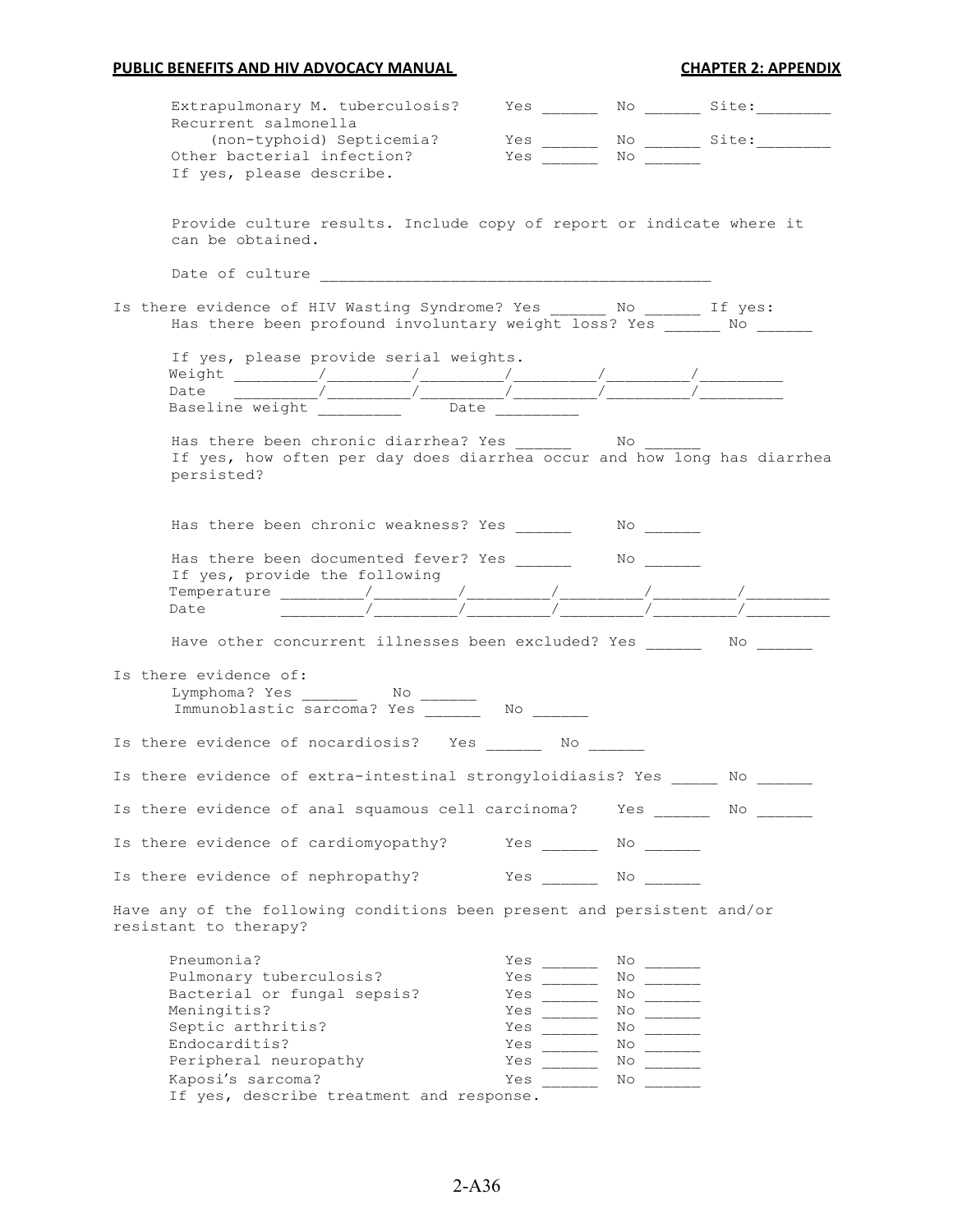Have any of the following been present and persistent over a two-month period?

| Mucosal candidiasis?<br>Oral hairy leukoplakia?<br>Chronic/recurrent herpes zoster?<br>Dermatologic conditions such as<br>Eczema, or psoriasis?<br>Persistent or recurrent sinusitis?<br>(if documented radiographically<br>Include x-ray reports)<br>If yes, describe treatment and response.               | Yes<br>Yes<br>Yes<br>Yes<br>Yes | Noted the North State of the North State of the North State of the North State of the North State of the North State of the North State of the North State of the North State of the North State of the North State of the Nort<br>No<br>No<br>No<br>No |  |
|--------------------------------------------------------------------------------------------------------------------------------------------------------------------------------------------------------------------------------------------------------------------------------------------------------------|---------------------------------|---------------------------------------------------------------------------------------------------------------------------------------------------------------------------------------------------------------------------------------------------------|--|
| For female patients, is there evidence of any of the following gynecologic<br>manifestations of HIV infection:                                                                                                                                                                                               |                                 |                                                                                                                                                                                                                                                         |  |
| Invasive carcinoma of the cervix? Yes ______ No ____<br>If yes, provide FIGO state.                                                                                                                                                                                                                          |                                 |                                                                                                                                                                                                                                                         |  |
| Pelvic inflammatory disease? Yes ______ No ______<br>If yes, describe frequency of recurrence and response to treatment.                                                                                                                                                                                     |                                 |                                                                                                                                                                                                                                                         |  |
| Chronic or recurrent vulvovaginal candidiasis? Yes ________ No _____<br>If yes, describe frequency of recurrence and response to treatment.                                                                                                                                                                  |                                 |                                                                                                                                                                                                                                                         |  |
| Genital herpes?<br>Yes No<br>If yes, describe extent of lesions, response to treatment, and frequency<br>of recurrence.                                                                                                                                                                                      |                                 |                                                                                                                                                                                                                                                         |  |
| Is there evidence of toxoplasmosis of the brain or other organ(s)?<br>And provide the following information if diagnosis was not established<br>by histology or cytology:<br>Has there been a recent onset of focal neurologic abnormality<br>consistent with intracranial disease? Yes<br>If yes, describe. |                                 | $N$ o                                                                                                                                                                                                                                                   |  |
| Is there a reduced level of consciousness? Yes No<br>If yes, describe.                                                                                                                                                                                                                                       |                                 |                                                                                                                                                                                                                                                         |  |
| Provide the results of the following, if performed. Include a copy of the<br>report or indicate where it can be obtained.<br>DATE                                                                                                                                                                            | RESULT                          |                                                                                                                                                                                                                                                         |  |
| CRT scan<br>MRI<br>Serum antibody test                                                                                                                                                                                                                                                                       |                                 |                                                                                                                                                                                                                                                         |  |
| Is there evidence of HIV encephalopathy (dementia)? Yes<br>If yes, describe.                                                                                                                                                                                                                                 |                                 | North                                                                                                                                                                                                                                                   |  |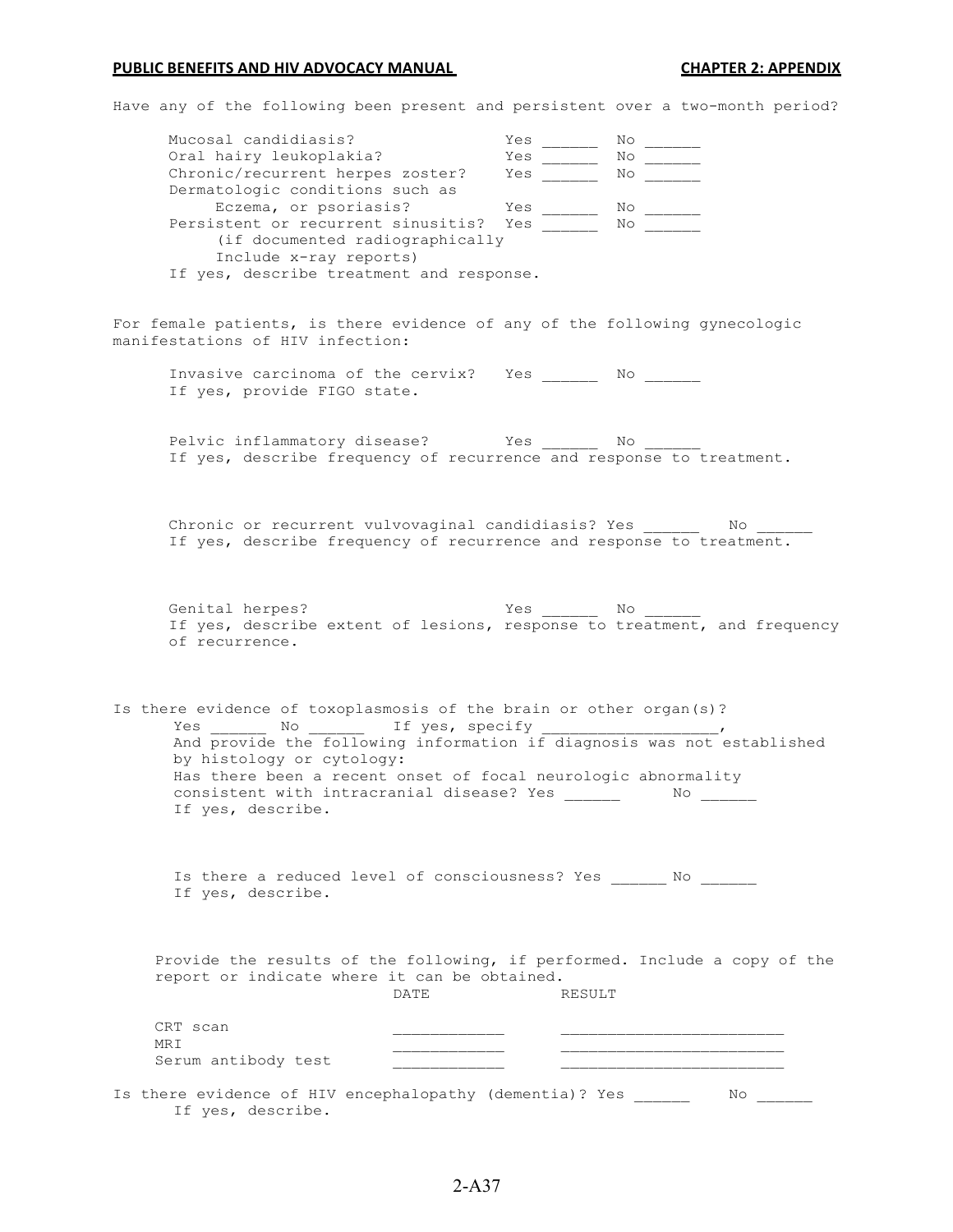Provide the results of the following, if performed. Include a copy of the report or indicate where it can be obtained. DATE RESULT

| CRT scan                 |  |  |
|--------------------------|--|--|
| MR <sup>-</sup>          |  |  |
| Cerebrospinal fluid exam |  |  |

Is there evidence of any other mental impairment related to the patient's HIV disorder? Yes \_\_\_\_\_\_ No If yes, describe the symptoms.

Have you ever prescribed any medication for this patient's mental condition? Yes \_\_\_\_\_\_ No \_\_\_\_\_\_

If yes, give the type, dose and date it was first prescribed.

Are you currently prescribing it? Yes \_\_\_\_\_\_ No \_\_\_\_\_\_ What has the response been to medication?

Have you referred the patient to a mental health professional? Yes \_\_\_\_\_\_ No \_\_\_\_\_\_ If yes, provide the name of doctor or agency and date of referral.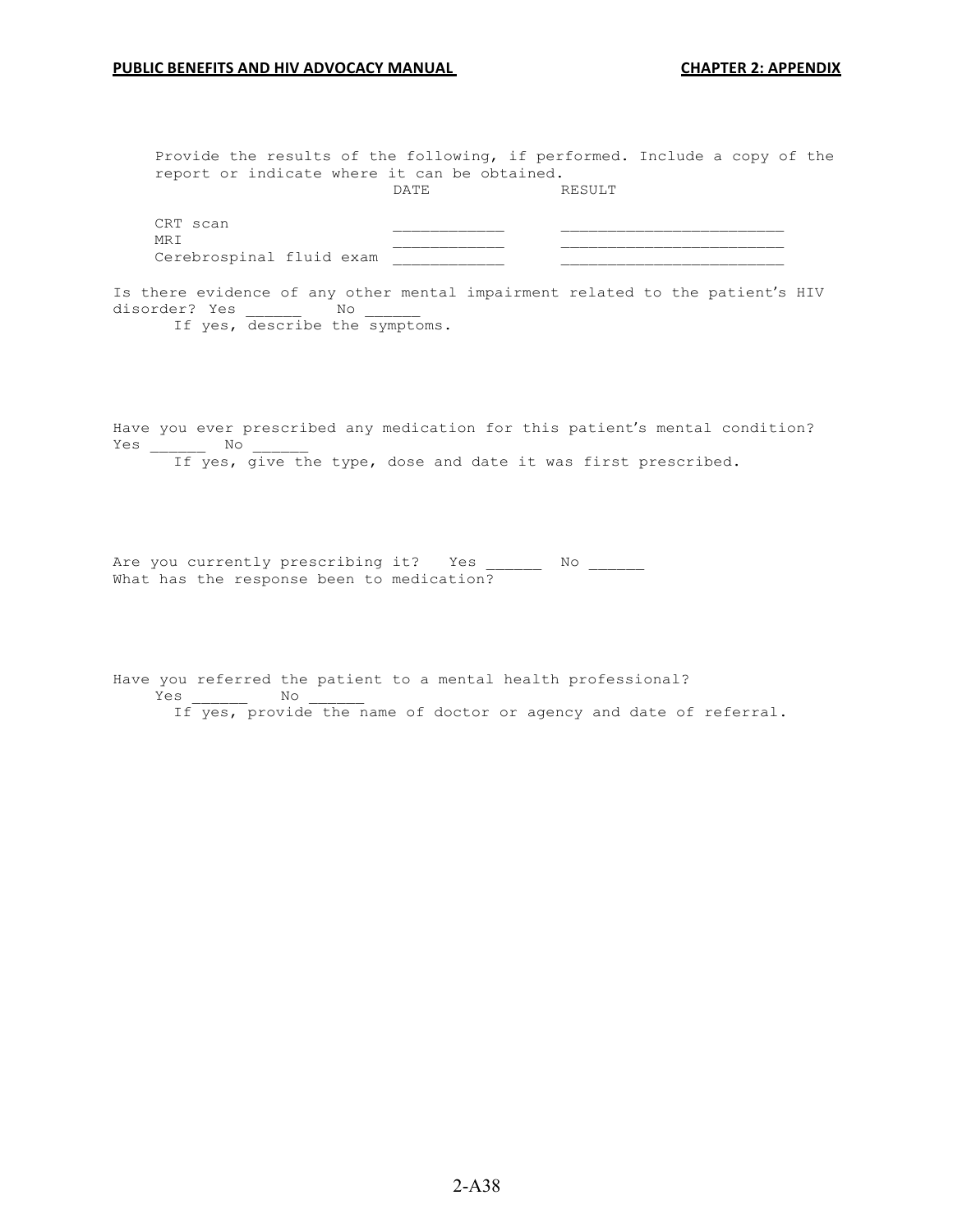#### **MEDICAL SOURCE STATEMENT OF CLAIMANT'S ABILITY TO PERFORM WORK-RELATED PHYSICAL ACTIVITIES**

**NAME: S.S. NO.:**

**Doctor: Please assess the claimant's ability to engage in full-time employment in a regular work setting. You should consider the combined effects of all impairments / the side effects of any medication / and the effects of symptoms (e.g. pain, fatigue, etc.). THE ASSESSMENT SHOULD REFLECT MAXIMUM SUSTAINABLE PHYSICAL CAPACITY, not a median or minimum. Your opinion should be based on clinical signs and laboratory findings, NOT ON THE INDIVIDUAL'S STATEMENTS.**

**DEFINITIONS: Occasional** – from very little up to 1/3 of an hour a day **Frequent** – from 1/3 to 2/3 of an 8-hour day Capacity – Maximum Sustainable Capacity

| <b>LIFTING</b> |          | No Limitation $\Box$ | <b>CARRYING</b> |                 | No Limitation $\Box$ |
|----------------|----------|----------------------|-----------------|-----------------|----------------------|
| Capacity:      | Frequent | Occasional           | Capacity:       | <b>Frequent</b> | Occasional           |
| 2-3 pounds     | Г        | □                    | 2-3 pounds      | П               | □                    |
| 10 pounds      | С        | □                    | 10 pounds       | П               | □                    |
| 20 pounds      | С        | □                    | 20 pounds       | □               | $\Box$               |
| 25 pounds      | С        | □                    | 25 pounds       | □               | $\Box$               |
| 50 pounds      | Е        | □                    | 50 pounds       | П               | $\Box$               |
| 100 pounds     | Г        | □                    | 100 pounds      | П               | □                    |

Supportive medical findings, if not otherwise included in report:

## **STANDING AND WALKING**

No Limitation □

\_\_\_\_\_\_\_\_\_\_\_\_\_\_\_\_\_\_\_\_\_\_\_\_\_\_\_\_\_\_\_\_\_\_\_\_\_\_\_\_\_\_\_\_\_\_\_\_\_\_\_\_\_\_\_\_\_\_\_\_\_\_\_\_\_\_\_\_\_\_\_\_\_\_\_\_\_\_\_\_\_\_\_\_\_\_\_\_\_\_\_\_\_\_\_\_\_\_\_  $\mathcal{L}_\mathcal{L} = \{ \mathcal{L}_\mathcal{L} = \{ \mathcal{L}_\mathcal{L} = \{ \mathcal{L}_\mathcal{L} = \{ \mathcal{L}_\mathcal{L} = \{ \mathcal{L}_\mathcal{L} = \{ \mathcal{L}_\mathcal{L} = \{ \mathcal{L}_\mathcal{L} = \{ \mathcal{L}_\mathcal{L} = \{ \mathcal{L}_\mathcal{L} = \{ \mathcal{L}_\mathcal{L} = \{ \mathcal{L}_\mathcal{L} = \{ \mathcal{L}_\mathcal{L} = \{ \mathcal{L}_\mathcal{L} = \{ \mathcal{L}_\mathcal{$ 

Capacity (cumulative in 8-hour day):

- □ 1 hour or less
- □ 1 to 2 Hours
- □ More than 2 Hours but less than 6 Hours; How many? \_\_\_\_\_\_\_\_\_\_\_\_\_\_\_\_\_\_\_\_\_\_\_\_\_\_\_
- □ Hand-held assistive device required for: □ balance; □ ambulation; □ other

\_\_\_\_\_\_\_\_\_\_\_\_\_\_\_\_\_\_\_\_\_\_\_\_\_\_\_\_\_\_\_\_\_\_\_\_\_\_\_\_\_\_\_\_\_\_\_\_\_\_\_\_\_\_\_\_\_\_\_\_\_\_\_\_\_\_\_\_\_\_\_\_\_\_\_\_\_\_\_\_\_\_\_\_\_\_\_\_\_\_\_\_\_\_\_\_\_\_\_  $\mathcal{L}_\mathcal{L} = \{ \mathcal{L}_\mathcal{L} = \{ \mathcal{L}_\mathcal{L} = \{ \mathcal{L}_\mathcal{L} = \{ \mathcal{L}_\mathcal{L} = \{ \mathcal{L}_\mathcal{L} = \{ \mathcal{L}_\mathcal{L} = \{ \mathcal{L}_\mathcal{L} = \{ \mathcal{L}_\mathcal{L} = \{ \mathcal{L}_\mathcal{L} = \{ \mathcal{L}_\mathcal{L} = \{ \mathcal{L}_\mathcal{L} = \{ \mathcal{L}_\mathcal{L} = \{ \mathcal{L}_\mathcal{L} = \{ \mathcal{L}_\mathcal{$ 

Supportive medical findings, if not otherwise included in report:

## **SITTING**

No Limitation □

Capacity (cumulative in 8-hour day):

- $\square$  Sit less than 6 hours. How many?  $\square$
- □ Sit 6 hours.
- □ 8 Hours with alternating sit/stand at his/her option.

Supportive medical findings, if not otherwise included in report:

\_\_\_\_\_\_\_\_\_\_\_\_\_\_\_\_\_\_\_\_\_\_\_\_\_\_\_\_\_\_\_\_\_\_\_\_\_\_\_\_\_\_\_\_\_\_\_\_\_\_\_\_\_\_\_\_\_\_\_\_\_\_\_\_\_\_\_\_\_\_\_\_\_\_\_\_\_\_\_\_\_\_\_\_\_\_\_\_\_\_\_\_\_\_\_\_\_\_\_  $\mathcal{L}_\mathcal{L} = \{ \mathcal{L}_\mathcal{L} = \{ \mathcal{L}_\mathcal{L} = \{ \mathcal{L}_\mathcal{L} = \{ \mathcal{L}_\mathcal{L} = \{ \mathcal{L}_\mathcal{L} = \{ \mathcal{L}_\mathcal{L} = \{ \mathcal{L}_\mathcal{L} = \{ \mathcal{L}_\mathcal{L} = \{ \mathcal{L}_\mathcal{L} = \{ \mathcal{L}_\mathcal{L} = \{ \mathcal{L}_\mathcal{L} = \{ \mathcal{L}_\mathcal{L} = \{ \mathcal{L}_\mathcal{L} = \{ \mathcal{L}_\mathcal{$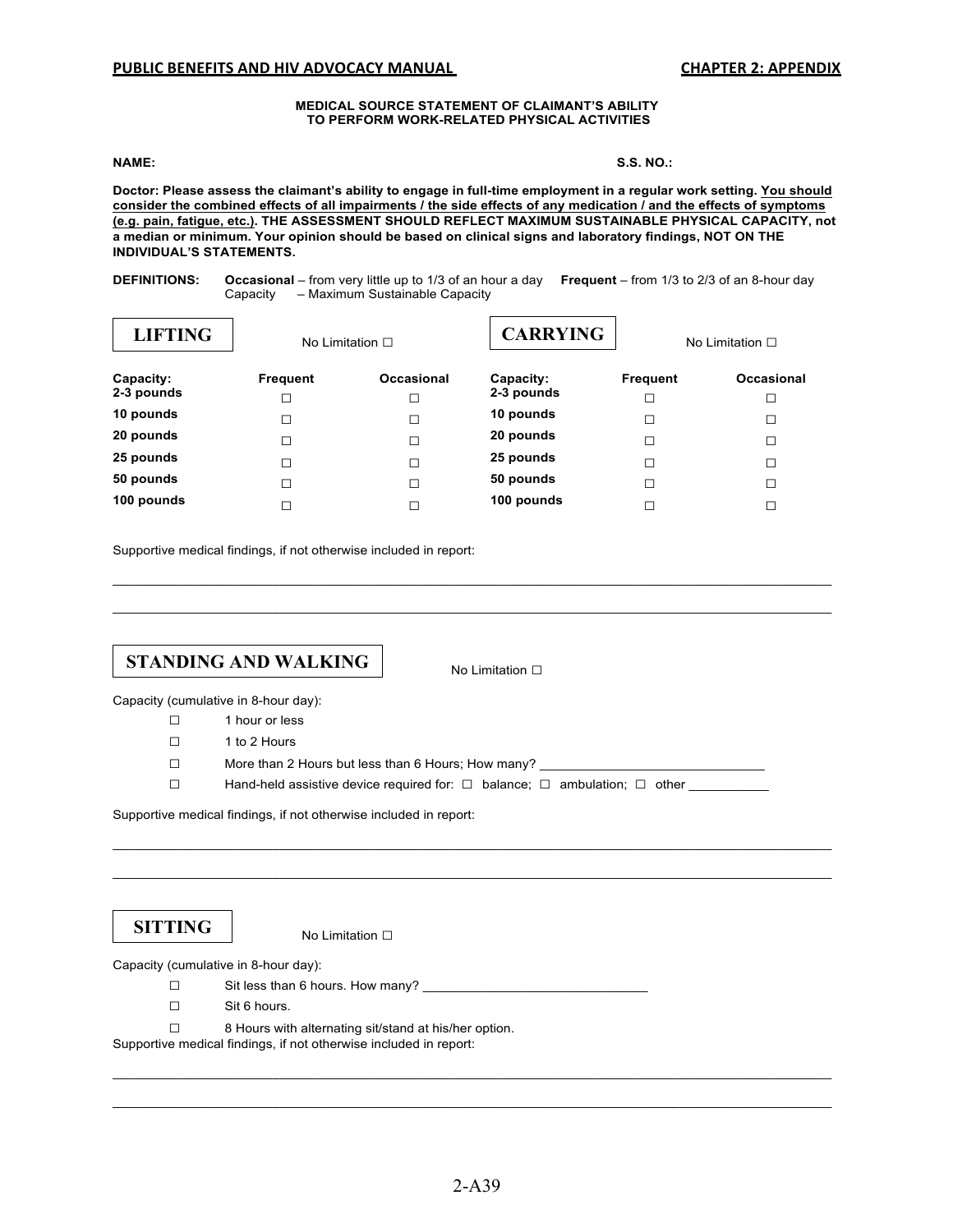## **PUSHING AND PULLING**

No Limitation □

Consider operation of hand and/or foot controls.

- □ Unlimited, other than shown under lifting and carrying
- □ Limited in upper extremity (describe nature and degree)  $□$
- $\square$  Limited in lower extremity (describe nature and degree)  $\square$

Supportive medical findings, if not otherwise included in report:

## **POSTURAL ACTIVITIES**

No Limitation □

\_\_\_\_\_\_\_\_\_\_\_\_\_\_\_\_\_\_\_\_\_\_\_\_\_\_\_\_\_\_\_\_\_\_\_\_\_\_\_\_\_\_\_\_\_\_\_\_\_\_\_\_\_\_\_\_\_\_\_\_\_\_\_\_\_\_\_\_\_\_\_\_\_\_\_\_\_\_\_\_\_\_\_\_\_\_\_\_\_\_\_\_\_\_\_\_\_\_\_ \_\_\_\_\_\_\_\_\_\_\_\_\_\_\_\_\_\_\_\_\_\_\_\_\_\_\_\_\_\_\_\_\_\_\_\_\_\_\_\_\_\_\_\_\_\_\_\_\_\_\_\_\_\_\_\_\_\_\_\_\_\_\_\_\_\_\_\_\_\_\_\_\_\_\_\_\_\_\_\_\_\_\_\_\_\_\_\_\_\_\_\_\_\_\_\_\_\_\_

Are the following affected by the impairment(s)? Please specify the nature and degree of any limitation.

|                  | <b>Frequent</b> | Occasional | <b>Never</b> | <b>Comments</b> |  |
|------------------|-----------------|------------|--------------|-----------------|--|
| <b>Bending</b>   | □               | □          | □            |                 |  |
| <b>Kneeling</b>  | □               | □          | □            |                 |  |
| <b>Stooping</b>  | □               | П          | □            |                 |  |
| Crouching        | □               | □          | □            |                 |  |
| <b>Balancing</b> | □               | □          | □            |                 |  |
| Climbing         | □               | П          | □            |                 |  |
|                  |                 |            |              |                 |  |

 $\mathcal{L}_\mathcal{L} = \{ \mathcal{L}_\mathcal{L} = \{ \mathcal{L}_\mathcal{L} = \{ \mathcal{L}_\mathcal{L} = \{ \mathcal{L}_\mathcal{L} = \{ \mathcal{L}_\mathcal{L} = \{ \mathcal{L}_\mathcal{L} = \{ \mathcal{L}_\mathcal{L} = \{ \mathcal{L}_\mathcal{L} = \{ \mathcal{L}_\mathcal{L} = \{ \mathcal{L}_\mathcal{L} = \{ \mathcal{L}_\mathcal{L} = \{ \mathcal{L}_\mathcal{L} = \{ \mathcal{L}_\mathcal{L} = \{ \mathcal{L}_\mathcal{$ \_\_\_\_\_\_\_\_\_\_\_\_\_\_\_\_\_\_\_\_\_\_\_\_\_\_\_\_\_\_\_\_\_\_\_\_\_\_\_\_\_\_\_\_\_\_\_\_\_\_\_\_\_\_\_\_\_\_\_\_\_\_\_\_\_\_\_\_\_\_\_\_\_\_\_\_\_\_\_\_\_\_\_\_\_\_\_\_\_\_\_\_\_\_\_\_\_\_\_

Supportive medical findings, if not otherwise included in report:

## **OTHER PHYSICAL FUNCTIONS**

No Limitation □

Are the following affected by the impairment(s)? Please specify the nature and degree of any limitation.

|                         | <b>No</b> | <b>Yes</b> | <b>Comments</b> |
|-------------------------|-----------|------------|-----------------|
| Reaching                | П         | □          |                 |
| Handling                | П         | П          |                 |
| <b>Fingering</b>        | П         | П          |                 |
| Feeling                 | П         | □          |                 |
| Seeing                  | П         | П          |                 |
| Hearing                 | П         | П          |                 |
| <b>Speaking</b>         | П         | □          |                 |
| <b>Tasting/Smelling</b> | П         | □          |                 |
| <b>Continence</b>       | П         | Г          |                 |

Supportive medical findings, if not otherwise included in report:

## **ENVIRONMENTAL RESTRICTIONS**

 $\mathcal{L}_\mathcal{L} = \{ \mathcal{L}_\mathcal{L} = \{ \mathcal{L}_\mathcal{L} = \{ \mathcal{L}_\mathcal{L} = \{ \mathcal{L}_\mathcal{L} = \{ \mathcal{L}_\mathcal{L} = \{ \mathcal{L}_\mathcal{L} = \{ \mathcal{L}_\mathcal{L} = \{ \mathcal{L}_\mathcal{L} = \{ \mathcal{L}_\mathcal{L} = \{ \mathcal{L}_\mathcal{L} = \{ \mathcal{L}_\mathcal{L} = \{ \mathcal{L}_\mathcal{L} = \{ \mathcal{L}_\mathcal{L} = \{ \mathcal{L}_\mathcal{$  $\mathcal{L}_\mathcal{L} = \{ \mathcal{L}_\mathcal{L} = \{ \mathcal{L}_\mathcal{L} = \{ \mathcal{L}_\mathcal{L} = \{ \mathcal{L}_\mathcal{L} = \{ \mathcal{L}_\mathcal{L} = \{ \mathcal{L}_\mathcal{L} = \{ \mathcal{L}_\mathcal{L} = \{ \mathcal{L}_\mathcal{L} = \{ \mathcal{L}_\mathcal{L} = \{ \mathcal{L}_\mathcal{L} = \{ \mathcal{L}_\mathcal{L} = \{ \mathcal{L}_\mathcal{L} = \{ \mathcal{L}_\mathcal{L} = \{ \mathcal{L}_\mathcal{$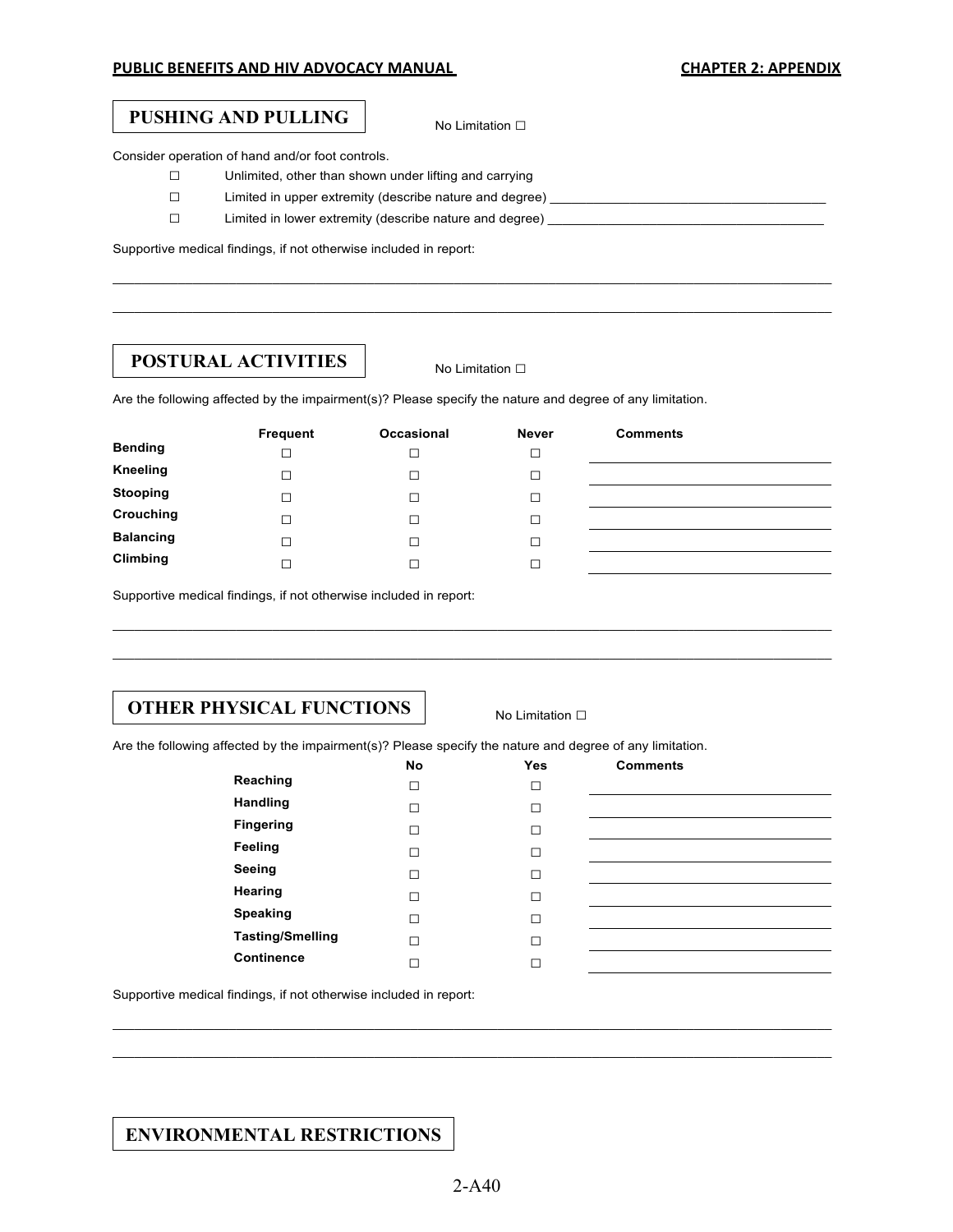### PUBLIC BENEFITS AND HIV ADVOCACY MANUAL

#### No Limitation  $\square$

Are the following affected by the impairment(s)? Please specify the nature and degree of any limitation.

|   |                             | Comments |
|---|-----------------------------|----------|
| П | Poor Ventilation            |          |
|   | Heights                     |          |
|   | <b>Moving Machinery</b>     |          |
|   | Vibration                   |          |
|   | <b>Temperature Extremes</b> |          |
|   | Wetness                     |          |
|   | Dust                        |          |
|   | Noise                       |          |
|   | Fumes, Odors, Gases         |          |
|   | Humidity                    |          |
|   | Chemical                    |          |
|   | (please specify)            |          |
|   | Other                       |          |
|   | (please specify)            |          |

Supportive medical findings, if not otherwise included in report:

Physician's Name (PLEASE PRINT)

Date Last Seen: \_\_\_\_\_\_\_\_\_\_\_\_\_\_\_\_\_\_

Physician's Signature

Date CLAIMANT NAME: SSN: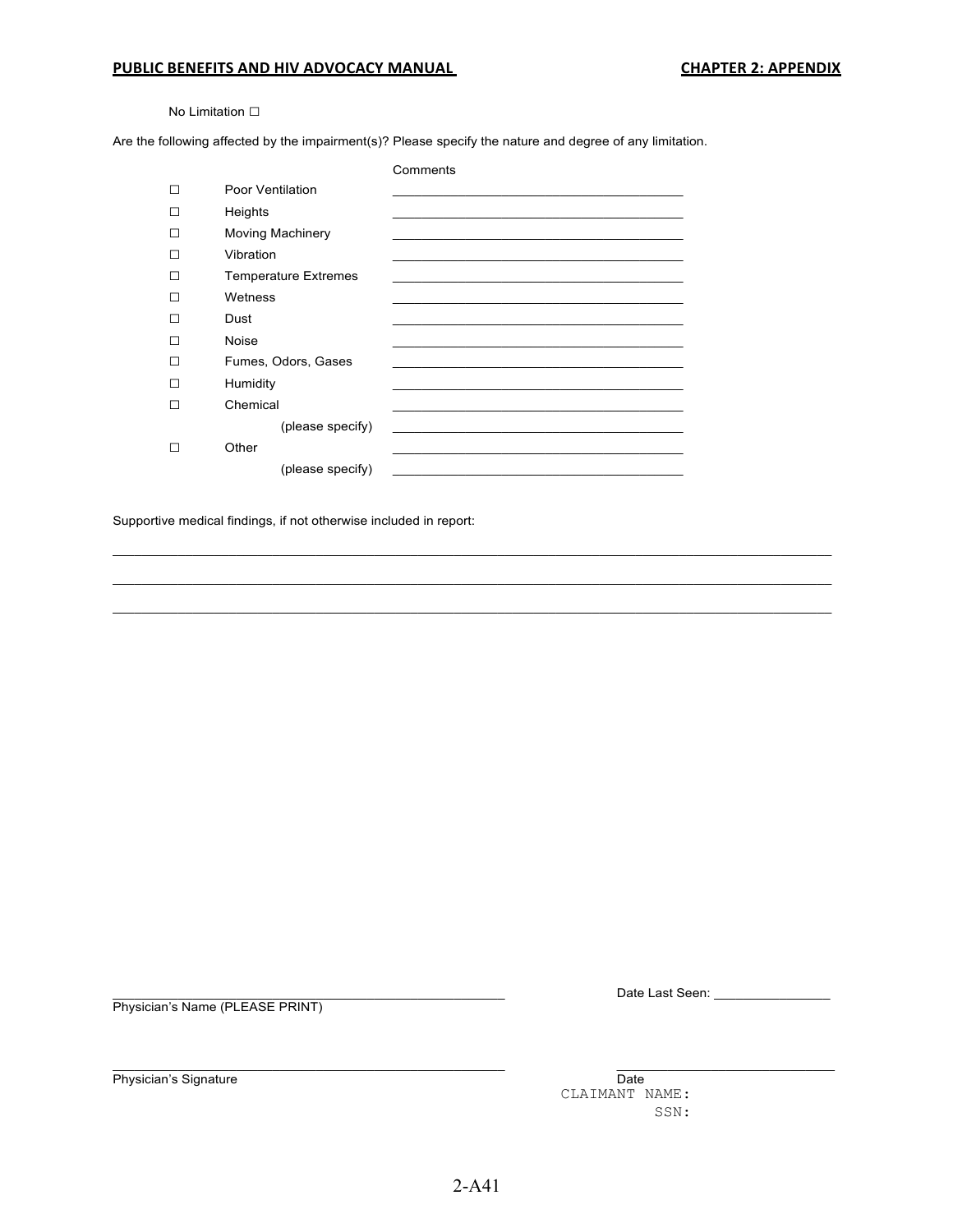## **MEDICAL ASSESSMENT OF ABILITY TO DO WORK-RELATED ACTIVITIES (MENTAL)**

To determine this individual's ability to do work-related activities on a dayto-day basis in a regular work setting, please give us an assessment -- BASED ON YOUR EXAMINATION -- of how the individual's physical mental/emotional capabilities are affected by the impairment(s). Consider the medical history, the chronicity of findings (or lack thereof), and the expected duration of any work-related limitations, but not the individual's age, sex, or work experience.

For each activity shown below:

#### (1) **Describe the individual's ability to perform the activity according to the following terms:**

Unlimited or Very Good - Ability to function in this area is more than satisfactory.

Good - Ability to function in this area is limited but satisfactory.

Fair - Ability to function in this area is seriously limited, but not precluded.

Poor or None - No useful ability to function in this area.

(2) Identify the particular medical or clinical findings (i.e., mental status examination, behavior, intelligence test results, symptoms) which support your assessment of any limitations.

**IT IS IMPORTANT THAT YOU RELATE PARTICULAR MEDICAL FINDINGS TO ANY ASSESSED LIMITATION IN CAPACITY; THE USEFULNESS OF YOUR ASSESSMENT DEPENDS ON THE EXTENT TO WHICH YOU DO THIS.**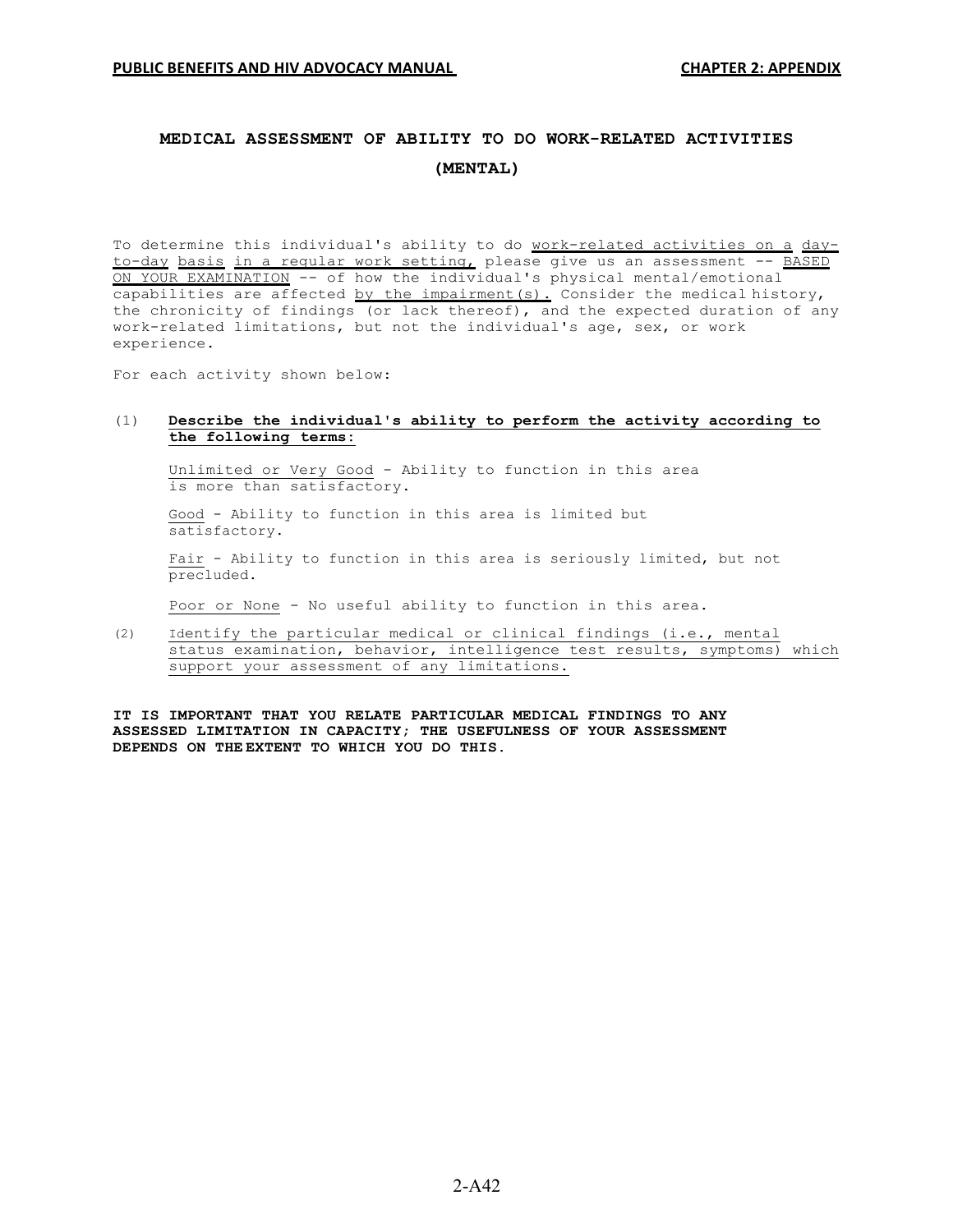CLAIMANT NAME: SSN:

#### I. MAKING ADJUSTMENTS

Check the blocks representing the individual's ability to adjust to a job, and complete Item 9.

|                                         | Unlimited/<br>Very Good | Good | Fair | Poor/<br>None |
|-----------------------------------------|-------------------------|------|------|---------------|
| 1. Follow Work Rules                    |                         |      |      |               |
| 2. Relate to Co-workers                 |                         |      |      |               |
| 3. Deal with the public                 |                         |      |      |               |
| 4. Use Judgment                         |                         |      |      |               |
| 5. Interact with Supervisor (s)         |                         |      |      |               |
| 6. Deal with Work Stresses              |                         |      |      |               |
| 7. Function Independently               |                         |      |      |               |
| 8. Maintain Attention/<br>Concentration |                         |      |      |               |

9. Describe any limitations and include the medical/clinical findings that support this assessment.

#### II. MAKING PERFORMANCE ADJUSTMENTS

Check the blocks representing the individual's ability to adjust to a job, and

|  |                                                                   | Unlimited/<br>Very Good | Good | Fair | Poor/<br>None |
|--|-------------------------------------------------------------------|-------------------------|------|------|---------------|
|  | 1. Understand, remember and carry out<br>complex job instructions |                         |      |      |               |

complete Item 4.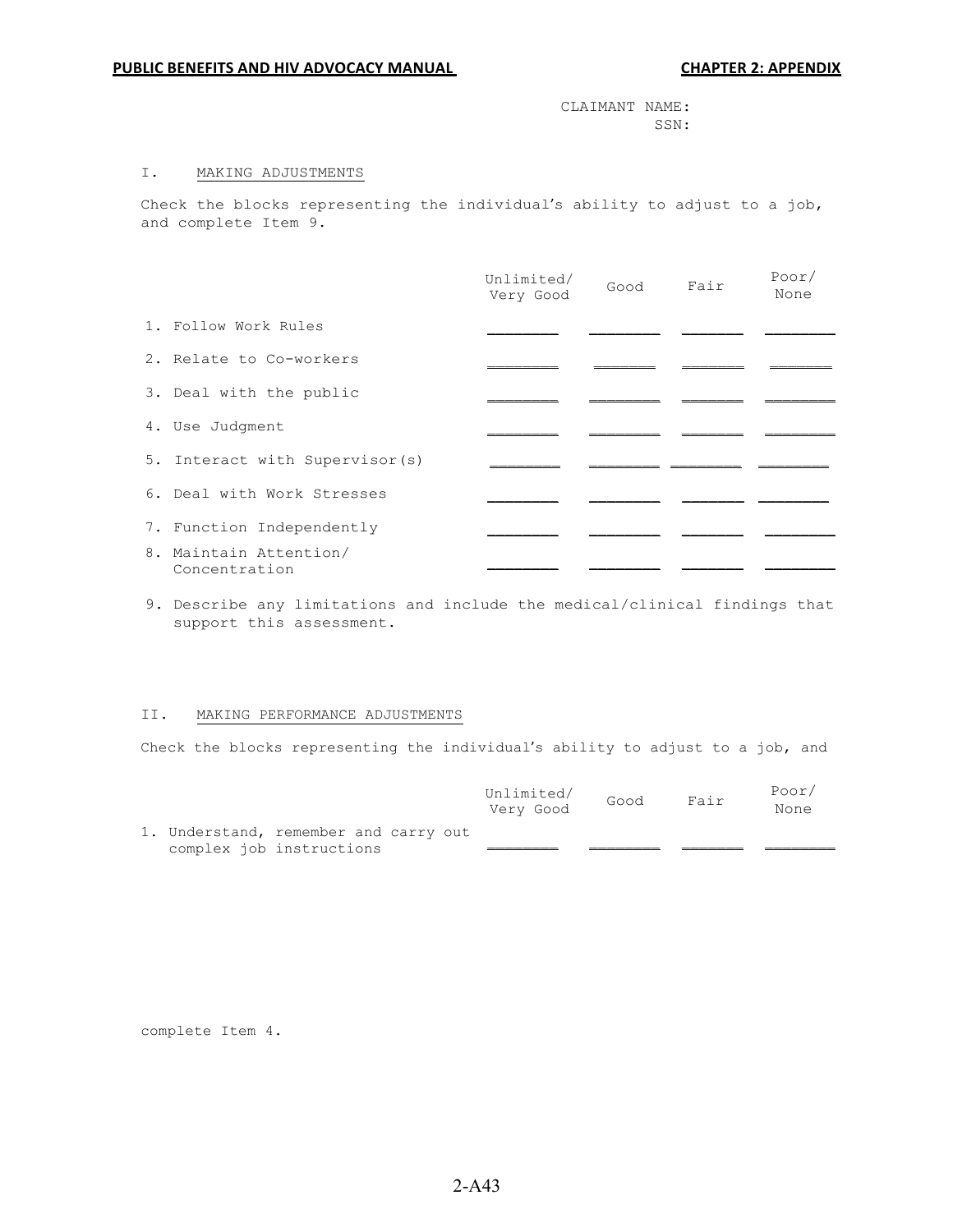- 2. Understand, remember and carry out detailed, but not complex job instructions \_\_\_\_\_\_\_\_ \_\_\_\_\_\_\_ \_\_\_\_\_\_\_ \_\_\_\_\_\_\_
- 3. Understand, remember and carry out simple job instructions \_\_\_\_\_\_\_\_ \_\_\_\_\_\_\_\_ \_\_\_\_\_\_\_ \_\_\_\_\_\_\_\_
- 4. Describe any limitations and include the medical/clinical findings that support this assessment; e.g., intellectual ability, thought organization, memory, comprehension, etc.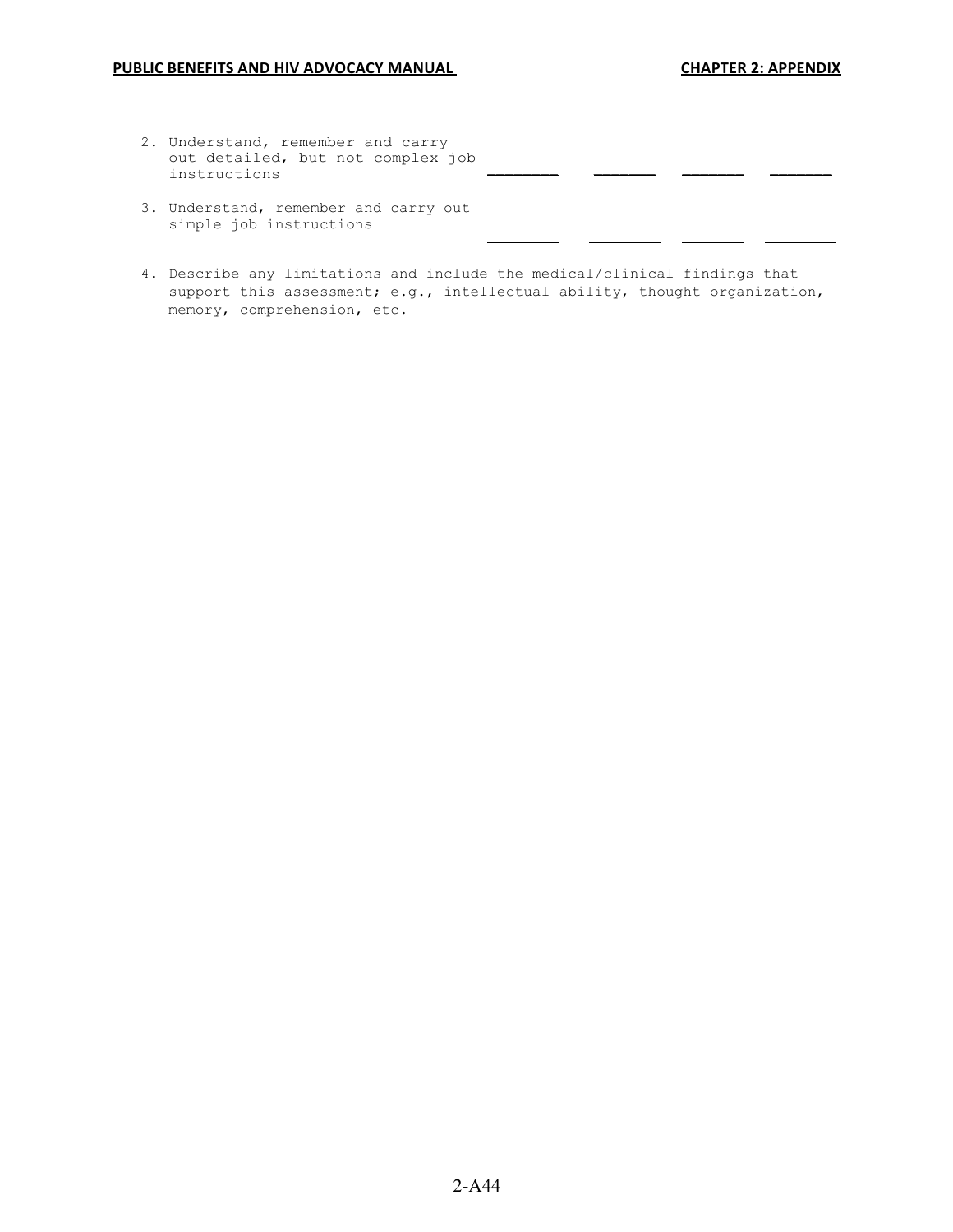CLAIMANT NAME: SSN:

#### III. MAKING PERSONAL-SOCIAL ADJUSTMENTS

Check the blocks representing the individual's ability to adjust personally and socially and complete Item 5.

|                                                                                                    | Unlimited/<br>Very Good | Good | Fair | Poor/<br>None |
|----------------------------------------------------------------------------------------------------|-------------------------|------|------|---------------|
| 1. Maintain personal appearance                                                                    |                         |      |      |               |
| 2. Behave in an emotionally stable<br>manner                                                       |                         |      |      |               |
| 3. Relate predictably in social<br>situations                                                      |                         |      |      |               |
| $\overline{a}$ , and $\overline{a}$ , and $\overline{a}$ , and $\overline{a}$ , and $\overline{a}$ |                         |      |      |               |

- 4. Demonstrate reliability
- 5. Describe any limitations and include the medical/clinical findings that support that assessment.

#### IV. OTHER WORK RELATED ACTIVITIES

State any other work-related activities which are affected by the impairment, and indicate how the activities are affected. What are the medical/clinical findings that support this assessment?

#### V. CAPABILITY TO MANAGE BENEFITS

Can the individual manage benefits in his or her own best interest?

YES \_\_\_\_\_\_\_\_ NO \_\_\_\_\_\_\_

Signature/Title Date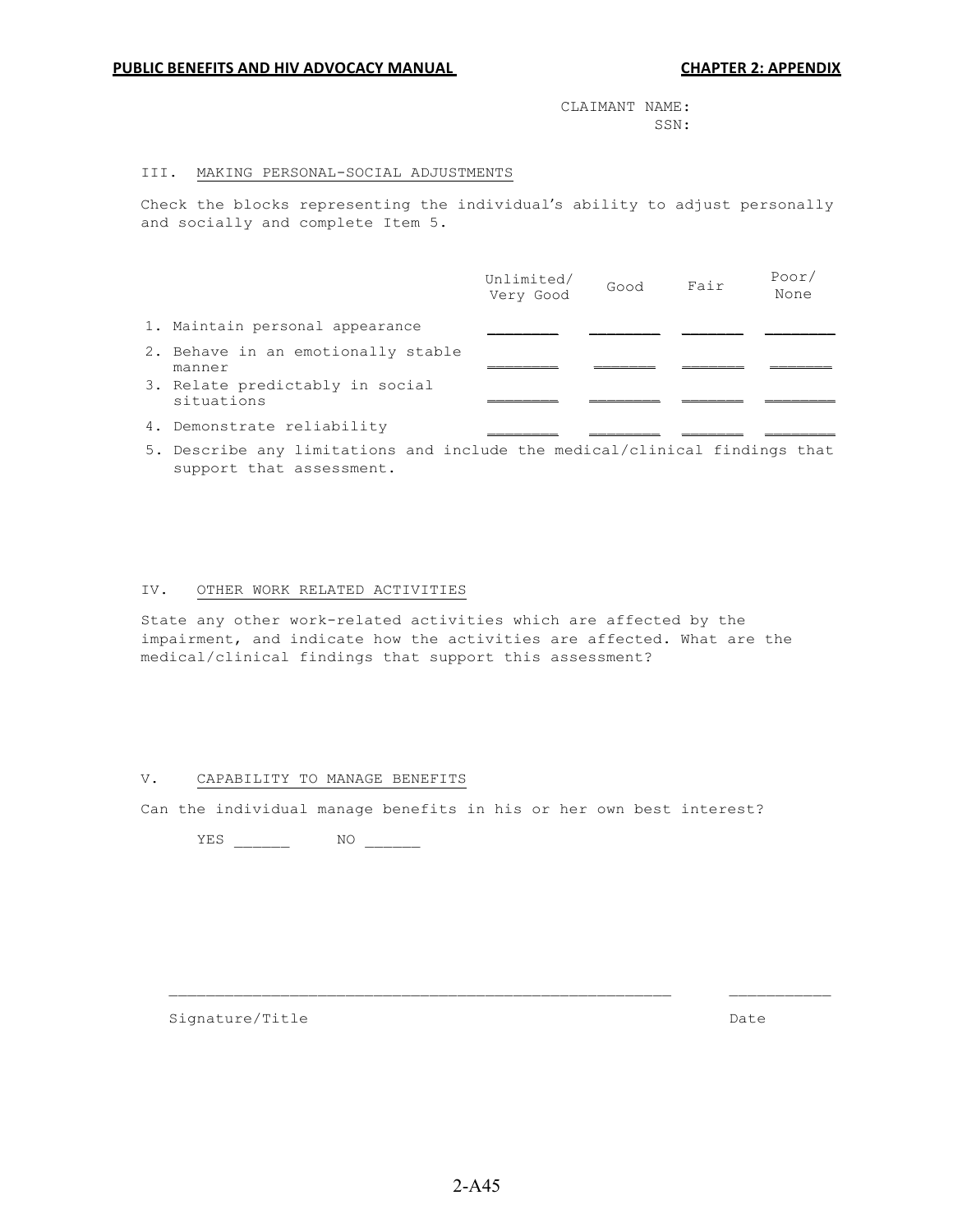Via Certified Mail/ Fax

January 1, 2020

The District Manager Social Security Administration 2929 North Broad Street Philadelphia, PA 19132

> Re: John Doe SSN: XXX-XX-XXXX Request for Administrative Waiver

Dear Sir/Madam:

We are writing in response to your letter dated December 30, 2019 to Mr. John Doe informing him that he was overpaid 4,500.00 in disability benefits, and that his benefits will be discontinued to recover this overpayment. Mr. Doe denies the overpayment and has sought the assistance of this office to contest the alleged overpayment. Enclosed, please find an Appointment of Representative Form (Form SSA 1696), and a Request for Reconsideration (Form SSA-561-U2).

## **As this appeal is filed within 10 days of the receipt of the notice, Mr. Doe is entitled to a continuation of his benefits until a decision is made on this Request.**

Mr. Doe denies that he was incarcerated from March 2017 through October 2017, during which time the Administration claims the overpayment occurred. Mr. Doe was residing at his apartment at 450 Park Lane, Philadelphia, PA 19107 at the relevant period of time. We attach to this appeal, a sworn statement from Mr. Doe and letters from his landlord and his neighbors verifying that he was in fact residing at the above address March 2017 through October 2017. Mr. Doe is due the Social Security Disability benefits from March 2017 through October 2017.

We, therefore, request that the Administration find that Mr. Doe was not overpaid and rescind the notice dated December 30,2019.

Should you have any questions, please contact me at (215) 587-9377.

Sincerely,

----------------- Staff Attorney

cc: Mr. John Doe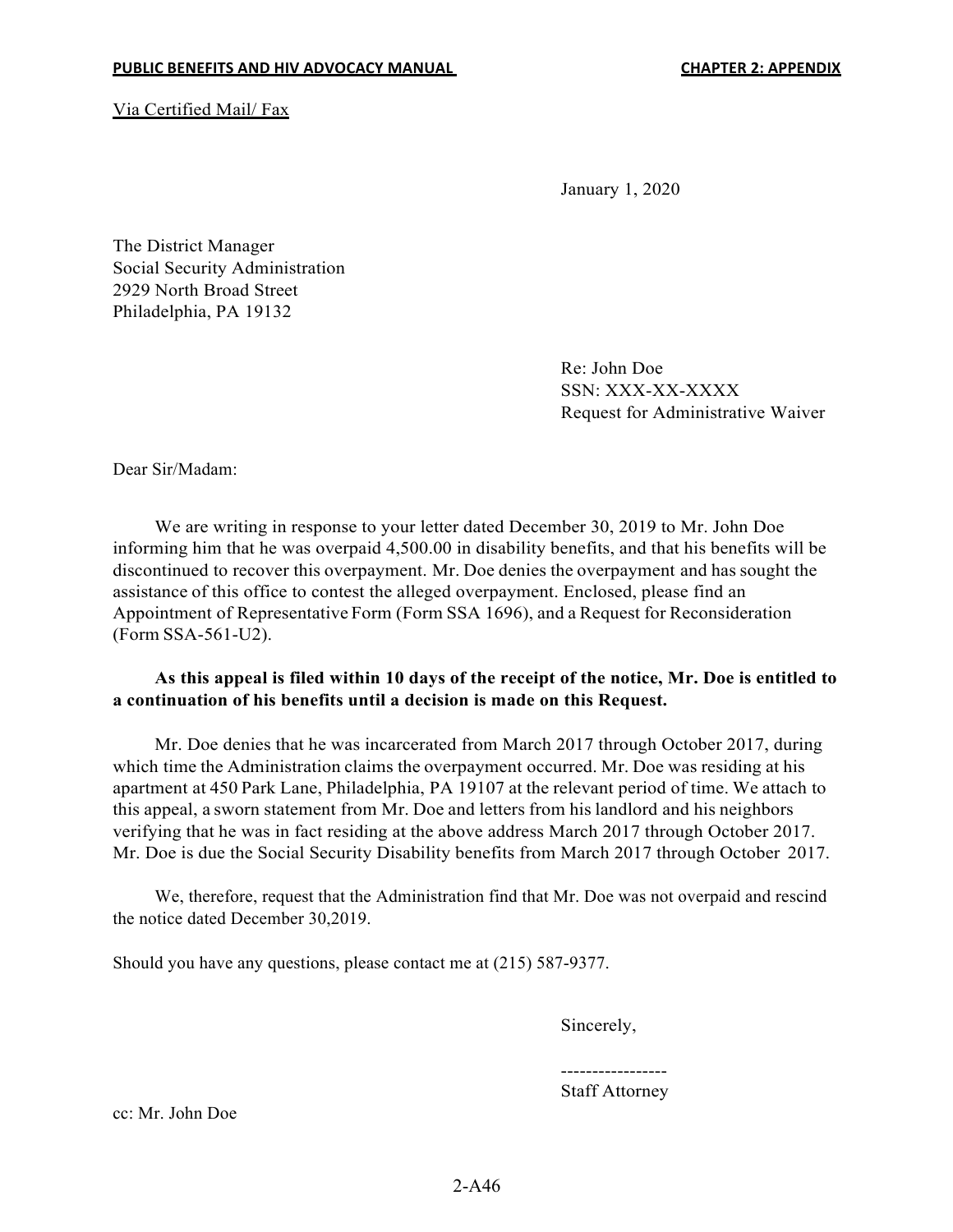Via Certified Mail/ Fax

January 1, 2020

The District Manager Social Security Administration 2929 North Broad Street Philadelphia, PA 19132

> Re: John Doe SSN: XXX-XX-XXXX Request for Administrative Waiver

Dear Sir/Madam:

This office represents Mr. John Doe in his efforts to resolve an alleged overpayment issue. Enclosed, please find an Appointment of Representative Form (Form SSA-1696) and a Request for Waiver of Overpayment Recovery (Form SSA-632), both signed by Mr. Doe.

**Please stop collection on the alleged overpayment until a decision is made on this Request for Waiver** (POMS sections GN 02210.220)

Please grant a personal conference to Mr. Doe to discuss his Request for Waiver.

Should you have any questions, please contact me at (215) 587-9377.

Sincerely,

----------------- Staff Attorney

cc: Mr. John Doe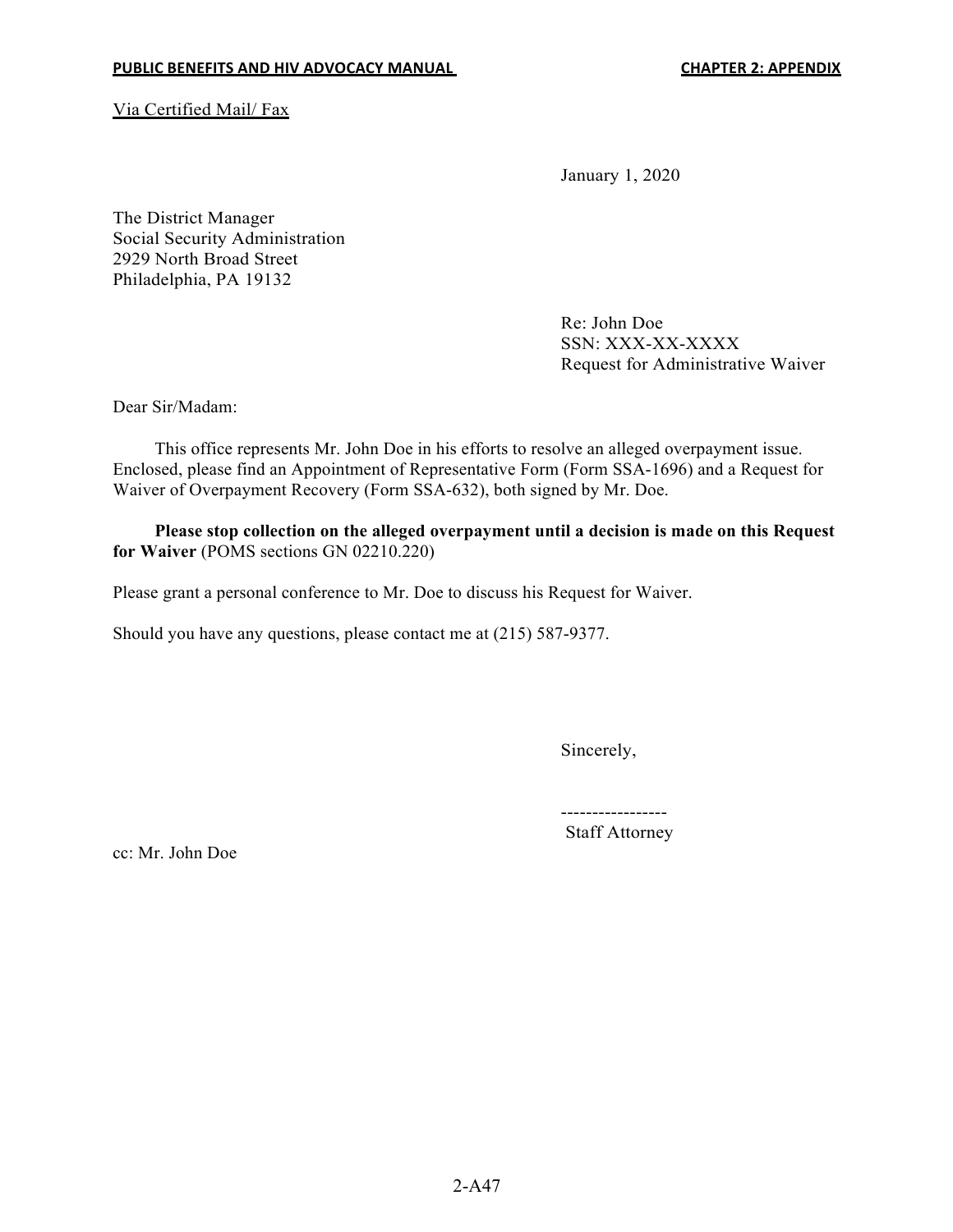Via Certified Mail/ Fax

January 1, 2020

The District Manager Social Security Administration 2929 North Broad Street Philadelphia, PA 19132

> Re: John Doe SSN: XXX-XX-XXXX **Request for Administrative Waiver**

Dear Sir/Madam:

We write in response to a notice received by Mr. John Doe dated November 27, 2019 informing him of an overpayment of \$980.00.

This office represents Mr. Doe in his efforts to have the recovery of the overpaid amount waived. Enclosed, please find an Appointment of Representative Form (Form SSA-1696) signed by Mr. Doe.

On behalf of Mr. Doe, we request that an Administrative Waiver (POMS SI 02260.030, B.2) be granted.

Should you have any questions, please contact me at (215) 587-9377.

Sincerely,

-----------------

Staff Attorney

cc: Mr. John Doe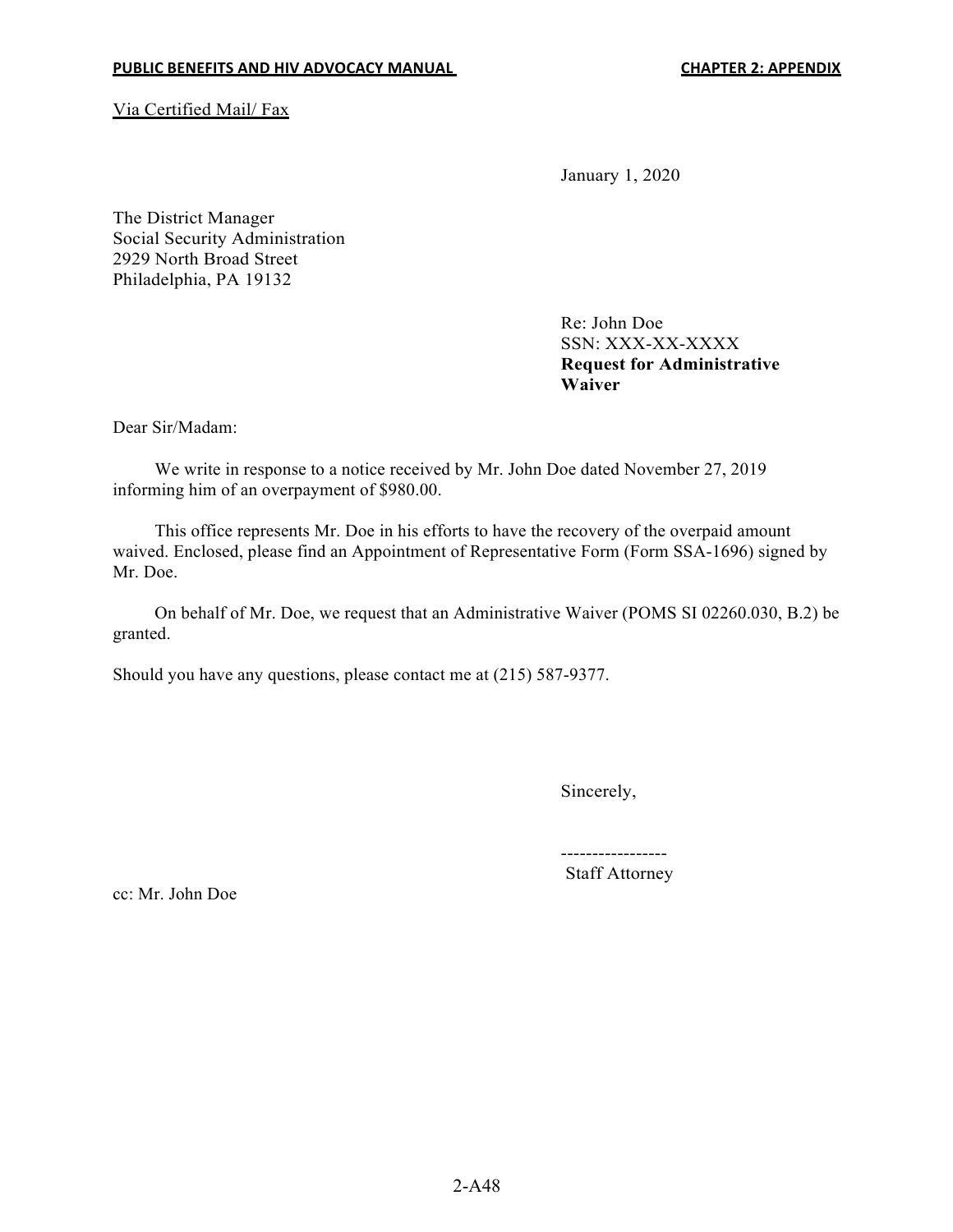## **SGA and TWP Table for NONBLIND INDIVIDUALS ONLY**

## **Trial Work Period**

You can work and earn over the SGA level during a Trial Work Period month without worrying about losing your SSDI benefits. SSA defines Trial Work Period (TWP) as 9 months in any rolling 5-year period when you try out working by performing services while retaining your disability status. If an amount of gross net earnings per month is at or above the Trial Work Period Amount listed below, then those earnings indicate services, and therefore the use of a TWP month. At the end of your 9th TWP month, SSA will

| For Month(s):         | <b>Trial Work Period Amount</b><br>and/or Trial Work Period<br>(Self-Employment)<br>("Services") | "Countable earnings" of employees indicate SGA and<br>"countable income" of the self-employed is "substantial" if<br>the amount averages more per month than the (primary)<br>amount of: |
|-----------------------|--------------------------------------------------------------------------------------------------|------------------------------------------------------------------------------------------------------------------------------------------------------------------------------------------|
| In calendar year 2010 | \$720 or 40 hours                                                                                | \$1000                                                                                                                                                                                   |
| In calendar year 2011 | \$720 or 40 hours                                                                                | \$1000                                                                                                                                                                                   |
| In calendar year 2012 | \$720 or 80 hours                                                                                | \$1010                                                                                                                                                                                   |
| In calendar year 2013 | \$750 or 80 hours                                                                                | \$1040                                                                                                                                                                                   |
| In calendar year 2014 | \$770 or 80 hours                                                                                | \$1070                                                                                                                                                                                   |
| In calendar year 2015 | \$780 or 80 hours                                                                                | \$1090                                                                                                                                                                                   |
| In calendar year 2016 | \$810 or 80 hours                                                                                | \$1130                                                                                                                                                                                   |
| In calendar year 2017 | \$840 or 80 hours                                                                                | \$1170                                                                                                                                                                                   |
| In calendar year 2018 | \$850 or 80 hours                                                                                | \$1180                                                                                                                                                                                   |
| In calendar year 2019 | \$880 or 80 hours                                                                                | \$1220                                                                                                                                                                                   |
| In calendar year 2020 | \$920 or 80 hours                                                                                | \$1260                                                                                                                                                                                   |

review your earnings to see if they represent SGA overall. If earnings are below the Trial Work Period amount for any given month, they do not count as "services" and thus that month is not counted as a Trial Work Period month. Current Trial Work Period amounts are here https://www.ssa.gov/oact/cola/twp.html; SGA amounts are here: https://www.ssa.gov/oact/cola/sga.html